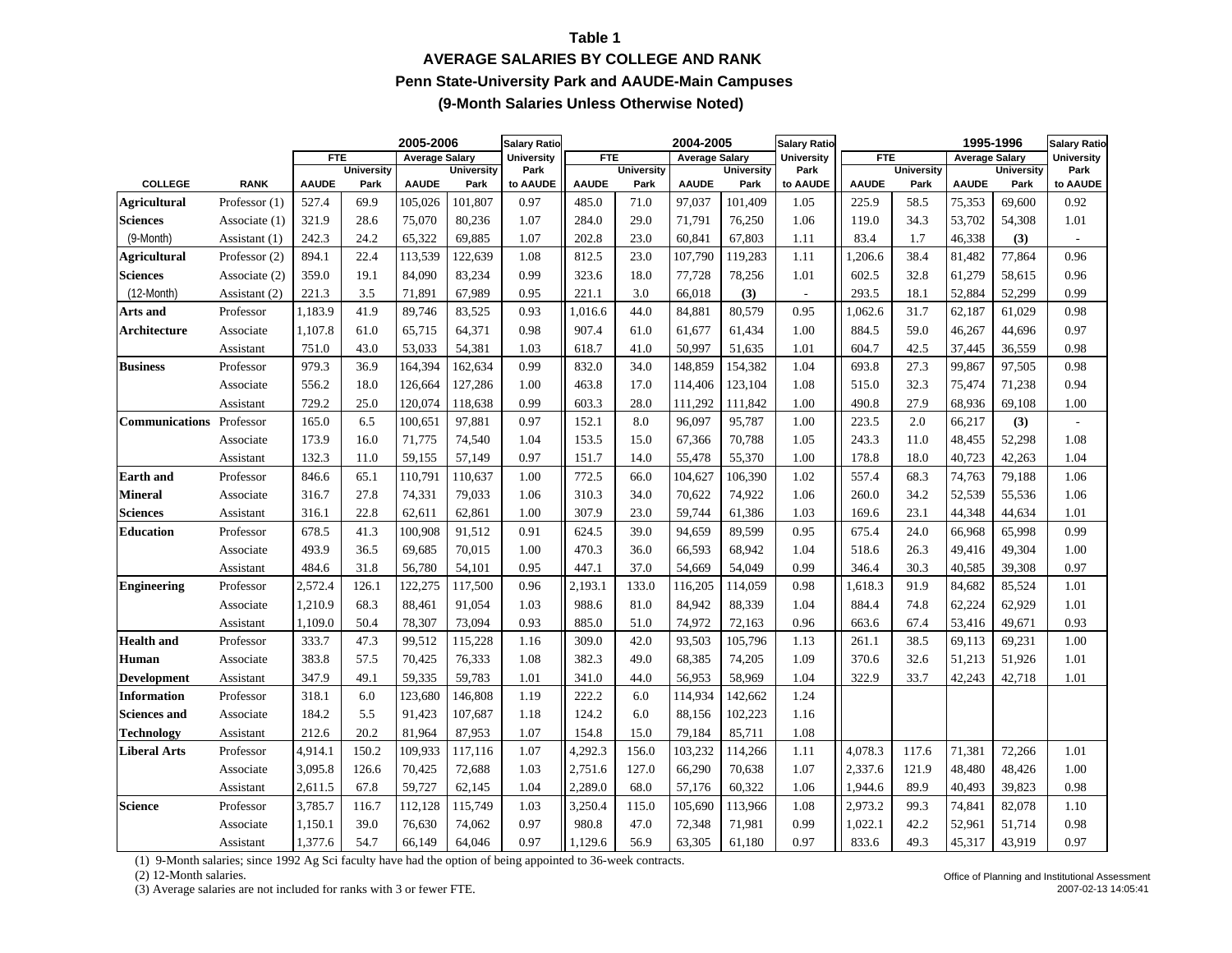#### **Table 2SALARY PROGRESSION ANALYSIS Penn State-University Park and AAUDE Institutions-Main Campuses (9-Month Salaries Unless Otherwise Noted)**

|                             |                 |                                       |               | 2005-2006 |                                         |                                       |               | 2004-2005 |                                         |              |                                        | 1995-1996 |                                         |
|-----------------------------|-----------------|---------------------------------------|---------------|-----------|-----------------------------------------|---------------------------------------|---------------|-----------|-----------------------------------------|--------------|----------------------------------------|-----------|-----------------------------------------|
| <b>COLLEGE</b>              | <b>RANK</b>     | <b>Average Salary</b><br><b>AAUDE</b> | <b>PSU-UP</b> |           | % of Prof Salary<br><b>AAUDE PSU-UP</b> | <b>Average Salary</b><br><b>AAUDE</b> | <b>PSU-UP</b> |           | % of Prof Salary<br><b>AAUDE PSU-UP</b> | <b>AAUDE</b> | <b>Average Salary</b><br><b>PSU-UP</b> |           | % of Prof Salary<br><b>AAUDE PSU-UP</b> |
| <b>Agricultural</b>         | Professor $(1)$ | 105,026                               | 101,807       | 100%      | 100%                                    | 97,037                                | 101,409       | 100%      | 100%                                    | 75,353       | 69,600                                 | 100%      | 100%                                    |
| <b>Sciences</b>             | Associate (1)   | 75,070                                | 80,236        | 71%       | 79%                                     | 71,791                                | 76,250        | 74%       | 75%                                     | 53,702       | 54,308                                 | 71%       | 78%                                     |
| (9-Month)                   | Assistant (1)   | 65,322                                | 69,885        | 62%       | 69%                                     | 60,841                                | 67,803        | 63%       | 67%                                     | 46,338       | (3)                                    | 61%       |                                         |
| <b>Agricultural</b>         | Professor (2)   | 113,539                               | 122,639       | 100%      | 100%                                    | 107,790                               | 119,283       | 100%      | 100%                                    | 81,482       | 77,864                                 | 100%      | 100%                                    |
| <b>Sciences</b>             | Associate (2)   | 84,090                                | 83,234        | 74%       | 68%                                     | 77,728                                | 78,256        | 72%       | 66%                                     | 61,279       | 58,615                                 | 75%       | 75%                                     |
| $(12 \text{-Month})$        | Assistant (2)   | 71,891                                | 67,989        | 63%       | 55%                                     | 66,018                                | (3)           | 61%       | $\overline{\phantom{a}}$                | 52,884       | 52,299                                 | 65%       | 67%                                     |
| Arts and                    | Professor       | 89,746                                | 83,525        | 100%      | 100%                                    | 84,881                                | 80,579        | 100%      | 100%                                    | 62,187       | 61,029                                 | 100%      | 100%                                    |
| Architecture                | Associate       | 65,715                                | 64,371        | 73%       | 77%                                     | 61,677                                | 61.434        | 73%       | 76%                                     | 46,267       | 44,696                                 | 74%       | 73%                                     |
|                             | Assistant       | 53,033                                | 54,381        | 59%       | 65%                                     | 50,997                                | 51,635        | 60%       | 64%                                     | 37,445       | 36,559                                 | 60%       | 60%                                     |
| <b>Business</b>             | Professor       | 164,394                               | 162,634       | 100%      | 100%                                    | 148,859                               | 154,382       | 100%      | 100%                                    | 99,867       | 97,505                                 | 100%      | 100%                                    |
|                             | Associate       | 126,664                               | 127,286       | 77%       | 78%                                     | 114,406                               | 123,104       | 77%       | 80%                                     | 75,474       | 71,238                                 | 76%       | 73%                                     |
|                             | Assistant       | 120,074                               | 118,638       | 73%       | 73%                                     | 111,292                               | 111,842       | 75%       | 72%                                     | 68,936       | 69,108                                 | 69%       | 71%                                     |
| <b>Communications</b>       | Professor       | 100,651                               | 97,881        | 100%      | 100%                                    | 96,097                                | 95.787        | 100%      | 100%                                    | 66,217       | (3)                                    | 100%      | $\blacksquare$                          |
|                             | Associate       | 71,775                                | 74,540        | 71%       | 76%                                     | 67,366                                | 70,788        | 70%       | 74%                                     | 48,455       | 52,298                                 | 73%       | $\overline{\phantom{a}}$                |
|                             | Assistant       | 59,155                                | 57,149        | 59%       | 58%                                     | 55,478                                | 55,370        | 58%       | 58%                                     | 40,723       | 42,263                                 | 61%       |                                         |
| <b>Earth and</b>            | Professor       | 110,791                               | 110,637       | 100%      | 100%                                    | 104,627                               | 106,390       | 100%      | 100%                                    | 74,763       | 79,188                                 | 100%      | 100%                                    |
| <b>Mineral Sciences</b>     | Associate       | 74,331                                | 79,033        | 67%       | 71%                                     | 70,622                                | 74,922        | 67%       | 70%                                     | 52,539       | 55,536                                 | 70%       | 70%                                     |
|                             | Assistant       | 62,611                                | 62,861        | 57%       | 57%                                     | 59,744                                | 61,386        | 57%       | 58%                                     | 44,348       | 44,634                                 | 59%       | 56%                                     |
| <b>Education</b>            | Professor       | 100,908                               | 91,512        | 100%      | 100%                                    | 94,659                                | 89,599        | 100%      | 100%                                    | 66,968       | 65,998                                 | 100%      | 100%                                    |
|                             | Associate       | 69,685                                | 70,015        | 69%       | 77%                                     | 66,593                                | 68,942        | 70%       | 77%                                     | 49,416       | 49,304                                 | 74%       | 75%                                     |
|                             | Assistant       | 56,780                                | 54,101        | 56%       | 59%                                     | 54,669                                | 54,049        | 58%       | 60%                                     | 40,585       | 39,308                                 | 61%       | 60%                                     |
| <b>Engineering</b>          | Professor       | 122,275                               | 117,500       | 100%      | 100%                                    | 116,205                               | 114,059       | 100%      | 100%                                    | 84,682       | 85,524                                 | 100%      | 100%                                    |
|                             | Associate       | 88,461                                | 91,054        | 72%       | 77%                                     | 84,942                                | 88,339        | 73%       | 77%                                     | 62,224       | 62,929                                 | 73%       | 74%                                     |
|                             | Assistant       | 78,307                                | 73,094        | 64%       | 62%                                     | 74,972                                | 72,163        | 65%       | 63%                                     | 53,416       | 49,671                                 | 63%       | 58%                                     |
| <b>Health and Human</b>     | Professor       | 99,512                                | 115,228       | 100%      | 100%                                    | 93,503                                | 105,796       | 100%      | 100%                                    | 69,113       | 69,231                                 | 100%      | 100%                                    |
| <b>Development</b>          | Associate       | 70,425                                | 76,333        | 71%       | 66%                                     | 68,385                                | 74,205        | 73%       | 70%                                     | 51,213       | 51,926                                 | 74%       | 75%                                     |
|                             | Assistant       | 59,335                                | 59,783        | 60%       | 52%                                     | 56,953                                | 58,969        | 61%       | 56%                                     | 42,243       | 42,718                                 | 61%       | 62%                                     |
| <b>Information Sciences</b> | Professor       | 123,680                               | 146,808       | 100%      | 100%                                    | 114,934                               | 142,662       | 100%      | 100%                                    |              |                                        |           |                                         |
| and Technology              | Associate       | 91,423                                | 107,687       | 74%       | 73%                                     | 88,156                                | 102,223       | 77%       | 72%                                     |              |                                        |           |                                         |
|                             | Assistant       | 81,964                                | 87,953        | 66%       | 60%                                     | 79,184                                | 85,711        | 69%       | 60%                                     |              |                                        |           |                                         |
| <b>Liberal Arts</b>         | Professor       | 109,933                               | 117,116       | 100%      | 100%                                    | 103,232                               | 114,266       | 100%      | 100%                                    | 71,381       | 72,266                                 | 100%      | 100%                                    |
|                             | Associate       | 70,425                                | 72,688        | 64%       | 62%                                     | 66,290                                | 70,638        | 64%       | 62%                                     | 48,480       | 48,426                                 | 68%       | 67%                                     |
|                             | Assistant       | 59,727                                | 62,145        | 54%       | 53%                                     | 57,176                                | 60,322        | 55%       | 53%                                     | 40,493       | 39,823                                 | 57%       | 55%                                     |
| <b>Science</b>              | Professor       | 112,128                               | 115,749       | 100%      | 100%                                    | 105,690                               | 113,966       | 100%      | 100%                                    | 74,841       | 82,078                                 | 100%      | 100%                                    |
|                             | Associate       | 76,630                                | 74,062        | 68%       | 64%                                     | 72,348                                | 71,981        | 68%       | 63%                                     | 52,961       | 51,714                                 | 71%       | 63%                                     |
|                             | Assistant       | 66,149                                | 64,046        | 59%       | 55%                                     | 63,305                                | 61,180        | 60%       | 54%                                     | 45,317       | 43,919                                 | 61%       | 54%                                     |

(1) 9-month salaries; since 1992 Ag Sci faculty have had the option of being appointed to 36-week contracts.

(2) 12-month salaries.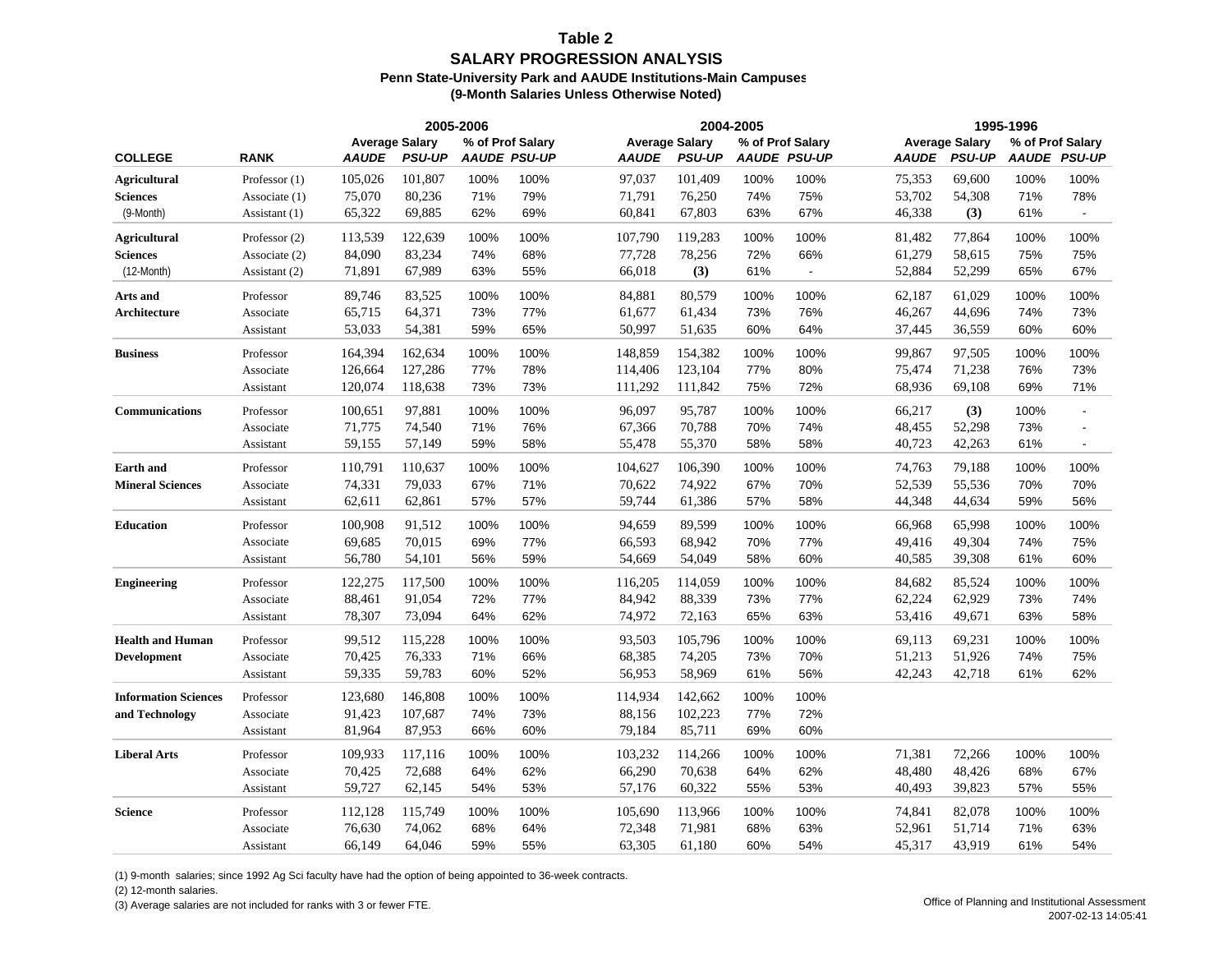### **Table 3 SALARY CHANGES BY COLLEGE AND RANK Penn State-University Park and AAUDE-Main Campuses (9-Month Salaries Unless Otherwise Noted)**

|                         |                 |                       | 2005-2006<br><b>Cumulative Percent Change Since</b> |       |              | 2004-2005                |                          | 2003-2004              |                          | 1995-1996             |                   |                       |                   |                       |                   |
|-------------------------|-----------------|-----------------------|-----------------------------------------------------|-------|--------------|--------------------------|--------------------------|------------------------|--------------------------|-----------------------|-------------------|-----------------------|-------------------|-----------------------|-------------------|
|                         |                 | <b>Average Salary</b> |                                                     |       |              |                          |                          |                        |                          | <b>Average Salary</b> |                   | <b>Average Salary</b> |                   | <b>Average Salary</b> |                   |
|                         |                 |                       | <b>University</b>                                   |       | <b>AAUDE</b> |                          |                          | <b>University Park</b> |                          |                       | <b>University</b> |                       | <b>University</b> |                       | <b>University</b> |
| <b>COLLEGE</b>          | <b>RANK</b>     | <b>AAUDE</b>          | Park                                                | 04-05 | 03-04        | 95-96                    | 04-05                    | 03-04                  | 95-96                    | <b>AAUDE</b>          | Park              | <b>AAUDE</b>          | Park              | <b>AAUDE</b>          | Park              |
| <b>Agricultural</b>     | Professor $(1)$ | 105,026               | 101,807                                             | 8%    | 5%           | 39%                      | 0%                       | 4%                     | 46%                      | 97,037                | 101,409           | 100,144               | 97,506            | 75,353                | 69,600            |
| <b>Sciences</b>         | Associate (1)   | 75,070                | 80,236                                              | 5%    | 4%           | 40%                      | 5%                       | 10%                    | 48%                      | 71,791                | 76,250            | 72,344                | 72,623            | 53,702                | 54,308            |
| (9-Month)               | Assistant $(1)$ | 65,322                | 69,885                                              | 7%    | 3%           | 41%                      | 3%                       | 6%                     | $\overline{\phantom{a}}$ | 60,841                | 67,803            | 63,616                | 65,691            | 46,338                | (3)               |
| Agricultural            | Professor $(2)$ | 113,539               | 122,639                                             | 5%    | 7%           | 39%                      | 3%                       | 9%                     | 58%                      | 107.790               | 119,283           | 105,727               | 112,853           | 81,482                | 77,864            |
| <b>Sciences</b>         | Associate (2)   | 84,090                | 83,234                                              | 8%    | 7%           | 37%                      | 6%                       | 10%                    | 42%                      | 77,728                | 78,256            | 78,716                | 75,575            | 61,279                | 58,615            |
| $(12 \text{-Month})$    | Assistant (2)   | 71,891                | 67,989                                              | 9%    | 7%           | 36%                      | $\overline{\phantom{a}}$ | $-2%$                  | 30%                      | 66,018                | (3)               | 67,406                | 69,637            | 52,884                | 52,299            |
| Arts and                | Professor       | 89,746                | 83,525                                              | 6%    | 7%           | 44%                      | 4%                       | 10%                    | 37%                      | 84,881                | 80,579            | 83,715                | 75,728            | 62,187                | 61,029            |
| Architecture            | Associate       | 65,715                | 64,371                                              | 7%    | 7%           | 42%                      | 5%                       | 8%                     | 44%                      | 61,677                | 61,434            | 61,467                | 59,568            | 46,267                | 44,696            |
|                         | Assistant       | 53,033                | 54,381                                              | 4%    | 6%           | 42%                      | 5%                       | 10%                    | 49%                      | 50,997                | 51,635            | 49,855                | 49,638            | 37,445                | 36,559            |
| <b>Business</b>         | Professor       | 164,394               | 162,634                                             | 10%   | 9%           | 65%                      | 5%                       | 16%                    | 67%                      | 148,859               | 154,382           | 151,062               | 140,530           | 99,867                | 97,505            |
|                         | Associate       | 126,664               | 127.286                                             | 11%   | 10%          | 68%                      | 3%                       | 6%                     | 79%                      | 114,406               | 123,104           | 115.429               | 120,547           | 75,474                | 71,238            |
|                         | Assistant       | 120,074               | 118,638                                             | 8%    | 8%           | 74%                      | 6%                       | 9%                     | 72%                      | 111,292               | 111,842           | 111,227               | 108,348           | 68,936                | 69,108            |
| <b>Communications</b>   | Professor       | 100,651               | 97,881                                              | 5%    | 9%           | 52%                      | 2%                       | 6%                     | $\bar{\phantom{a}}$      | 96,097                | 95,787            | 92,545                | 92,514            | 66,217                | (3)               |
|                         | Associate       | 71,775                | 74,540                                              | 7%    | 6%           | 48%                      | 5%                       | 10%                    | 43%                      | 67,366                | 70,788            | 67,409                | 67,864            | 48,455                | 52,298            |
|                         | Assistant       | 59,155                | 57,149                                              | 7%    | 7%           | 45%                      | 3%                       | 5%                     | 35%                      | 55,478                | 55,370            | 55,512                | 54,450            | 40,723                | 42,263            |
| <b>Earth</b> and        | Professor       | 110,791               | 110,637                                             | 6%    | 7%           | 48%                      | 4%                       | 7%                     | 40%                      | 104,627               | 106,390           | 103,090               | 103,369           | 74,763                | 79,188            |
| <b>Mineral Sciences</b> | Associate       | 74,331                | 79,033                                              | 5%    | 7%           | 41%                      | 5%                       | 11%                    | 42%                      | 70,622                | 74,922            | 69,741                | 71,400            | 52,539                | 55,536            |
|                         | Assistant       | 62,611                | 62,861                                              | 5%    | 7%           | 41%                      | 2%                       | 5%                     | 41%                      | 59,744                | 61,386            | 58,505                | 60,072            | 44,348                | 44,634            |
| <b>Education</b>        | Professor       | 100,908               | 91,512                                              | 7%    | 9%           | 51%                      | 2%                       | 6%                     | 39%                      | 94,659                | 89,599            | 92,643                | 86,636            | 66,968                | 65,998            |
|                         | Associate       | 69,685                | 70,015                                              | 5%    | 6%           | 41%                      | 2%                       | 6%                     | 42%                      | 66,593                | 68,942            | 65,956                | 65,847            | 49,416                | 49,304            |
|                         | Assistant       | 56,780                | 54,101                                              | 4%    | 7%           | 40%                      | 0%                       | 6%                     | 38%                      | 54,669                | 54,049            | 53,163                | 50,903            | 40,585                | 39,308            |
| <b>Engineering</b>      | Professor       | 122,275               | 117,500                                             | 5%    | 7%           | 44%                      | 3%                       | 6%                     | 37%                      | 116,205               | 114,059           | 114,234               | 110,932           | 84,682                | 85,524            |
|                         | Associate       | 88,461                | 91,054                                              | 4%    | 7%           | 42%                      | 3%                       | 7%                     | 45%                      | 84,942                | 88,339            | 82,929                | 85,423            | 62,224                | 62,929            |
|                         | Assistant       | 78,307                | 73,094                                              | 4%    | 6%           | 47%                      | 1%                       | 5%                     | 47%                      | 74,972                | 72,163            | 73,764                | 69,725            | 53,416                | 49,671            |
| <b>Health</b> and       | Professor       | 99,512                | 115,228                                             | 6%    | 8%           | 44%                      | 9%                       | 8%                     | 66%                      | 93,503                | 105,796           | 91,810                | 106,374           | 69,113                | 69,231            |
| Human                   | Associate       | 70,425                | 76,333                                              | 3%    | 6%           | 38%                      | 3%                       | 7%                     | 47%                      | 68,385                | 74,205            | 66,443                | 71,362            | 51,213                | 51,926            |
| <b>Development</b>      | Assistant       | 59,335                | 59,783                                              | 4%    | 8%           | 40%                      | 1%                       | 1%                     | 40%                      | 56,953                | 58,969            | 54,771                | 59,219            | 42,243                | 42,718            |
| <b>Information</b>      | Professor       | 123,680               | 146,808                                             | 8%    | 8%           | ä,                       | 3%                       | 7%                     | $\Box$                   | 114,934               | 142,662           | 114,508               | 137,787           |                       |                   |
| <b>Sciences and</b>     | Associate       | 91,423                | 107,687                                             | 4%    | 5%           | $\overline{\phantom{a}}$ | 5%                       | 11%                    | $\overline{\phantom{a}}$ | 88,156                | 102,223           | 87,019                | 97,311            |                       |                   |
| Technology              | Assistant       | 81,964                | 87,953                                              | 4%    | 3%           | $\overline{\phantom{a}}$ | 3%                       | 6%                     | $\overline{\phantom{a}}$ | 79,184                | 85,711            | 79,395                | 82,704            |                       |                   |
| <b>Liberal Arts</b>     | Professor       | 109,933               | 117,116                                             | 6%    | 8%           | 54%                      | 2%                       | 7%                     | 62%                      | 103,232               | 114,266           | 102,116               | 109,518           | 71,381                | 72,266            |
|                         | Associate       | 70,425                | 72,688                                              | 6%    | 8%           | 45%                      | 3%                       | 8%                     | 50%                      | 66,290                | 70,638            | 65,318                | 67,419            | 48,480                | 48,426            |
|                         | Assistant       | 59,727                | 62,145                                              | 4%    | 7%           | 47%                      | 3%                       | 7%                     | 56%                      | 57,176                | 60,322            | 55,658                | 57,946            | 40,493                | 39,823            |
| <b>Science</b>          | Professor       | 112,128               | 115,749                                             | 6%    | 8%           | 50%                      | 2%                       | 6%                     | 41%                      | 105,690               | 113,966           | 104,227               | 108,907           | 74,841                | 82,078            |
|                         | Associate       | 76,630                | 74,062                                              | 6%    | 7%           | 45%                      | 3%                       | 6%                     | 43%                      | 72,348                | 71,981            | 71,468                | 70,162            | 52,961                | 51,714            |
|                         | Assistant       | 66,149                | 64,046                                              | 4%    | 7%           | 46%                      | 5%                       | 9%                     | 46%                      | 63,305                | 61,180            | 62,055                | 58,508            | 45,317                | 43,919            |

(1) 9-Month salaries; since 1992 Ag Sci faculty have had the option of being appointed to 36-week contracts.

(2) 12-Month salaries.

(3) Average salaries are not included for ranks with 3 or fewer FTE.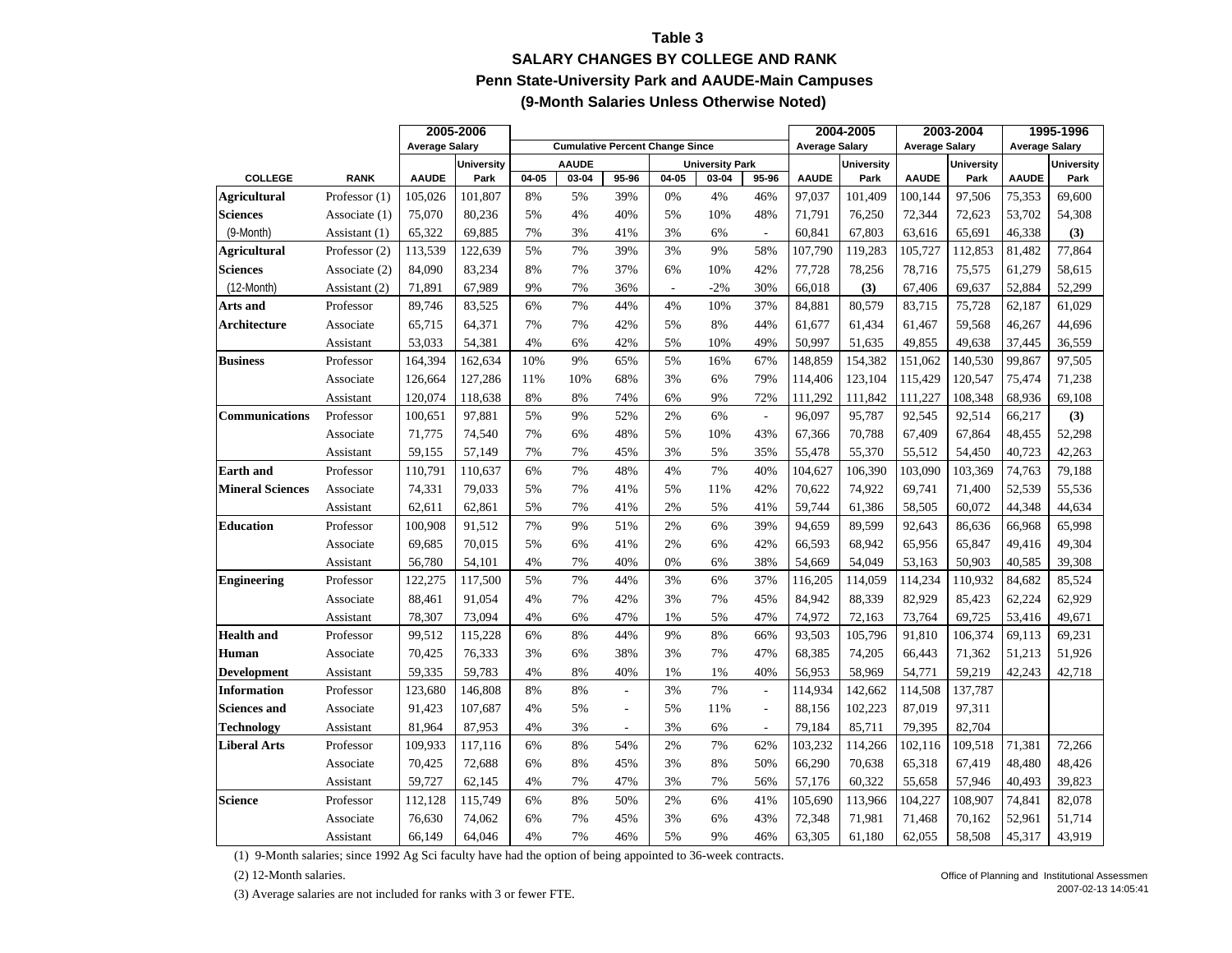## **Table 4 Comparison of Average Faculty Salaries Penn State's Rank by Year Among Big Ten Public and 22 AAUDE\* Public Institutions**

|                             |                  | <b>Associate</b> | <b>Assistant</b> |
|-----------------------------|------------------|------------------|------------------|
|                             | <b>Professor</b> | <b>Professor</b> | <b>Professor</b> |
| Penn State's Rank – Big Ten |                  |                  |                  |
| 2005-06                     | 2nd              | 2nd              | 3rd              |
| 2004-05                     | 2nd              | 2nd              | 3rd              |
| 2003-04                     | 2nd              | 4th              | 3rd              |
| 2002-03                     | 3rd              | 5th              | 4th              |
| 2001-02                     | 4th              | 6th              | 5th              |
| 2000-01                     | 5th              | 6th              | 7th              |
| 1999-00                     | 5th              | 6th              | 9th              |
| 1998-99                     | 6th              | 6th              | 8th              |
| 1997-98                     | 5th              | 5th              | 8th              |
| 1996-97                     | 4th              | 3rd              | 8th              |
| 1995-96                     | 2nd              | 2nd              | 8th              |

# **Penn State's Rank – 22 AAUDE\***

| 2nd | 4th  | 6th              |
|-----|------|------------------|
| 2nd | 3rd  | 7th              |
| 2nd | 6th  | 4th              |
| 4th | 6th  | 8th              |
| 7th | 9th  | 10th             |
| 8th | 10th | 12th             |
| 6th | 10th | 15 <sub>th</sub> |
| 7th | 10th | 13 <sub>th</sub> |
| 6th | 8th  | 15 <sub>th</sub> |
| 4th | 4th  | 14th             |
| 2nd | 2nd  | 12th             |
|     |      |                  |

\*Association of American Universities Data Exchange

Source: The Pennsylvania State University 2006-07 Operating Budget. Retrieved January 24, 2007, from http://www.budget.psu.edu/BoTJuly/TabD.asp

 $\frac{1}{2}$  , and the set of the set of the set of the set of the set of the set of the set of the set of the set of the set of the set of the set of the set of the set of the set of the set of the set of the set of the set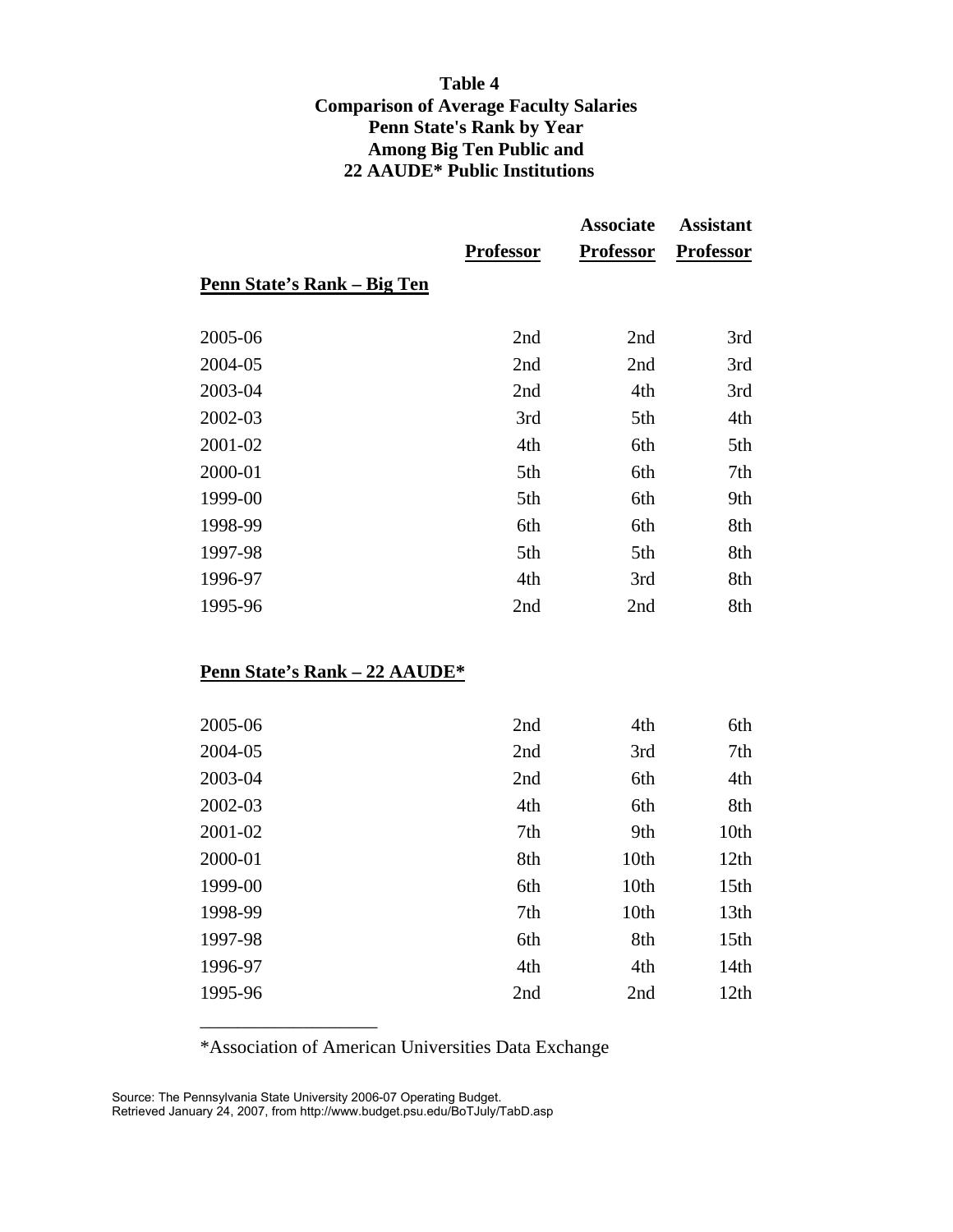### **Table 5 Association of American Universities (AAU) Member Institutions** (1)  **by Type of Control**

Indiana University \* Iowa State University Michigan State University \* The Ohio State University \* Pennsylvania State University \* Purdue University \* Rutgers, The State University of New Jersey Stony Brook University-State University of New York Texas A&M University University at Buffalo-State University of New York The University of Arizona University of California, Davis University of California, Berkeley University of California, Irvine University of California, Los Angeles University of California, San Diego University of California, Santa Barbara University of Colorado, Boulder University of Florida University of Illinois, Urbana Champaign \* University of Iowa \* University of Kansas University of Maryland at College Park University of Michigan \* University of Minnesota, Twin Cities \* University of Missouri, Columbia University of Nebraska-Lincoln University of North Carolina, Chapel Hill University of Oregon University of Pittsburgh University of Texas at Austin University of Virginia University of Washington University of Wisconsin-Madison \*

#### Public **Public Community Community** Private

Brandeis University Brown University California Institute of Technology Carnegie Mellon University Case Western Reserve University Columbia University Cornell University Duke University Emory University Harvard University The Johns Hopkins University Massachusetts Institute of Technology New York University Northwestern University \* Princeton University Rice University Stanford University Syracuse University Tulane University University of Chicago University of Pennsylvania University of Rochester University of Southern California Vanderbilt University Washington University in St. Louis Yale University

#### **Canadian**

McGill University University of Toronto

*Source: http://www.aau.edu/aau/pubprivate.html. Accessed on October 5, 2006.*

(1) Typically between 50 and 60 percent of the member institutions submit data to the AAU Data Exchange (AAUDE) each year.

\* Big Ten member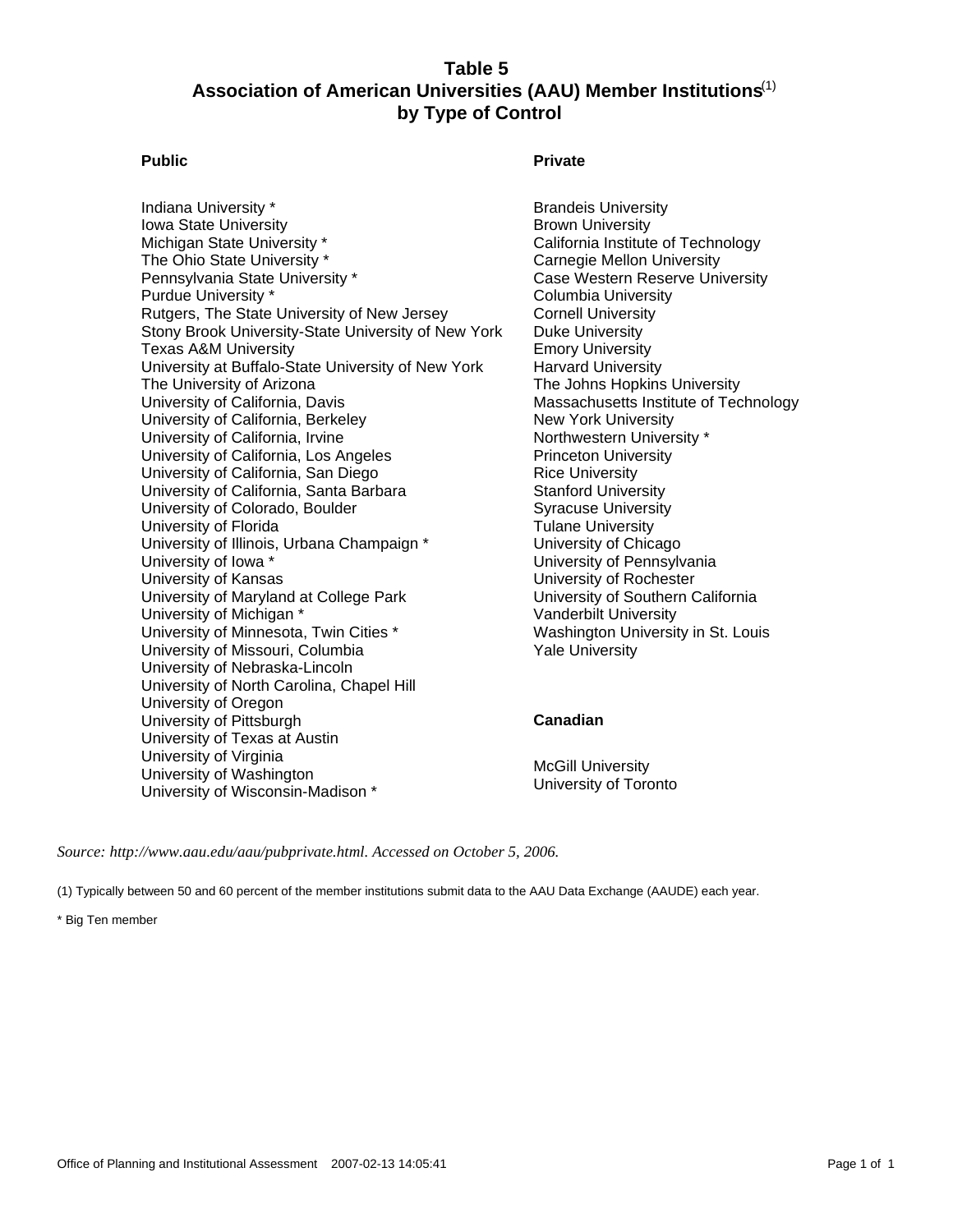# **Table 6Average Nine-Month Equivalent Instructional Faculty Salaries** (1) **Penn State and the Big Ten Institutions** (2) **(Includes Librarians)** (3)

# **2005-2006**

|                             | Professor |                 | <b>Associate Professor</b> |     |                 | <b>Assistant Professor</b> |     |                 |                             | Instructor |                 |
|-----------------------------|-----------|-----------------|----------------------------|-----|-----------------|----------------------------|-----|-----------------|-----------------------------|------------|-----------------|
| Institution                 | N         | Avg. Sal. (000) | Institution                | N   | Avg. Sal. (000) | Institution                | N   | Avg. Sal. (000) | Institution                 | N          | Avg. Sal. (000) |
| Northwestern <sup>(4)</sup> | 498       | 140.8           | Northwestern $(4)$         | 220 | 93.7            | Northwestern $(4)$         | 220 | 81.2            | <b>Ohio State</b>           | 12         | 54.9            |
| Michigan                    | 944       | 124.1           | Michigan                   | 520 | 82.0            | Michigan                   | 574 | 71.9            | Illinois                    | 40         | 51.7            |
| Penn State, UP              | 744       | 116.1           | Penn State, UP             | 522 | 77.3            | Illinois                   | 541 | 68.0            | Minnesota                   | 57         | 51.5            |
| Illinois                    | 820       | 116.0           | Illinois                   | 531 | 76.6            | Penn State, UP             | 436 | 65.9            | Wisconsin                   | 16         | 48.2            |
| Ohio State                  | 963       | 112.4           | Michigan State             | 561 | 75.8            | Ohio State                 | 511 | 65.1            | Purdue                      | 44         | 47.1            |
| Minnesota                   | 833       | 109.0           | Minnesota                  | 493 | 75.4            | Purdue                     | 503 | 64.9            | Michigan                    | 18         | 46.8            |
| Michigan State              | 941       | 105.2           | Ohio State                 | 777 | 73.9            | Minnesota                  | 399 | 64.9            | Iowa                        | 7          | 43.5            |
| (4)<br>Indiana              | 638       | 104.9           | (4)<br>Indiana             | 401 | 72.8            | Wisconsin                  | 389 | 63.0            | Penn State, UP              | 194        | 41.6            |
| Iowa                        | 510       | 104.6           | Wisconsin                  | 254 | 72.8            | Iowa                       | 282 | 63.0            | Michigan State              | 145        | 35.8            |
| Purdue                      | 774       | 104.3           | Purdue                     | 537 | 72.4            | (4)<br>Indiana             | 369 | 62.6            | (4)<br>Indiana              |            | (5)             |
| Wisconsin                   | 868       | 97.1            | Iowa                       | 385 | 70.5            | Michigan State             | 589 | 59.8            | Northwestern <sup>(4)</sup> |            |                 |

*Source: Annual Report on the Economic Status of the Profession, ACADEME: BULLETIN OF THE AAUP. Association of Research Libraries (ARL) data exchange.*

(1) Any 12-month salaries were converted to 9-month equivalents using the standard conversion factor of 0.818 (9/11).

(2) Only main campuses were included.

(3) Librarian Ranks were incorporated as follows: Librarians with Professors, Associate Librarians with Associate Professors, Assistant Librarians with Assistant Professors, and Affiliate Librarians with Instructors.

(4) Librarian data were unavailable.

(5) Data for any institution/rank which had fewer than 6 faculty were not available.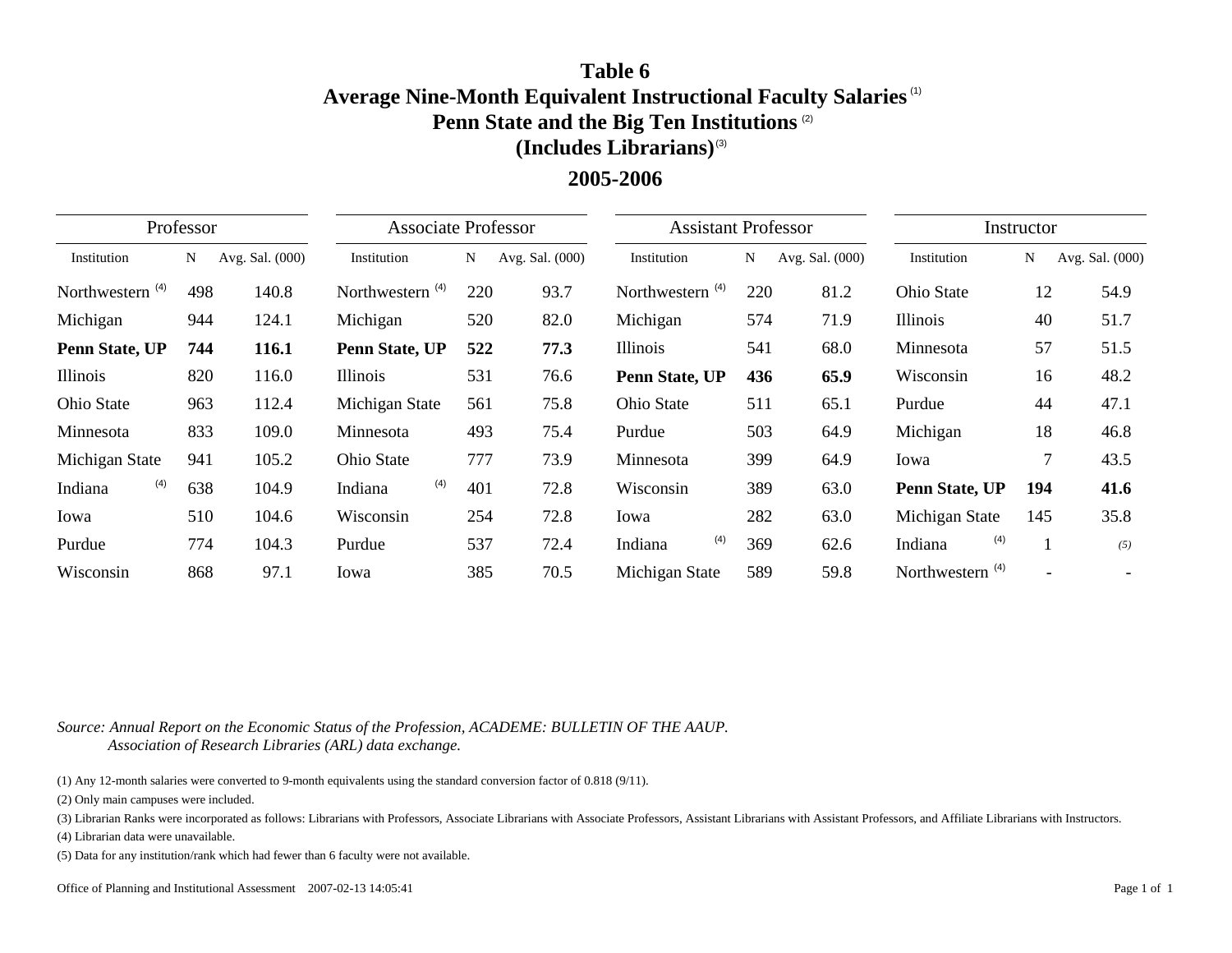### **Table 7Average Salaries of Instructional Faculty (Nine-Month Equivalent)** (1) **For Big Ten Universities with Satellite Campuses** (2) **(Excludes Librarians)**

| <b>PROFESSOR</b><br>1995-1996<br>2005-2006 |     |                     |                 |      |                                |     |                     |                        |       |                                |     |                     |            |      | <b>ASSOCIATE PROFESSOR</b>     |           |            |     |      |
|--------------------------------------------|-----|---------------------|-----------------|------|--------------------------------|-----|---------------------|------------------------|-------|--------------------------------|-----|---------------------|------------|------|--------------------------------|-----------|------------|-----|------|
|                                            |     |                     |                 |      |                                |     |                     |                        |       | 1995-1996                      |     |                     |            |      |                                | 2005-2006 |            |     |      |
| Institution                                |     | Type <sup>(3)</sup> | $\underline{N}$ | Avg. | Institution                    |     | Type <sup>(3)</sup> | $\underline{\text{N}}$ | Avg.  | Institution                    |     | Type <sup>(3)</sup> | $_{\rm N}$ | Avg. | Institution                    |           | Type $(3)$ | N   | Avg. |
| Michigan-Ann Arbor                         |     |                     | 822             | 85.0 | Michigan-Ann Arbor             |     |                     | 914                    | 125.6 | Michigan-Ann Arbor             |     |                     | 432        | 62.0 | <b>Penn State Great Valley</b> |           | <b>IIA</b> | 12  | 87.8 |
| Penn State UP                              |     |                     | 621             | 77.6 | Illinois-Urbana                |     |                     | 805                    | 116.6 | <b>Penn State-IIA Campuses</b> |     | $(4)$ IIA           | 77         | 56.2 | Michigan-Ann Arbor             |           |            | 482 | 83.7 |
| Ohio State-Main Campus                     |     |                     | 678             | 76.4 | <b>Penn State UP</b>           |     |                     | 733                    | 116.5 | <b>Penn State UP</b>           |     |                     | 476        | 53.5 | <b>Penn State Harrisburg</b>   |           | <b>IIA</b> | 55  | 79.4 |
| Purdue-Main Campus                         |     |                     | 610             | 75.7 | Ohio State-Main Campus         |     |                     | 957                    | 112.6 | Illinois-Urbana                |     |                     | 498        | 53.4 | <b>Penn State UP</b>           |           |            | 498 | 77.7 |
| Illinois-Urbana                            |     |                     | 906             | 75.2 | Minnesota-Twin Cities          |     |                     | 806                    | 110.3 | Ohio State-Main Campus         |     |                     | 675        | 53.4 | Illinois-Urbana                |           |            | 488 | 77.6 |
| Minnesota-Twin Cities                      |     |                     | 785             | 73.0 | Illinois-Chicago               |     |                     | 368                    | 106.1 | Illinois-Chicago               |     |                     | 356        | 53.1 | <b>Penn State Erie</b>         |           | <b>IIB</b> | 47  | 77.5 |
| Illinois-Chicago                           |     |                     | 421             | 72.6 | Indiana-Bloomington            |     |                     | 638                    | 104.9 | Wisconsin-Madison              |     |                     | 292        | 52.5 | Wisconsin-Madison              |           |            | 221 | 76.5 |
| Indiana-Bloomington                        |     |                     | 597             | 72.4 | Purdue-Main Campus             |     |                     | 771                    | 104.3 | Minnesota-Twin Cities          |     |                     | 456        | 51.5 | Minnesota-Twin Cities          |           |            | 476 | 75.6 |
| Wisconsin-Madison                          |     |                     | 876             | 70.4 | <b>Penn State Harrisburg</b>   |     | <b>IIA</b>          | 22                     | 102.7 | Indiana-Bloomington            |     |                     | 338        | 51.2 | Illinois-Chicago               |           |            | 348 | 75.4 |
| <b>Penn State-IIA Campuses</b>             | (4) | <b>IIA</b>          | 35              | 68.7 | Wisconsin-Madison              |     | $\mathbf I$         | 788                    | 100.5 | Purdue-Main Campus             |     |                     | 440        | 51.2 | Ohio State-Main Campus         |           |            | 750 | 74.2 |
| Indiana-IIA Campuses                       | (6) | <b>IIA</b>          | 261             | 63.9 | <b>Penn State Erie</b>         |     | <b>IIB</b>          | 15                     | 94.9  | Wisconsin-Milwaukee            |     |                     | 314        | 50.9 | Purdue-Main Campus             |           |            | 517 | 72.9 |
| Wisconsin-Milwaukee                        |     |                     | 277             | 63.9 | <b>Penn State Abington</b>     |     | <b>IIB</b>          | 11                     | 86.9  | Minnesota-Duluth               |     | <b>IIA</b>          | 129        | 48.6 | Indiana-Bloomington            |           |            | 401 | 72.8 |
| Minnesota-Duluth                           |     | <b>IIA</b>          | 107             | 61.8 | Wisconsin-Milwaukee            |     | $\mathbf I$         | 218                    | 86.4  | Indiana-IIA Campuses           | (6) | <b>IIA</b>          | 397        | 48.3 | <b>Penn State Altoona</b>      |           | <b>IIB</b> | 36  | 68.7 |
| Michigan-IIA Campuses                      | (6) | <b>IIA</b>          | 111             | 59.6 | Illinois-Springfield           |     | <b>IIA</b>          | 18                     | 83.2  | Michigan-IIA Campuses          | (6) | ПA                  | 121        | 48.3 | Minnesota-Duluth               |           | <b>IIA</b> | 108 | 68.2 |
| <b>Penn State-III Campuses</b>             | (5) | Ш                   | 50              | 58.0 | <b>Indiana-IIA Campuses</b>    | (6) | ПA                  | 299                    | 83.2  | Illinois-Springfield           |     | <b>IIB</b>          | 60         | 47.6 | <b>Penn State Abington</b>     |           | <b>IIB</b> | 29  | 67.4 |
| Minnesota-IIB Campuses                     | (6) | <b>IIB</b>          | 26              | 56.6 | Michigan-IIA Campuses          | (6) | <b>IIA</b>          | 109                    | 83.0  | <b>Penn State-III Campuses</b> | (5) | Ш                   | 203        | 46.9 | <b>Indiana-IIA Campuses</b>    | (6)       | <b>IIA</b> | 467 | 66.2 |
| Illinois-Springfield                       |     | IІВ                 | 48              | 55.4 | Minnesota-Duluth               |     | <b>IIA</b>          | 91                     | 83.0  | Ohio State-IIB Campuses        | (6) | IIB                 | 79         | 45.0 | Wisconsin-Milwaukee            |           |            | 273 | 66.2 |
| Purdue-Calumet                             |     | <b>IIA</b>          | 53              | 54.9 | Ohio State-IIB Campuses        | (6) | <b>IIB</b>          | 19                     | 83.0  | Purdue-Calumet                 |     | <b>IIA</b>          | 122        | 44.7 | <b>Penn State Berks</b>        |           | <b>IIB</b> | 22  | 65.9 |
| Wisconsin-IIA Campuses                     | (6) | <b>IIA</b>          | 1,127           | 54.2 | Penn State Univ. Coll.         | (7) | Ш                   | 59                     | 82.8  | Wisconsin-IIA Campuses         |     | $(6)$ IIA           | 863        | 44.4 | Penn State Univ. Coll.         | (7)       | Ш          | 132 | 65.9 |
| Indiana-IIB Campuses                       | (6) | <b>IIB</b>          | 20              | 53.2 | <b>Penn State Berks</b>        |     | <b>IIB</b>          | 6                      | 80.3  | Indiana-IIB Campuses           |     | $(6)$ IIB           | 37         | 43.2 | Michigan-IIA Campuses          | (6)       | IIA        | 145 | 65.7 |
| Purdue-North Central                       |     | Ш                   | 8               | 50.6 | <b>Penn State Altoona</b>      |     | <b>IIB</b>          | 10                     | 80.2  | Minnesota-IIB Campuses         | (6) | ПВ                  | 40         | 43.1 | Illinois-Springfield           |           | <b>IIA</b> | 64  | 64.0 |
| Wisconsin-III Colleges                     |     | Ш                   | 80              | 48.4 | <b>Indiana-IIB Campuses</b>    | (6) | IIB                 | 24                     | 73.8  | Purdue-North Central           |     | Ш                   | 40         | 41.1 | <b>Ohio State-IIB Campuses</b> | (6)       | <b>IIB</b> | 98  | 61.2 |
| Ohio State-IIB Campuses                    | (6) | <b>IIB</b>          | (9)             | (9)  | <b>Purdue-IIA Campuses</b>     | (6) | <b>IIA</b>          | 145                    | 73.6  | Wisconsin-III Colleges         |     | III                 | 165        | 40.8 | <b>Indiana-IIB Campuses</b>    | (6)       | <b>IIB</b> | 52  | 60.3 |
|                                            |     |                     |                 |      | Minnesota-IIB Campuses         | (6) | <b>IIB</b>          | 21                     | 72.5  |                                |     |                     |            |      | Minnesota-IIB Campuses         | (6)       | IIB        | 59  | 58.2 |
|                                            |     |                     |                 |      | <b>Purdue-North Central</b>    |     | <b>IIB</b>          | 12                     | 72.1  |                                |     |                     |            |      | <b>Purdue-IIA Campuses</b>     | (6)       | <b>IIA</b> | 182 | 57.9 |
|                                            |     |                     |                 |      | <b>Wisconsin-IIA Campuses</b>  | (6) | ПA                  | 959                    | 68.1  |                                |     |                     |            |      | Wisconsin-IIA Campuses         | (6)       | ПA         | 847 | 56.1 |
|                                            |     |                     |                 |      | Wisconsin-III Colleges         |     | Ш                   | 76                     | 62.6  |                                |     |                     |            |      | Purdue-North Central           |           | <b>IIB</b> | 38  | 56.0 |
|                                            |     |                     |                 |      | <b>Penn State Great Valley</b> |     | <b>IIA</b>          |                        | (8)   |                                |     |                     |            |      | Wisconsin-III Colleges         |           | Ш          | 92  | 51.3 |

*Source: Annual Report on the Economic Status of the Profession, ACADEME: BULLETIN OF THE AAUP.*

(1) All 12-month salaries were converted to 9-month equivalents using the standard conversion factor of 0.818 (9/11). (2) Only those Big Ten universities that have satellite campuses were included in this table (i.e., Iowa, Michigan State and Northwestern were excluded.)

(3) Institution types: Type I - Doctoral; Type IIA - Master's; Type IIB - Baccalaureate Institutions; Type III - Two-year Institutions with Academic Rank.

(4) Includes Harrisburg and Great Valley campuses.

(5) Includes Abington, Altoona, Beaver, Berks, Delaware County, DuBois, Erie, Fayette, Hazleton, Lehigh Valley, McKeesport, Mont Alto, New Kensington, Schuylkill, Shenango, Wilkes-Barre, Worthington Scranton and York campuses.

Office of Planning and Institutional Assessment 2007-02-13 14:05:41 Page 1 of 2

(6) Campuses with fewer than 6 faculty were not included.

(7) Includes Beaver, Delaware County, DuBois, Fayette, Hazleton, McKeesport, Mont Alto, New Kensington, Shenango, Wilkes-Barre, Worthington Scranton and York campuses. Also includes the Type IIB Lehigh Valley and Schuylkill campuses.

(8) Average salaries for any campus/rank which had fewer than 6 faculty were not available. (9) No data available. All included campuses had fewer than 6 faculty.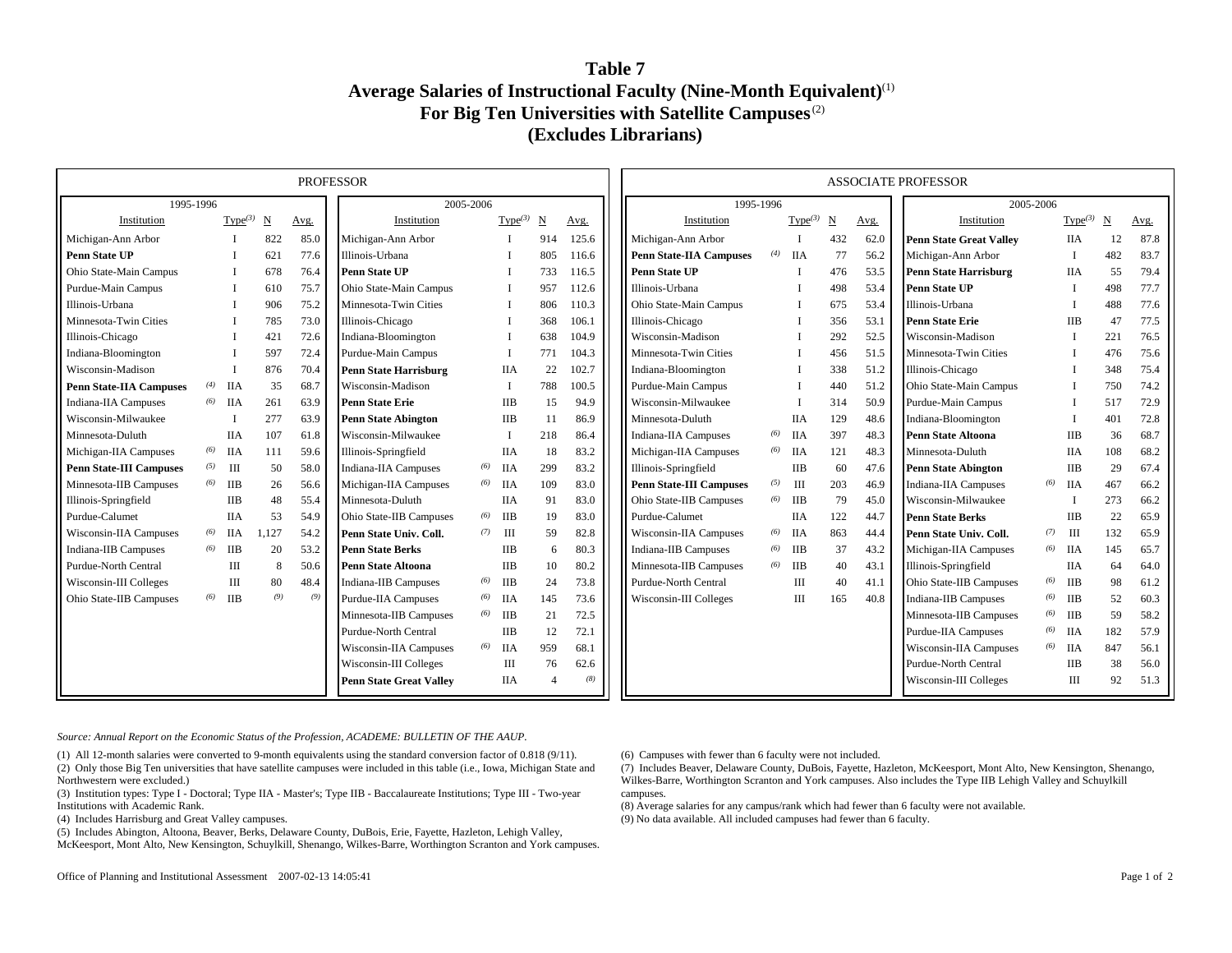### **Table 7Average Salaries of Instructional Faculty (Nine-Month Equivalent)** (1) **For Big Ten Universities with Satellite Campuses** (2) **(Excludes Librarians)**

| <b>ASSISTANT PROFESSOR</b><br>1995-1996<br>2005-2006 |     |                     |     |      |                                |     |                     |                        |      |  |                                |     |                     |                |      | <b>INSTRUCTOR</b>              |     |            |                |      |
|------------------------------------------------------|-----|---------------------|-----|------|--------------------------------|-----|---------------------|------------------------|------|--|--------------------------------|-----|---------------------|----------------|------|--------------------------------|-----|------------|----------------|------|
|                                                      |     |                     |     |      |                                |     |                     | 1995-1996<br>2005-2006 |      |  |                                |     |                     |                |      |                                |     |            |                |      |
| Institution                                          |     | Type <sup>(3)</sup> | N   | Avg. | Institution                    |     | Type <sup>(3)</sup> | N                      | Avg. |  | Institution                    |     | Type <sup>(3)</sup> | N              | Avg. | Institution                    |     | Type $(3)$ | N              | Avg. |
| Michigan-Ann Arbor                                   |     |                     | 476 | 50.1 | <b>Penn State Great Valley</b> |     | <b>IIA</b>          | 10                     | 78.4 |  | Minnesota-Twin Cities          |     |                     | 6              | 41.6 | Minnesota-Twin Cities          |     |            | 14             | 63.6 |
| Illinois-Urbana                                      |     |                     | 395 | 46.6 | Michigan-Ann Arbor             |     |                     | 550                    | 72.8 |  | Michigan-Ann Arbor             |     |                     | 10             | 39.8 | <b>Penn State Erie</b>         |     | <b>IIB</b> | 8              | 58.0 |
| Wisconsin-Madison                                    |     |                     | 268 | 46.4 | Illinois-Urbana                |     |                     | 501                    | 69.6 |  | <b>Penn State-IIA Campuses</b> | (4) | ПA                  | 29             | 39.8 | Ohio State-Main Campus         |     |            | 11             | 56.3 |
| <b>Penn State-IIA Campuses</b>                       | (4) | <b>IIA</b>          | 122 | 45.8 | <b>Penn State Erie</b>         |     | <b>IIB</b>          | 53                     | 69.2 |  | Illinois-Chicago               |     |                     | 28             | 37.0 | Illinois-Urbana                |     |            | $\overline{7}$ | 56.1 |
| Minnesota-Twin Cities                                |     |                     | 252 | 45.5 | Illinois-Chicago               |     |                     | 215                    | 67.0 |  | Wisconsin-Madison              |     |                     | 18             | 35.0 | <b>Penn State Abington</b>     |     | IІВ        | 9              | 53.7 |
| Ohio State-Main Campus                               |     |                     | 408 | 44.9 | <b>Penn State UP</b>           |     |                     | 420                    | 66.3 |  | <b>Penn State-III Campuses</b> | (5) | Ш                   | 191            | 34.1 | Illinois-Chicago               |     |            | 13             | 53.1 |
| Illinois-Chicago                                     |     |                     | 305 | 44.8 | Ohio State-Main Campus         |     |                     | 481                    | 65.8 |  | Wisconsin-IIA Campuses         |     | $(6)$ IIA           | 8              | 34.0 | <b>Penn State Harrisburg</b>   |     | <b>IIA</b> | 22             | 50.2 |
| Purdue-Main Campus                                   |     |                     | 374 | 44.5 | Minnesota-Twin Cities          |     |                     | 381                    | 65.4 |  | Ohio State-Main Campus         |     |                     | 33             | 32.3 | Penn State Univ. Coll.         | (7) | III        | 257            | 49.2 |
| Indiana-Bloomington                                  |     |                     | 312 | 44.0 | Purdue-Main Campus             |     |                     | 493                    | 65.3 |  | Purdue-Main Campus             |     |                     | 33             | 31.1 | Wisconsin-Madison              |     |            | 16             | 48.2 |
| Wisconsin-Milwaukee                                  |     |                     | 150 | 44.0 | Wisconsin-Madison              |     |                     | 368                    | 64.3 |  | Minnesota-IIB Campuses         | (6) | <b>IIB</b>          | 14             | 29.8 | Wisconsin-IIA Campuses         | (6) | <b>IIA</b> | 13             | 47.3 |
| <b>Penn State UP</b>                                 |     |                     | 428 | 43.6 | <b>Penn State Harrisburg</b>   |     | <b>IIA</b>          | 68                     | 63.2 |  | <b>Penn State UP</b>           |     |                     | 164            | 29.5 | Wisconsin-Milwaukee            |     |            | 8              | 46.3 |
| Michigan-IIA Campuses                                | (6) | <b>IIA</b>          | 113 | 42.5 | Indiana-Bloomington            |     |                     | 369                    | 62.6 |  | Minnesota-Duluth               |     | <b>IIA</b>          | 22             | 28.7 | Purdue-Main Campus             |     |            | 27             | 45.5 |
| Minnesota-Duluth                                     |     | ПA                  | 69  | 41.7 | Michigan-IIA Campuses          | (6) | ПA                  | 149                    | 59.6 |  | Purdue-Calumet                 |     | <b>IIA</b>          | 19             | 24.6 | <b>Penn State Altoona</b>      |     | <b>IIB</b> | 39             | 44.8 |
| Illinois-Springfield                                 |     | <b>IIB</b>          | 45  | 41.5 | Penn State Univ. Coll.         | (7) | Ш                   | 176                    | 59.0 |  | Illinois-Springfield           |     | <b>IIB</b>          | $\overline{4}$ | (8)  | <b>Penn State Berks</b>        |     | <b>IIB</b> | 10             | 43.2 |
| Indiana-IIA Campuses                                 | (6) | ПA                  | 319 | 41.5 | <b>Penn State Berks</b>        |     | <b>IIB</b>          | 44                     | 58.5 |  | Illinois-Urbana                |     |                     |                | (8)  | Minnesota-IIB Campuses         | (6) | IIB        | 9              | 43.0 |
| <b>Penn State-III Campuses</b>                       | (5) | Ш                   | 268 | 39.6 | <b>Penn State Abington</b>     |     | <b>IIB</b>          | 21                     | 57.0 |  | Indiana-Bloomington            |     |                     | 2              | (8)  | Minnesota-Duluth               |     | <b>IIA</b> | 80             | 42.8 |
| Wisconsin-IIA Campuses                               | (6) | ПA                  | 702 | 38.4 | Wisconsin-Milwaukee            |     | $\mathbf I$         | 292                    | 56.2 |  | Purdue-North Central           |     | Ш                   | 3              | (8)  | <b>Penn State UP</b>           |     |            | 192            | 41.5 |
| Indiana-IIB Campuses                                 | (6) | ПB                  | 47  | 37.5 | <b>Indiana-IIA Campuses</b>    | (6) | ПA                  | 381                    | 54.5 |  | Wisconsin-III Colleges         |     | Ш                   | $\overline{4}$ | (8)  | <b>Purdue-IIA Campuses</b>     | (6) | <b>IIA</b> | 41             | 39.7 |
| Purdue-Calumet                                       |     | <b>IIA</b>          | 57  | 37.3 | Minnesota-Duluth               |     | <b>IIA</b>          | 138                    | 53.8 |  | Wisconsin-Milwaukee            |     |                     | 5              | (8)  | Illinois-Springfield           |     | <b>IIA</b> |                | (8)  |
| Ohio State-IIB Campuses                              | (6) | IIB                 | 72  | 36.6 | Illinois-Springfield           |     | <b>IIA</b>          | 64                     | 52.6 |  | Indiana-IIA Campuses           | (6) | ΠА                  | $\overline{0}$ | 0.0  | Indiana-Bloomington            |     |            |                | (8)  |
| Minnesota-IIB Campuses                               | (6) | IIB                 | 66  | 36.4 | <b>Penn State Altoona</b>      |     | <b>IIB</b>          | 67                     | 51.3 |  | Indiana-IIB Campuses           | (6) | <b>IIB</b>          | $\overline{0}$ | 0.0  | Michigan-Ann Arbor             |     |            |                | (8)  |
| Purdue-North Central                                 |     | Ш                   | 23  | 34.6 | Ohio State-IIB Campuses        | (6) | <b>IIB</b>          | 77                     | 51.1 |  | Michigan-IIA Campuses          | (6) | ПA                  | $\overline{0}$ | 0.0  | Purdue-North Central           |     | <b>IIB</b> |                | (8)  |
| Wisconsin-III Colleges                               |     | Ш                   | 80  | 33.6 | Purdue-IIA Campuses            | (6) | ПA                  | 183                    | 50.3 |  | Ohio State-IIB Campuses        | (6) | <b>IIB</b>          | $\overline{0}$ | 0.0  | Michigan-IIA Campuses          | (6) | <b>IIA</b> | (9)            | (9)  |
|                                                      |     |                     |     |      | Wisconsin-IIA Campuses         | (6) | ПA                  | 789                    | 48.9 |  |                                |     |                     |                |      | <b>Indiana-IIA Campuses</b>    | (6) | <b>IIA</b> | $\Omega$       | 0.0  |
|                                                      |     |                     |     |      | Indiana-IIB Campuses           | (6) | <b>IIB</b>          | 50                     | 48.2 |  |                                |     |                     |                |      | <b>Indiana-IIB Campuses</b>    | (6) | IIB        | $\Omega$       | 0.0  |
|                                                      |     |                     |     |      | Minnesota-IIB Campuses         | (6) | IIB                 | 69                     | 46.7 |  |                                |     |                     |                |      | Ohio State-IIB Campuses        | (6) | IIB        | $\Omega$       | 0.0  |
|                                                      |     |                     |     |      | Purdue-North Central           |     | <b>IIB</b>          | 41                     | 46.4 |  |                                |     |                     |                |      | <b>Penn State Great Valley</b> |     | <b>IIA</b> |                | 0.0  |
|                                                      |     |                     |     |      | Wisconsin-III Colleges         |     | Ш                   | 118                    | 41.7 |  |                                |     |                     |                |      | Wisconsin-III Colleges         |     | Ш          | $\theta$       | 0.0  |

*Source: Annual Report on the Economic Status of the Profession, ACADEME: BULLETIN OF THE AAUP.*

(1) All 12-month salaries were converted to 9-month equivalents using the standard conversion factor of 0.818 (9/11). (2) Only those Big Ten universities that have satellite campuses were included in this table (i.e., Iowa, Michigan State and Northwestern were excluded.)

(3) Institution types: Type I - Doctoral; Type IIA - Master's; Type IIB - Baccalaureate Institutions; Type III - Two-year Institutions with Academic Rank.

(4) Includes Harrisburg and Great Valley campuses.

(5) Includes Abington, Altoona, Beaver, Berks, Delaware County, DuBois, Erie, Fayette, Hazleton, Lehigh Valley, McKeesport, Mont Alto, New Kensington, Schuylkill, Shenango, Wilkes-Barre, Worthington Scranton and York campuses. (6) Campuses with fewer than 6 faculty were not included.

(7) Includes Beaver, Delaware County, DuBois, Fayette, Hazleton, McKeesport, Mont Alto, New Kensington, Shenango, Wilkes-Barre, Worthington Scranton and York campuses. Also includes the Type IIB Lehigh Valley and Schuylkill campuses.

(8) Average salaries for any campus/rank which had fewer than 6 faculty were not available. (9) No data available. All included campuses had fewer than 6 faculty.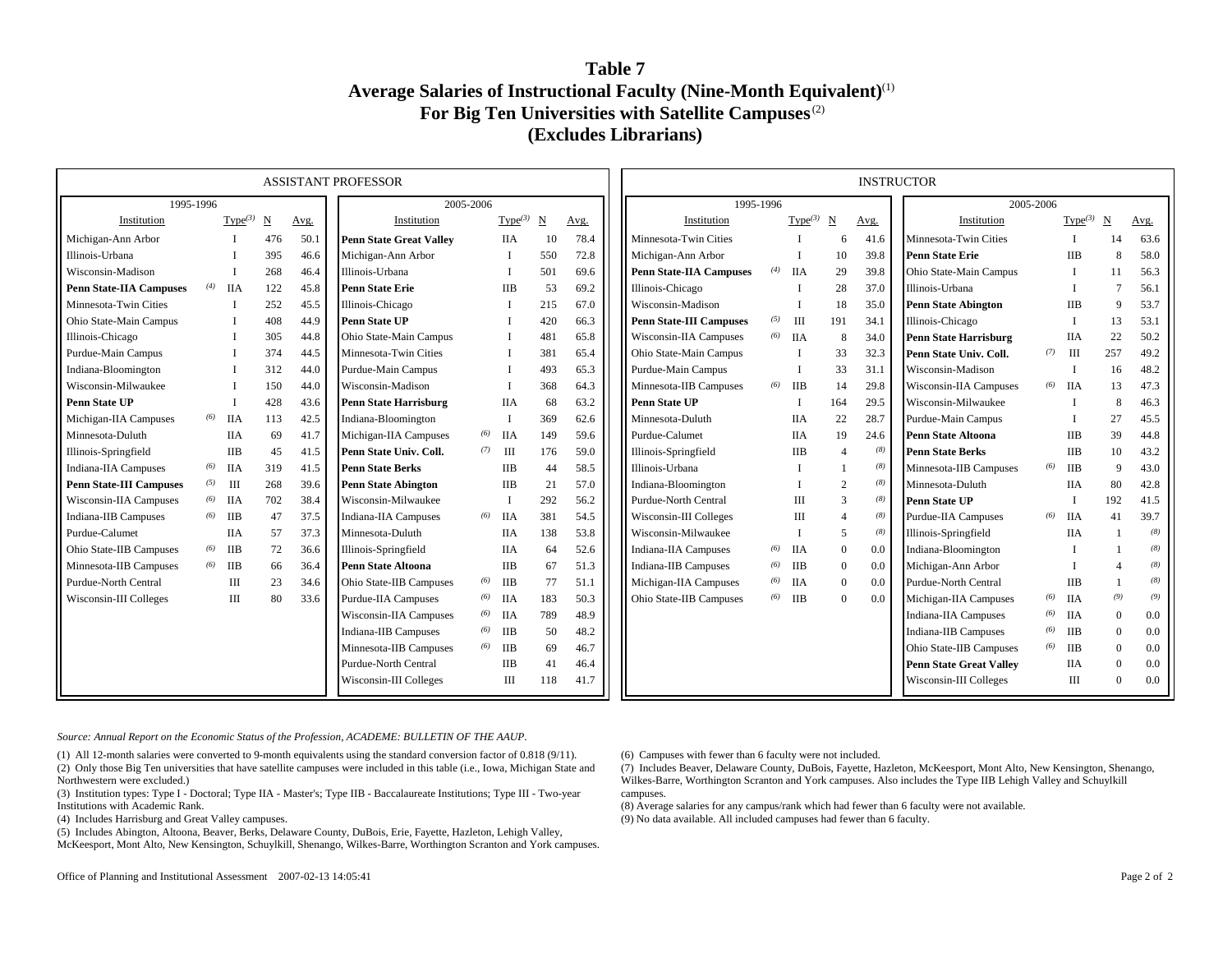# **Table 8**

# **Average Nine-Month Equivalent Instructional Faculty Salaries** (1) **Penn State Campuses and Other Pennsylvania Universities (Excludes Librarians) 2005-2006**

| <b>PROFESSOR</b>               |     |                   | <b>ASSOCIATE PROFESSOR</b> |                                |     |                   |                    |  |  |
|--------------------------------|-----|-------------------|----------------------------|--------------------------------|-----|-------------------|--------------------|--|--|
| Institution                    | N   | $1-yr.$<br>% Inc. | Avg. Sal.<br>(000)         | Institution                    | N   | $1-yr.$<br>% Inc. | Avg. Sal.<br>(000) |  |  |
| Pennsylvania                   | 567 | 4.0               | 149.9                      | Pennsylvania                   | 226 | 6.8               | 100.7              |  |  |
| Carnegie Mellon                | 350 | 3.2               | 123.8                      | Carnegie Mellon                | 141 | 3.9               | 89.1               |  |  |
| <b>Penn State UP</b>           | 733 | 3.7               | 116.5                      | <b>Penn State Great Valley</b> | 12  | 4.6               | 87.8               |  |  |
| Pittsburgh                     | 486 | 3.7               | 113.2                      | Temple                         | 349 | 6.7               | 81.8               |  |  |
| Temple                         | 404 | 4.7               | 113.0                      | <b>Penn State Harrisburg</b>   | 55  | 3.6               | 79.4               |  |  |
| Lehigh                         | 214 | 3.2               | 108.6                      | <b>Penn State UP</b>           | 498 | 4.4               | 77.7               |  |  |
| <b>Penn State Harrisburg</b>   | 22  | 3.0               | 102.7                      | <b>Penn State Erie</b>         | 47  | 3.4               | 77.5               |  |  |
| <b>Penn State Erie</b>         | 15  | 3.7               | 94.9                       | Pittsburgh                     | 413 | 3.9               | 75.5               |  |  |
| (2)(3)<br><b>SSHE</b> Average  | 93  | 2.9               | 88.2                       | Lehigh                         | 100 | 3.7               | 74.9               |  |  |
| <b>Penn State Abington</b>     | 11  | 3.2               | 86.9                       | (2)(3)<br><b>SSHE</b> Average  | 85  | 3.5               | 70.3               |  |  |
| (4)<br>Penn State Univ. Coll.  | 59  | 3.5               | 82.8                       | <b>Penn State Altoona</b>      | 36  | 6.4               | 68.7               |  |  |
| <b>Penn State Berks</b>        | 6   | 2.8               | 80.3                       | <b>Penn State Abington</b>     | 29  | 3.4               | 67.4               |  |  |
| <b>Penn State Altoona</b>      | 10  | 3.6               | 80.2                       | (4)<br>Penn State Univ. Coll.  | 132 | 3.6               | 65.9               |  |  |
| <b>Penn State Great Valley</b> | 4   | (5)               | (5)                        | <b>Penn State Berks</b>        | 22  | 3.7               | 65.9               |  |  |

*Source: Annual Report on the Economic Status of the Profession, ACADEME: BULLETIN OF THE AAUP.*

(1) Any 12-month salaries were converted to 9-month equivalents using the standard conversion factor of 0.818 (9/11).

(2) Includes Bloomsburg, California, Cheyney, Clarion, Edinboro, Indiana, Kutztown, Lock Haven, Mansfield, Shippensburg, Slippery Rock, East Stroudsburg, and West Chester. No data were available for Millersville.

(3) Only one of the SSHE instutions reported increase amounts: Bloomsburg University.

(4) Includes Beaver, Delaware County, DuBois, Fayette, Hazleton, Lehigh Valley, McKeesport, Mont Alto, New Kensington, Schuylkill, Shenango, Wilkes-Barre, Worthington Scranton, and York campuses.

(5) Data for any institution/rank which had fewer than 6 faculty were not available.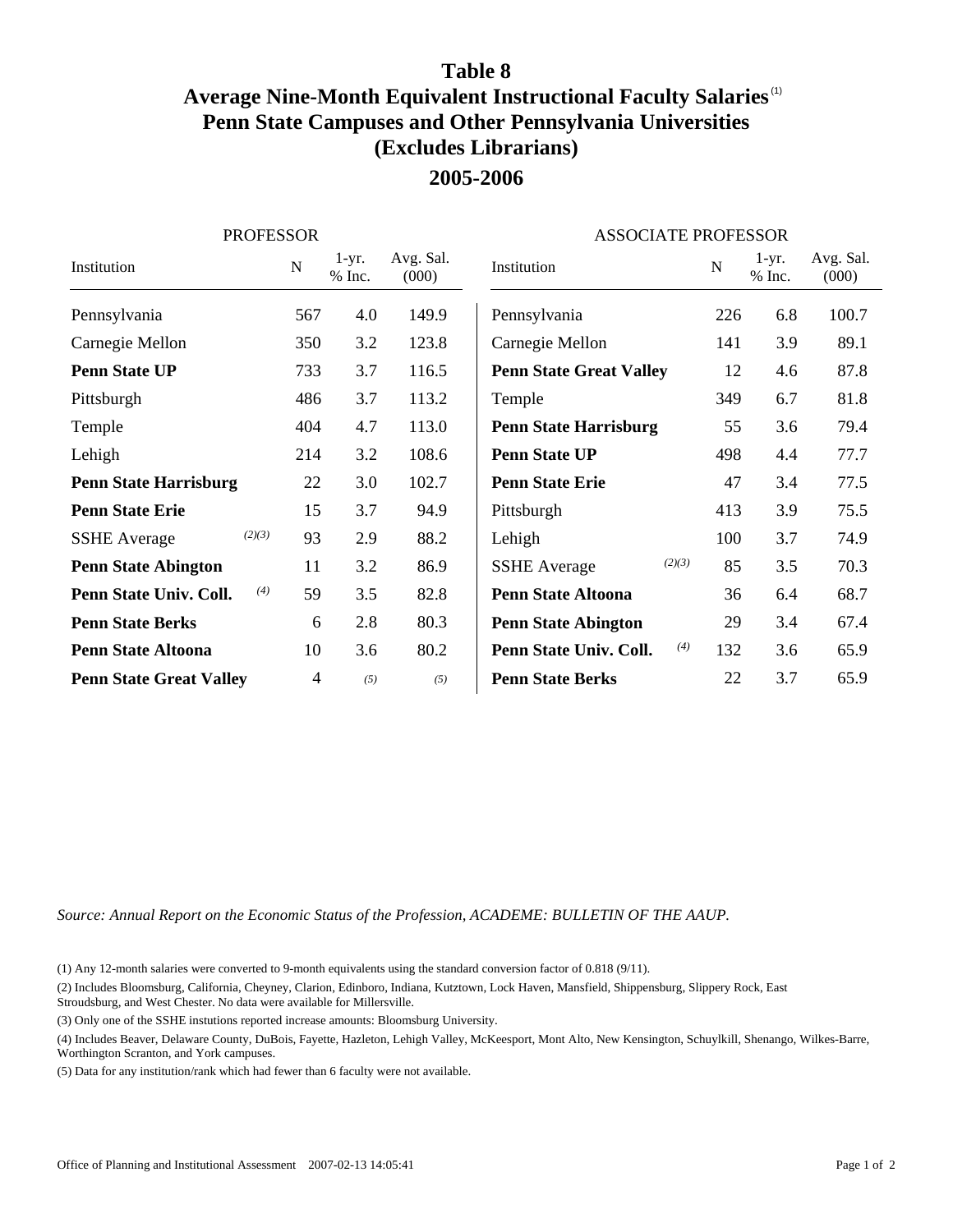### **Table 8**

# **Average Nine-Month Equivalent Instructional Faculty Salaries** (1) **Penn State Campuses and Other Pennsylvania Universities (Excludes Librarians) 2005-2006**

| <b>ASSISTANT PROFESSOR</b>     |     |                   |                    | <b>INSTRUCTOR</b>              |                          |                     |                    |
|--------------------------------|-----|-------------------|--------------------|--------------------------------|--------------------------|---------------------|--------------------|
| Institution                    | N   | $1-yr.$<br>% Inc. | Avg. Sal.<br>(000) | Institution                    | N                        | $1-yr.$<br>$%$ Inc. | Avg. Sal.<br>(000) |
| Pennsylvania                   | 258 | 4.4               | 88.1               | <b>Penn State Erie</b>         | 8                        | 3.6                 | 58.0               |
| Carnegie Mellon                | 120 | 4.6               | 80.5               | <b>Penn State Abington</b>     | 9                        | 2.9                 | 53.7               |
| <b>Penn State Great Valley</b> | 10  | 4.0               | 78.4               | Temple                         | 70                       | 6.5                 | 52.7               |
| Lehigh                         | 89  | 3.7               | 73.6               | <b>Penn State Harrisburg</b>   | 22                       | 3.8                 | 50.2               |
| <b>Penn State Erie</b>         | 53  | 3.8               | 69.2               | (4)<br>Penn State Univ. Coll.  | 257                      | 3.8                 | 49.2               |
| Temple                         | 203 | 9.0               | 66.9               | <b>Penn State Altoona</b>      | 39                       | 3.3                 | 44.8               |
| <b>Penn State UP</b>           | 420 | 5.0               | 66.3               | <b>Penn State Berks</b>        | 10                       | 6.2                 | 43.2               |
| Pittsburgh                     | 472 | 4.8               | 64.6               | (2)(3)<br><b>SSHE</b> Average  | 40                       | 5.4                 | 42.2               |
| <b>Penn State Harrisburg</b>   | 68  | 5.5               | 63.2               | Pittsburgh                     | 79                       | 2.8                 | 41.6               |
| (4)<br>Penn State Univ. Coll.  | 176 | 4.1               | 59.0               | <b>Penn State UP</b>           | 192                      | 1.8                 | 41.5               |
| <b>Penn State Berks</b>        | 44  | 4.2               | 58.5               | Carnegie Mellon                | $\overline{\phantom{a}}$ |                     |                    |
| <b>Penn State Abington</b>     | 21  | 4.8               | 57.0               | Lehigh                         |                          |                     |                    |
| (2)(3)<br><b>SSHE</b> Average  | 104 | 4.1               | 55.5               | <b>Penn State Great Valley</b> |                          |                     |                    |
| <b>Penn State Altoona</b>      | 67  | 3.4               | 51.3               | Pennsylvania                   |                          |                     |                    |

*Source: Annual Report on the Economic Status of the Profession, ACADEME: BULLETIN OF THE AAUP.*

(1) Any 12-month salaries were converted to 9-month equivalents using the standard conversion factor of 0.818 (9/11).

(2) Includes Bloomsburg, California, Cheyney, Clarion, Edinboro, Indiana, Kutztown, Lock Haven, Mansfield, Shippensburg, Slippery Rock, East Stroudsburg, and West Chester. No data were available for Millersville.

(3) Only one of the SSHE instutions reported increase amounts: Bloomsburg University.

(4) Includes Beaver, Delaware County, DuBois, Fayette, Hazleton, Lehigh Valley, McKeesport, Mont Alto, New Kensington, Schuylkill, Shenango, Wilkes-Barre, Worthington Scranton, and York campuses.

(5) Data for any institution/rank which had fewer than 6 faculty were not available.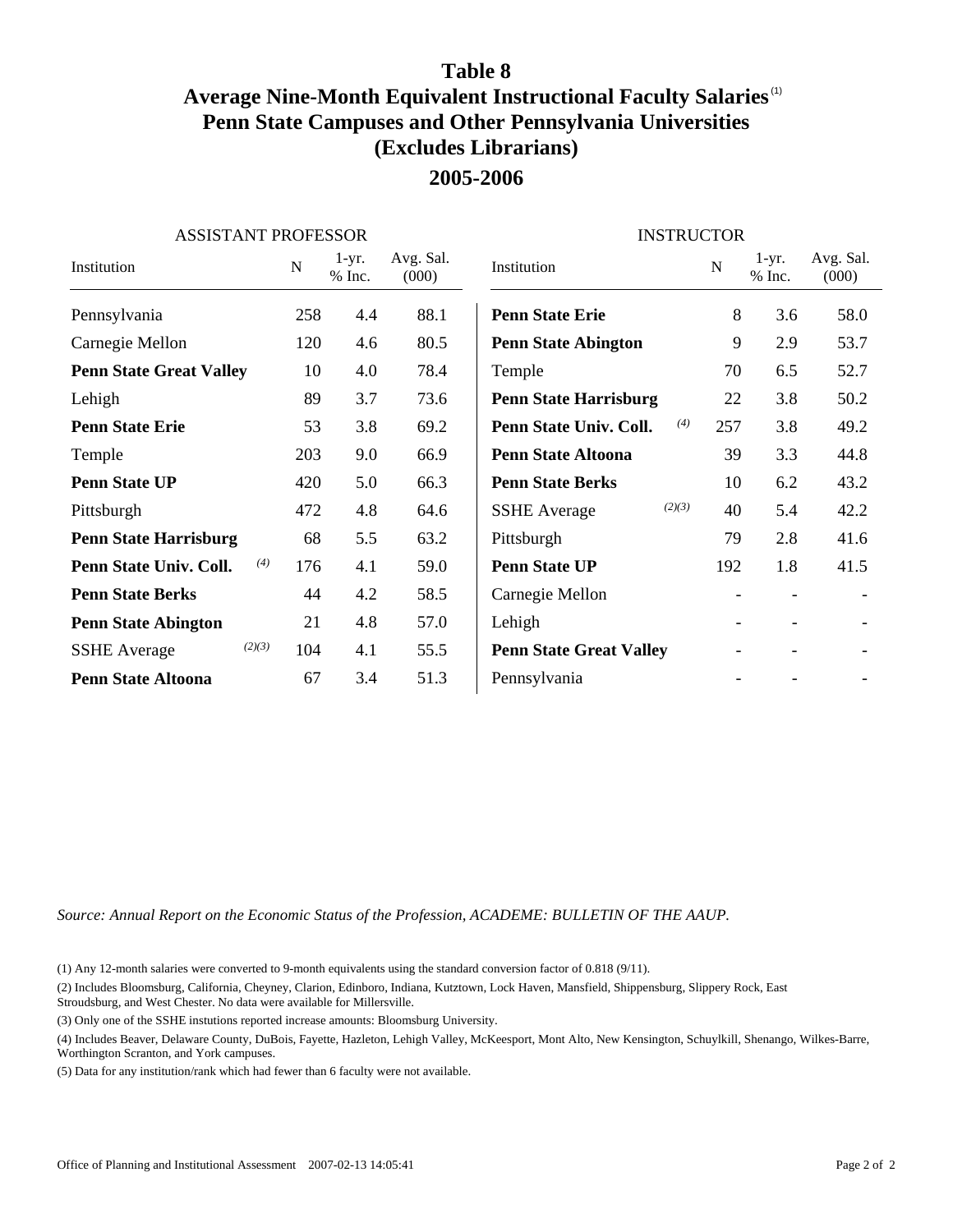#### **Table 9 Association of Research Libraries Salary Analysis of Big Ten Universities (1)(2) 2005-2006**

| University<br>Name                    | Criteria                                       | Librarians                    | Associate<br>Librarians       | Assistant<br>Librarians       | Affiliate<br>Librarians       |
|---------------------------------------|------------------------------------------------|-------------------------------|-------------------------------|-------------------------------|-------------------------------|
| Univ. of Illinois @                   |                                                |                               |                               |                               |                               |
| Urbana-Champaign                      | Number<br><b>Total Salaries</b><br>Avg. Salary | 15<br>\$1,277,385<br>\$85,159 | 47<br>\$3,145,790<br>\$66,932 | 47<br>\$2,177,015<br>\$46,319 | 33<br>\$1,674,415<br>\$50,740 |
| Michigan State                        |                                                |                               |                               |                               |                               |
| University                            | Number<br><b>Total Salaries</b><br>Avg. Salary | 15<br>\$960,900<br>\$64,060   | 22<br>\$1,292,500<br>\$58,750 | 19<br>\$894,846<br>\$47,097   |                               |
| University of                         |                                                |                               |                               |                               |                               |
| lowa                                  | Number<br><b>Total Salaries</b><br>Avg. Salary | 14<br>\$1,169,109<br>\$83,508 | 27<br>\$1,740,326<br>\$64,457 | 22<br>\$1,085,563<br>\$49,344 | 10<br>\$429,982<br>\$42,998   |
| <b>Purdue University</b>              |                                                |                               |                               |                               |                               |
|                                       | Number                                         | 3                             | 20                            | 10                            | 17                            |
|                                       | <b>Total Salaries</b>                          | (3)<br>(3)                    | \$1,167,735                   | \$488,375                     | \$842,220                     |
|                                       | Avg. Salary                                    |                               | \$58,387                      | \$48,838                      | \$49,542                      |
| Ohio State University                 |                                                |                               |                               |                               |                               |
|                                       | Number                                         | 6                             | 30                            | 34                            | 1<br>(3)                      |
|                                       | <b>Total Salaries</b><br>Avg. Salary           | \$409,694<br>\$68,282         | \$1,922,888<br>\$64,096       | \$1,924,765<br>\$56,611       | (3)                           |
|                                       |                                                |                               |                               |                               |                               |
| University of Michigan                | Number                                         | 32                            | 43                            | 30                            | 16                            |
|                                       | <b>Total Salaries</b><br>Avg. Salary           | \$2,486,004<br>\$77,688       | \$2,593,548<br>\$60,315       | \$1,526,188<br>\$50,873       | \$696,265<br>\$43,517         |
| University of Wisconsin -             |                                                |                               |                               |                               |                               |
| Madison                               | Number<br><b>Total Salaries</b><br>Avg. Salary | 80<br>\$5,038,552<br>\$62,982 | 33<br>\$1,576,042<br>\$47,759 | 21<br>\$854,197<br>\$40,676   |                               |
| University of                         |                                                |                               |                               |                               |                               |
| Minnesota                             | Number<br><b>Total Salaries</b><br>Avg. Salary | 29<br>\$1,999,644<br>\$68,953 | 21<br>\$1,428,027<br>\$68,001 | 20<br>\$1,096,551<br>\$54,828 | 56<br>\$2,696,738<br>\$48,156 |
| TOTAL all Institutions <sup>(4)</sup> |                                                |                               |                               |                               |                               |
| (Except PSU)                          | Number                                         | 191                           | 243                           | 203                           | 132                           |
|                                       | <b>Total Salaries</b><br>Avg. Salary           | \$13,341,288<br>\$69,850      | \$14,866,856<br>\$61,180      | \$10,047,500<br>\$49,495      | \$6,339,620<br>\$48,027       |
| Penn State Univ.                      |                                                |                               |                               |                               |                               |
| (All Locations)                       | Number                                         | 16                            | 45                            | 36                            | 22                            |
|                                       | <b>Total Salaries</b><br>Avg. Salary           | \$1,365,576<br>\$85,349       | \$3,050,241<br>\$67,783       | \$1,907,904<br>\$52,997       | \$934,317<br>\$42,469         |

NOTES:

1. Law and Medical Libraries included when available

2. Averages represent the total salary pool divided by the number of faculty members, regardless of contract (48 week, 36 week, etc.) type.

3. Data for any institution/rank which had fewer than 6 faculty are not presented.

4. Data for any institution/rank which had fewer than 6 faculty are not included in the calculation of the totals.

Universities not providing data: Indiana and Northwestern.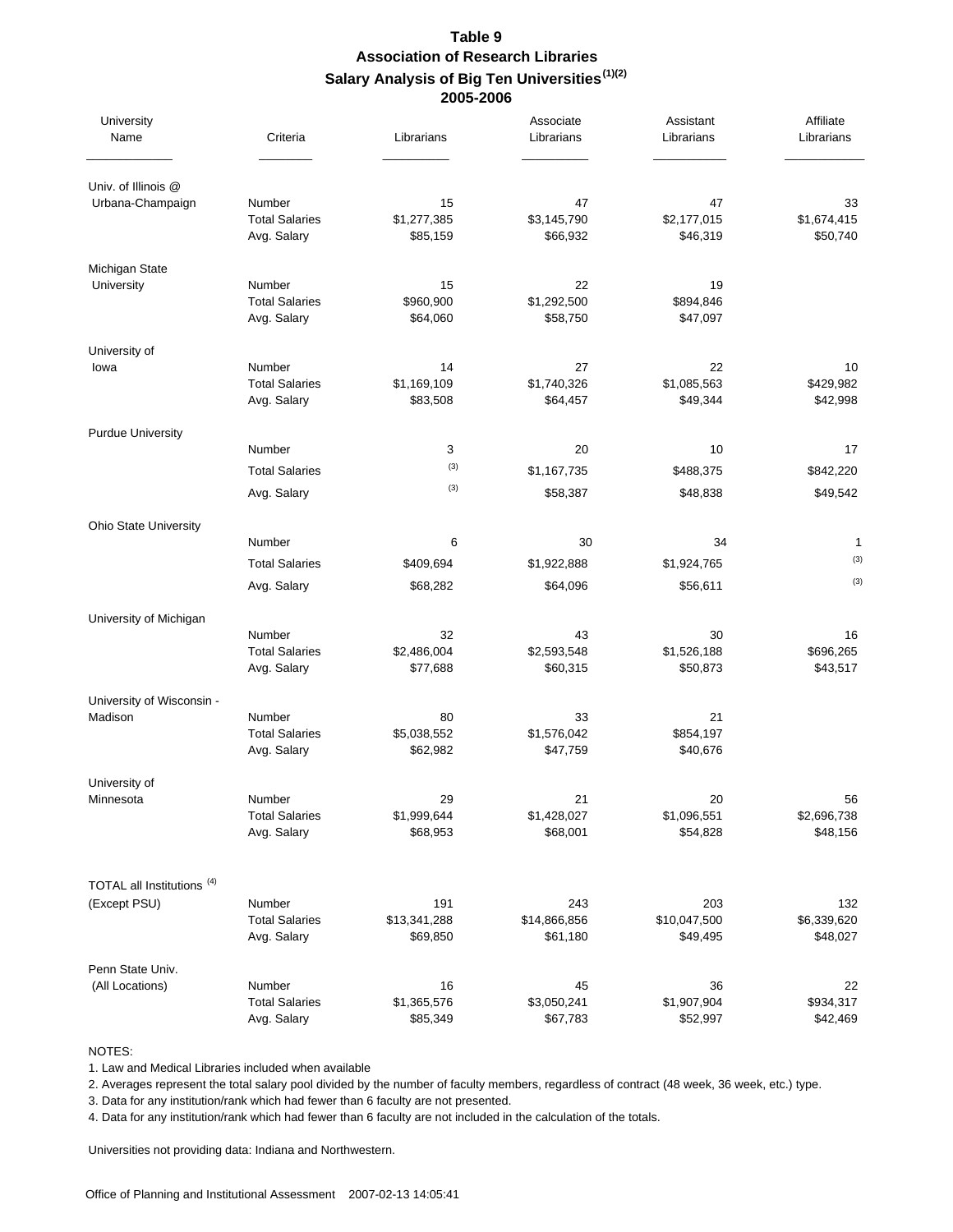| <b>Standing Appointments</b> |                   |                |         |              |         | Mean<br>Years<br>in |
|------------------------------|-------------------|----------------|---------|--------------|---------|---------------------|
| Location                     | Rank              | Number         | Q1(2)   | Median $(2)$ | Q3(2)   | Rank $(3)$          |
| <b>University Park</b>       |                   |                |         |              |         |                     |
|                              | Professor         | 781            | 92,520  | 108,504      | 133,137 | 10                  |
|                              | <b>Assoc Prof</b> | 522            | 68,814  | 77,472       | 89,847  | 6                   |
|                              | Asst Prof         | 364            | 59,184  | 65,304       | 75,762  | 3                   |
|                              | Instructor        | 17             | 43,318  | 47,205       | 53,046  | 15                  |
|                              | Other $(5)$       | 231            | 56,265  | 70,813       | 92,732  | $\overline{7}$      |
| <b>Commonwealth Campuses</b> |                   |                |         |              |         |                     |
|                              | Professor         | 125            | 78,354  | 87,273       | 98,343  | 8                   |
|                              | Assoc Prof        | 329            | 63,171  | 68,652       | 77,184  | 8                   |
|                              | <b>Asst Prof</b>  | 347            | 52,551  | 57,096       | 67,662  | 6                   |
|                              | Instructor        | 39             | 51,633  | 56,808       | 62,820  | 17                  |
|                              | Other $(5)$       | 73             | 50,454  | 59,583       | 67,059  | 6                   |
| Penn State Great Valley      |                   |                |         |              |         |                     |
|                              | Professor         | 6              | 101,538 | 106,155      | 114,939 | $\overline{2}$      |
|                              | Assoc Prof        | 11             | 74,781  | 89,397       | 104,022 | $\overline{5}$      |
|                              | Asst Prof         | 11             | 77,463  | 90,387       | 98,253  | $\mathfrak{Z}$      |
|                              | Other $(5)$       | $\mathfrak{2}$ |         |              |         | 6                   |
| The Dickinson School of Law  |                   |                |         |              |         |                     |
|                              | Professor         | 18             | 118,269 | 129,537      | 143,157 | 14                  |
|                              | Assoc Prof        | $\overline{2}$ |         |              |         | 1                   |
|                              | Other $(5)$       | 3              |         |              |         | 6                   |

1) Standing, Fixed Term I, and Fixed Term Multi-Year. Excludes Academic Administrators. Excludes the College of Medicine.

2) Salary data for fewer than four (4) faculty are suppressed to protect the confidentiality of individual salaries.

All salaries are nine-month equivalents. Twelve-month salaries are converted to 9-month equivalents using the AAUP conversion factor of 0.818 (9/11).

 A percentile is the value from the distribution at or below which a given percentage of the variable values lie. The first quartile is the 25th percentile, the median the 50th percentile, and the third quartile is the 75th percentile.

3) Years In Rank shown for standing appointment faculty only. For fixed-term faculty, the data elements from which years in rank are determined are not assigned consistently across academic units.

4) Fixed Term Appointments include Fixed Term I and Fixed Term Multi-Year.

5) Includes librarian and research ranks, and lecturers.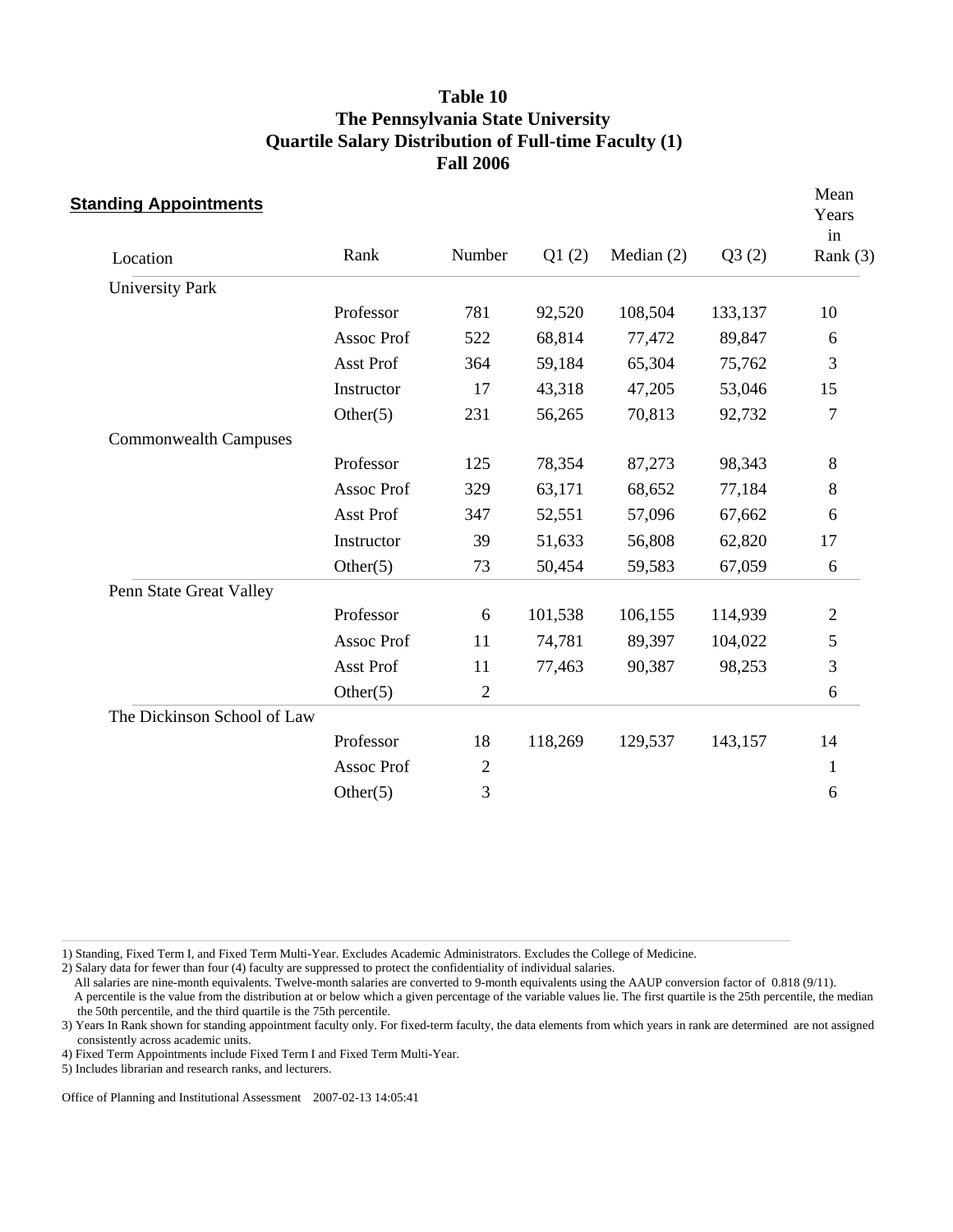| <b>Fixed Term Appointments (4)</b> |                  |              |        |              |         | Mean<br>Years<br>in |
|------------------------------------|------------------|--------------|--------|--------------|---------|---------------------|
| Location                           | Rank             | Number       | Q1(2)  | Median $(2)$ | Q3(2)   | Rank $(3)$          |
| <b>University Park</b>             |                  |              |        |              |         |                     |
|                                    | Professor        | 19           | 69,669 | 92,196       | 123,930 |                     |
|                                    | Assoc Prof       | 30           | 59,161 | 67,583       | 85,409  |                     |
|                                    | Asst Prof        | 90           | 44,892 | 53,388       | 63,431  |                     |
|                                    | Instructor       | 213          | 33,993 | 41,364       | 48,933  |                     |
|                                    | Other $(5)$      | 731          | 32,004 | 40,644       | 53,448  |                     |
| <b>Commonwealth Campuses</b>       |                  |              |        |              |         |                     |
|                                    | Professor        | $\mathbf{1}$ |        |              |         |                     |
|                                    | Assoc Prof       | 3            |        |              |         |                     |
|                                    | Asst Prof        | 52           | 47,007 | 54,306       | 66,670  |                     |
|                                    | Instructor       | 259          | 40,461 | 45,000       | 52,488  |                     |
|                                    | Other $(5)$      | 188          | 39,924 | 47,385       | 54,351  |                     |
| Penn State Great Valley            |                  |              |        |              |         |                     |
|                                    | Assoc Prof       | $\mathbf{1}$ |        |              |         |                     |
|                                    | Other $(5)$      | 6            | 53,136 | 54,612       | 88,002  |                     |
| The Dickinson School of Law        |                  |              |        |              |         |                     |
|                                    | Professor        | $\mathbf{1}$ |        |              |         |                     |
|                                    | <b>Asst Prof</b> | $\mathbf{1}$ |        |              |         |                     |
|                                    | Instructor       | 4            | 49,335 | 64,890       | 71,622  |                     |
|                                    | Other $(5)$      | 5            | 44,398 | 57,404       | 57,492  |                     |

1) Standing, Fixed Term I, and Fixed Term Multi-Year. Excludes Academic Administrators. Excludes the College of Medicine.

2) Salary data for fewer than four (4) faculty are suppressed to protect the confidentiality of individual salaries.

 All salaries are nine-month equivalents. Twelve-month salaries are converted to 9-month equivalents using the AAUP conversion factor of 0.818 (9/11). A percentile is the value from the distribution at or below which a given percentage of the variable values lie. The first quartile is the 25th percentile, the median

the 50th percentile, and the third quartile is the 75th percentile.

3) Years In Rank shown for standing appointment faculty only. For fixed-term faculty, the data elements from which years in rank are determined are not assigned consistently across academic units.

4) Fixed Term Appointments include Fixed Term I and Fixed Term Multi-Year.

5) Includes librarian and research ranks, and lecturers.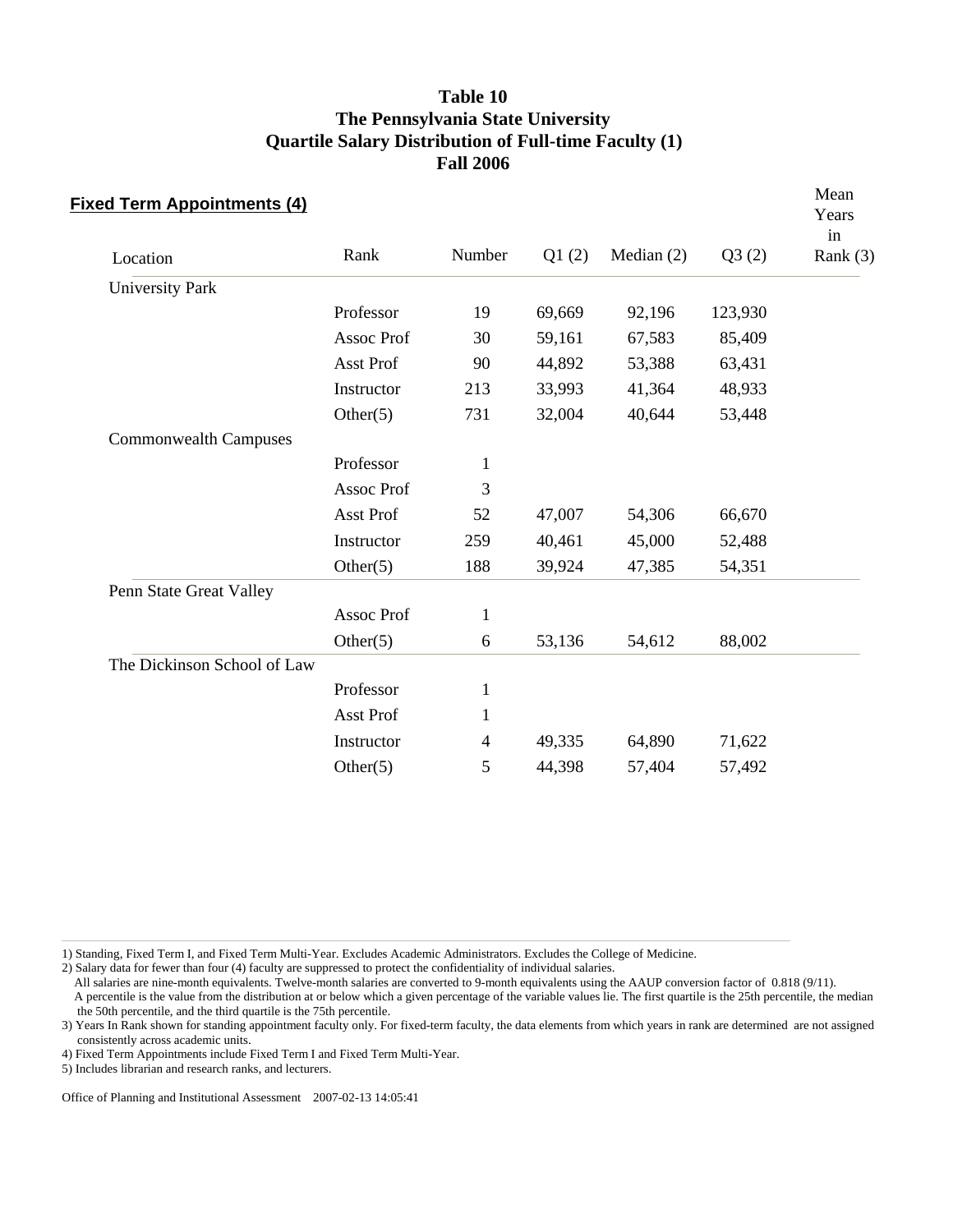|                                           | Type<br>of<br>Appointment Rank |                  | Number         | Q1(2)   | Median $(2)$ | Q3(2)   | Mean<br>Years<br>in<br>Rank $(3)$ |
|-------------------------------------------|--------------------------------|------------------|----------------|---------|--------------|---------|-----------------------------------|
| <b>College of Agricultural Sciences</b>   |                                |                  |                |         |              |         |                                   |
|                                           | Standing                       | Professor        | 122            | 89,208  | 96,089       | 109,188 | 11                                |
|                                           |                                | Assoc Prof       | 80             | 70,086  | 78,084       | 85,140  | 5                                 |
|                                           |                                | Asst Prof        | 28             | 67,752  | 70,632       | 74,340  | 3                                 |
|                                           |                                | Instructor       | 6              | 47,205  | 47,500       | 56,511  | 10                                |
|                                           | <b>Fixed Term</b>              | Professor        | 3              |         |              |         |                                   |
|                                           |                                | Asst Prof        | 5              | 58,867  | 60,969       | 63,431  |                                   |
|                                           |                                | Instructor       | 11             | 42,826  | 46,557       | 51,652  |                                   |
| <b>College of Arts &amp; Architecture</b> |                                |                  |                |         |              |         |                                   |
|                                           | Standing                       | Professor        | 44             | 76,716  | 83,448       | 90,828  | 8                                 |
|                                           |                                | Assoc Prof       | 53             | 63,468  | 67,104       | 70,164  | 7                                 |
|                                           |                                | Asst Prof        | 42             | 56,232  | 57,564       | 59,256  | 4                                 |
|                                           | <b>Fixed Term</b>              | Assoc Prof       | $\overline{4}$ | 40,006  | 54,576       | 63,036  |                                   |
|                                           |                                | <b>Asst Prof</b> | 6              | 40,032  | 43,704       | 55,008  |                                   |
|                                           |                                | Instructor       | 20             | 34,560  | 38,016       | 44,004  |                                   |
| <b>Smeal College of Business</b>          |                                |                  |                |         |              |         |                                   |
|                                           | Standing                       | Professor        | 32             | 144,828 | 158,184      | 196,524 | 10                                |
|                                           |                                | Assoc Prof       | 23             | 106,884 | 124,200      | 174,708 | 6                                 |
|                                           |                                | Asst Prof        | 20             | 109,188 | 117,468      | 156,600 | $\overline{2}$                    |
|                                           | <b>Fixed Term</b>              | Professor        | 4              | 58,032  | 80,928       | 168,217 |                                   |
|                                           |                                | Assoc Prof       | 1              |         |              |         |                                   |
|                                           |                                | Asst Prof        | 7              | 61,350  | 96,982       | 111,630 |                                   |
|                                           |                                | Instructor       | 21             | 49,932  | 65,076       | 79,598  |                                   |
| <b>College of Communications</b>          |                                |                  |                |         |              |         |                                   |
|                                           | Standing                       | Professor        | 8              | 96,309  | 104,967      | 108,009 | 7                                 |
|                                           |                                | Assoc Prof       | 15             | 68,949  | 70,551       | 83,025  | 6                                 |
|                                           |                                | Asst Prof        | 13             | 54,000  | 56,016       | 59,643  | $\sqrt{2}$                        |
|                                           | <b>Fixed Term</b>              | Professor        | $\overline{2}$ |         |              |         |                                   |

1) Standing, Fixed Term I, and Fixed Term Multi-Year. Excludes Academic Administrators. Excludes the College of Medicine.

2) Salary data for fewer than four (4) faculty are suppressed to protect the confidentiality of individual salaries.

All salaries are nine-month equivalents. Twelve-month salaries are converted to 9-month equivalents using the AAUP conversion factor of 0.818 (9/11).

 A percentile is the value from the distribution at or below which a given percentage of the variable values lie. The first quartile is the 25th percentile, the median i the 50th percentile, and the third quartile is the 75th percentile.

3) Years In Rank shown for standing appointment faculty only. For fixed-term faculty, the data elements from which years in rank are determined are not assigned consistently across academic units.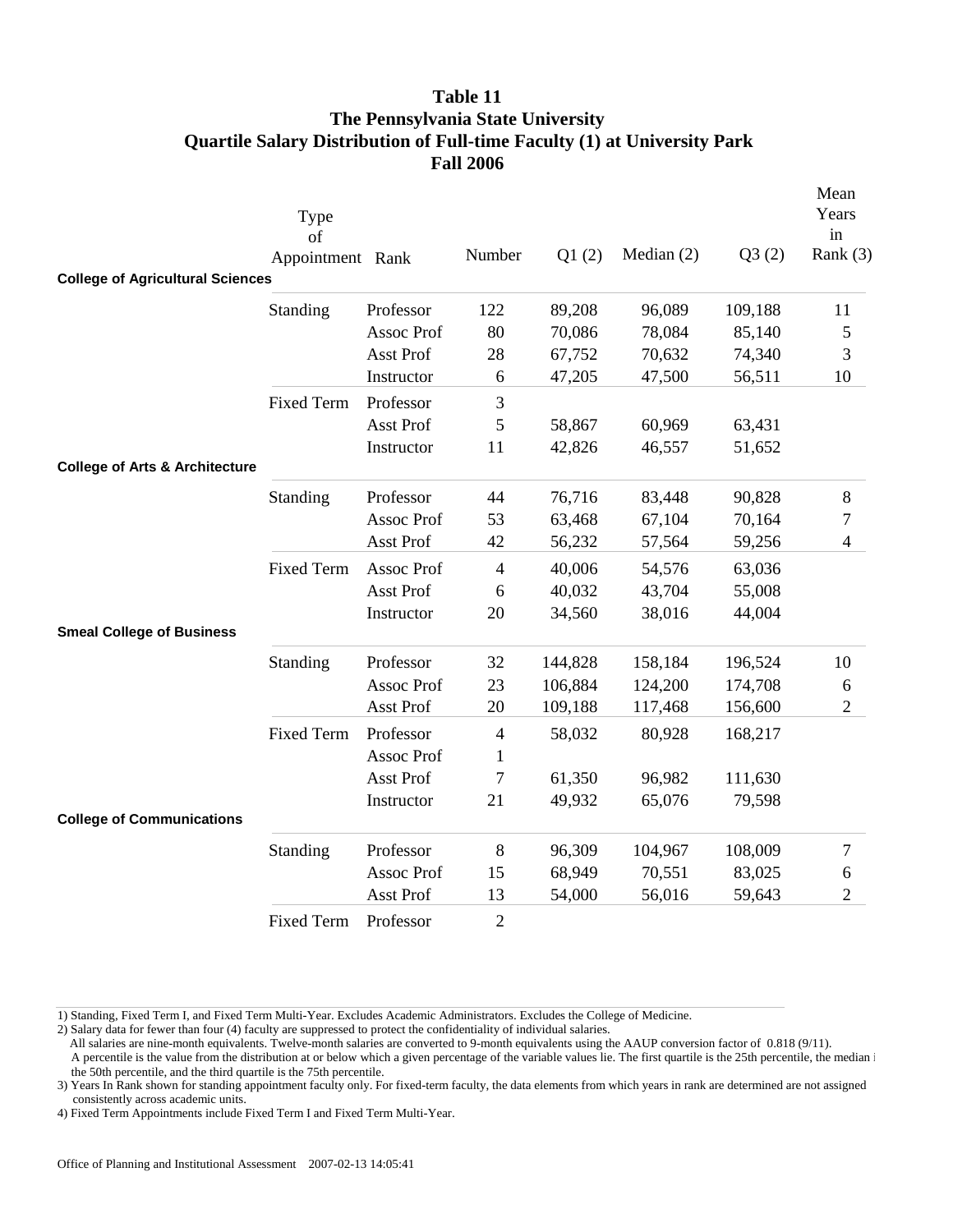| Dickinson School of Law                      | Type<br>of<br>Appointment Rank |            | Number           | Q1(2)   | Median $(2)$ | Q3(2)   | Mean<br>Years<br>in<br>Rank $(3)$ |
|----------------------------------------------|--------------------------------|------------|------------------|---------|--------------|---------|-----------------------------------|
|                                              | Standing                       | Professor  | 11               | 120,006 | 139,356      | 160,191 | $\overline{4}$                    |
|                                              | <b>Fixed Term</b>              | Professor  | $\mathbf{1}$     |         |              |         |                                   |
|                                              |                                | Asst Prof  | $\overline{4}$   | 63,000  | 63,000       | 65,004  |                                   |
| <b>College of Earth and Mineral Sciences</b> |                                |            |                  |         |              |         |                                   |
|                                              | Standing                       | Professor  | 68               | 96,732  | 115,668      | 130,932 | 11                                |
|                                              |                                | Assoc Prof | 29               | 72,612  | 76,680       | 86,864  | 6                                 |
|                                              |                                | Asst Prof  | 21               | 57,825  | 63,396       | 67,140  | 3                                 |
|                                              |                                | Instructor | $\overline{c}$   |         |              |         | 15                                |
|                                              | <b>Fixed Term</b>              | Professor  | $\mathfrak{2}$   |         |              |         |                                   |
|                                              |                                | Assoc Prof | $\boldsymbol{2}$ |         |              |         |                                   |
|                                              |                                | Asst Prof  | $\mathbf{2}$     |         |              |         |                                   |
|                                              |                                | Instructor | $\overline{4}$   | 19,632  | 20,220       | 31,058  |                                   |
| <b>College of Education</b>                  |                                |            |                  |         |              |         |                                   |
|                                              | Standing                       | Professor  | 43               | 85,563  | 92,079       | 100,503 | 8                                 |
|                                              |                                | Assoc Prof | 38               | 67,860  | 70,956       | 74,970  | 5                                 |
|                                              |                                | Asst Prof  | 20               | 58,347  | 60,102       | 62,298  | $\overline{2}$                    |
|                                              | <b>Fixed Term</b>              | Assoc Prof | $\mathbf{1}$     |         |              |         |                                   |
|                                              |                                | Asst Prof  | 15               | 40,884  | 43,038       | 49,500  |                                   |
|                                              |                                | Instructor | 21               | 29,232  | 30,840       | 34,552  |                                   |
| <b>College of Engineering</b>                |                                |            |                  |         |              |         |                                   |
|                                              | Standing                       | Professor  | 127              | 106,362 | 118,179      | 135,981 | 9                                 |
|                                              |                                | Assoc Prof | 70               | 90,090  | 94,032       | 99,549  | 6                                 |
|                                              |                                | Asst Prof  | 42               | 77,886  | 80,658       | 84,411  | 3                                 |
|                                              | <b>Fixed Term</b>              | Professor  | 3                |         |              |         |                                   |
|                                              |                                | Assoc Prof | 10               | 58,752  | 65,952       | 78,528  |                                   |
|                                              |                                | Asst Prof  | 19               | 44,525  | 52,245       | 62,108  |                                   |
|                                              |                                | Instructor | 17               | 30,351  | 33,865       | 38,479  |                                   |

1) Standing, Fixed Term I, and Fixed Term Multi-Year. Excludes Academic Administrators. Excludes the College of Medicine.

2) Salary data for fewer than four (4) faculty are suppressed to protect the confidentiality of individual salaries.

All salaries are nine-month equivalents. Twelve-month salaries are converted to 9-month equivalents using the AAUP conversion factor of 0.818 (9/11).

 A percentile is the value from the distribution at or below which a given percentage of the variable values lie. The first quartile is the 25th percentile, the median i the 50th percentile, and the third quartile is the 75th percentile.

3) Years In Rank shown for standing appointment faculty only. For fixed-term faculty, the data elements from which years in rank are determined are not assigned consistently across academic units.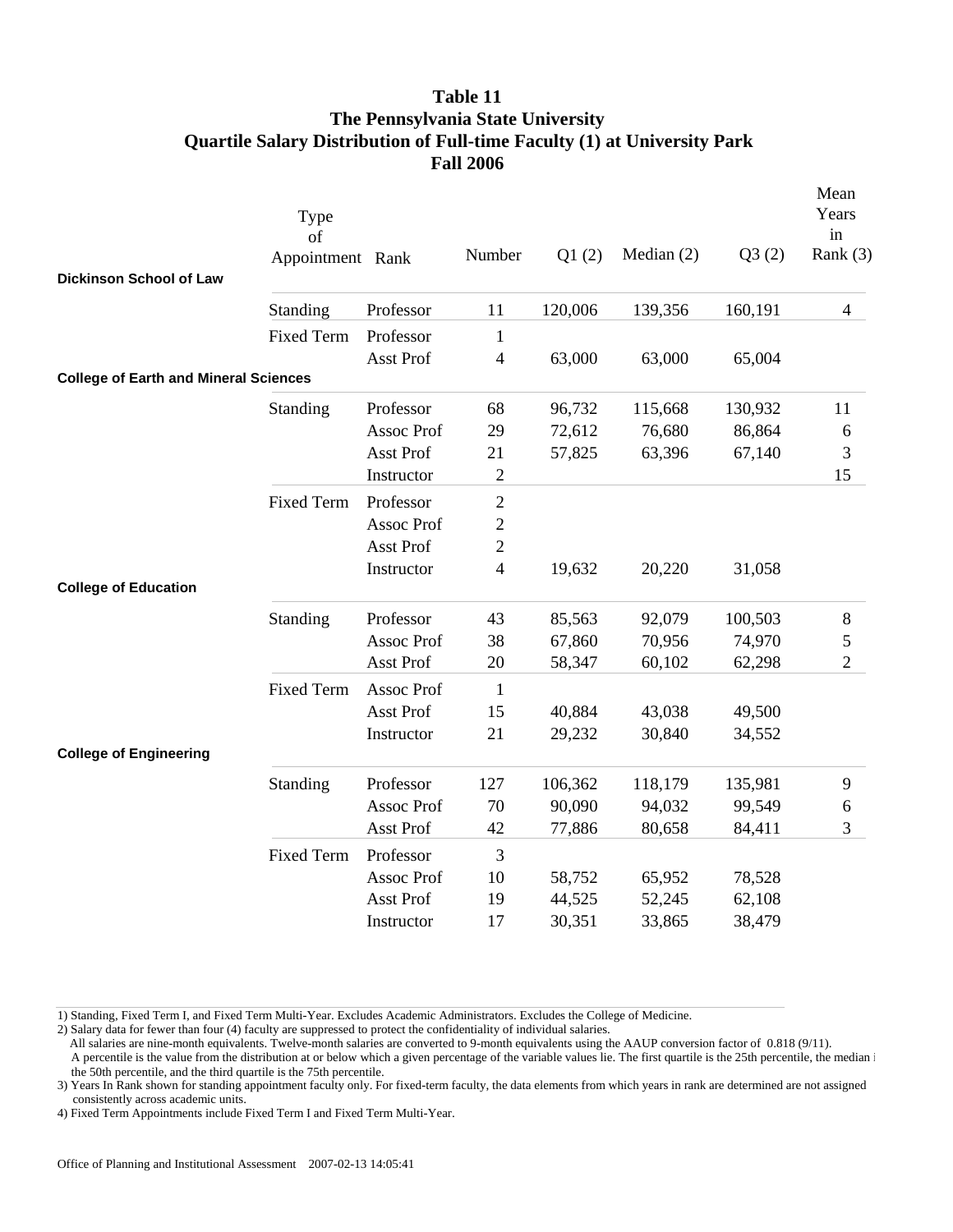| <b>College of Health and Human Development</b>   | Type<br>of<br>Appointment Rank |                   | Number         | Q1(2)   | Median $(2)$ | Q3(2)   | Mean<br>Years<br>in<br>Rank $(3)$ |
|--------------------------------------------------|--------------------------------|-------------------|----------------|---------|--------------|---------|-----------------------------------|
|                                                  |                                |                   |                |         |              |         |                                   |
|                                                  | Standing                       | Professor         | 44             | 95,580  | 114,912      | 129,237 | 10                                |
|                                                  |                                | Assoc Prof        | 57             | 69,480  | 78,876       | 84,924  | 6                                 |
|                                                  |                                | Asst Prof         | 33             | 58,176  | 61,272       | 64,656  | $\mathfrak{Z}$                    |
|                                                  |                                | Instructor        | 6              | 42,624  | 43,318       | 46,188  | 17                                |
|                                                  | <b>Fixed Term</b>              | Professor         | $\mathbf{1}$   |         |              |         |                                   |
|                                                  |                                | Assoc Prof        | 4              | 57,024  | 67,583       | 86,067  |                                   |
|                                                  |                                | Asst Prof         | 14             | 50,490  | 51,192       | 55,008  |                                   |
|                                                  |                                | Instructor        | 68             | 40,032  | 42,012       | 46,920  |                                   |
| <b>College of Information Sciences and Tech.</b> |                                |                   |                |         |              |         |                                   |
|                                                  | Standing                       | Professor         | 6              | 125,676 | 127,044      | 175,077 | 6                                 |
|                                                  |                                | <b>Assoc Prof</b> | 9              | 101,106 | 113,778      | 114,471 | $\overline{4}$                    |
|                                                  |                                | Asst Prof         | 15             | 88,047  | 91,980       | 96,264  | 3                                 |
|                                                  | <b>Fixed Term</b>              | Asst Prof         | 5              | 70,862  | 76,869       | 78,135  |                                   |
|                                                  |                                | Instructor        | 6              | 46,930  | 50,004       | 65,502  |                                   |
| <b>College of the Liberal Arts</b>               |                                |                   |                |         |              |         |                                   |
|                                                  | Standing                       | Professor         | 151            | 93,564  | 110,088      | 140,436 | $\overline{9}$                    |
|                                                  |                                | Assoc Prof        | 107            | 65,016  | 72,504       | 82,476  | $\boldsymbol{7}$                  |
|                                                  |                                | Asst Prof         | 72             | 57,132  | 62,028       | 68,544  | $\overline{2}$                    |
|                                                  | <b>Fixed Term</b>              | Professor         | $\mathbf{1}$   |         |              |         |                                   |
|                                                  |                                | Assoc Prof        | $\overline{c}$ |         |              |         |                                   |
|                                                  |                                | Asst Prof         | $\overline{2}$ |         |              |         |                                   |
| <b>Eberly College of Science</b>                 |                                |                   |                |         |              |         |                                   |
|                                                  | Standing                       | Professor         | 125            | 94,500  | 112,716      | 140,868 | 11                                |
|                                                  |                                | Assoc Prof        | 41             | 69,552  | 74,880       | 81,072  | 6                                 |
|                                                  |                                | Asst Prof         | 57             | 63,504  | 66,024       | 69,984  | 3                                 |
|                                                  | <b>Fixed Term</b>              | Professor         | $\mathbf{1}$   |         |              |         |                                   |
|                                                  |                                | Assoc Prof        | $\overline{4}$ | 66,780  | 78,567       | 93,060  |                                   |
|                                                  |                                | Asst Prof         | 6              | 42,709  | 43,704       | 47,284  |                                   |
|                                                  |                                | Instructor        | 17             | 30,636  | 40,608       | 41,148  |                                   |
|                                                  |                                |                   |                |         |              |         |                                   |

1) Standing, Fixed Term I, and Fixed Term Multi-Year. Excludes Academic Administrators. Excludes the College of Medicine.

2) Salary data for fewer than four (4) faculty are suppressed to protect the confidentiality of individual salaries.

All salaries are nine-month equivalents. Twelve-month salaries are converted to 9-month equivalents using the AAUP conversion factor of 0.818 (9/11).

 A percentile is the value from the distribution at or below which a given percentage of the variable values lie. The first quartile is the 25th percentile, the median i the 50th percentile, and the third quartile is the 75th percentile.

3) Years In Rank shown for standing appointment faculty only. For fixed-term faculty, the data elements from which years in rank are determined are not assigned consistently across academic units.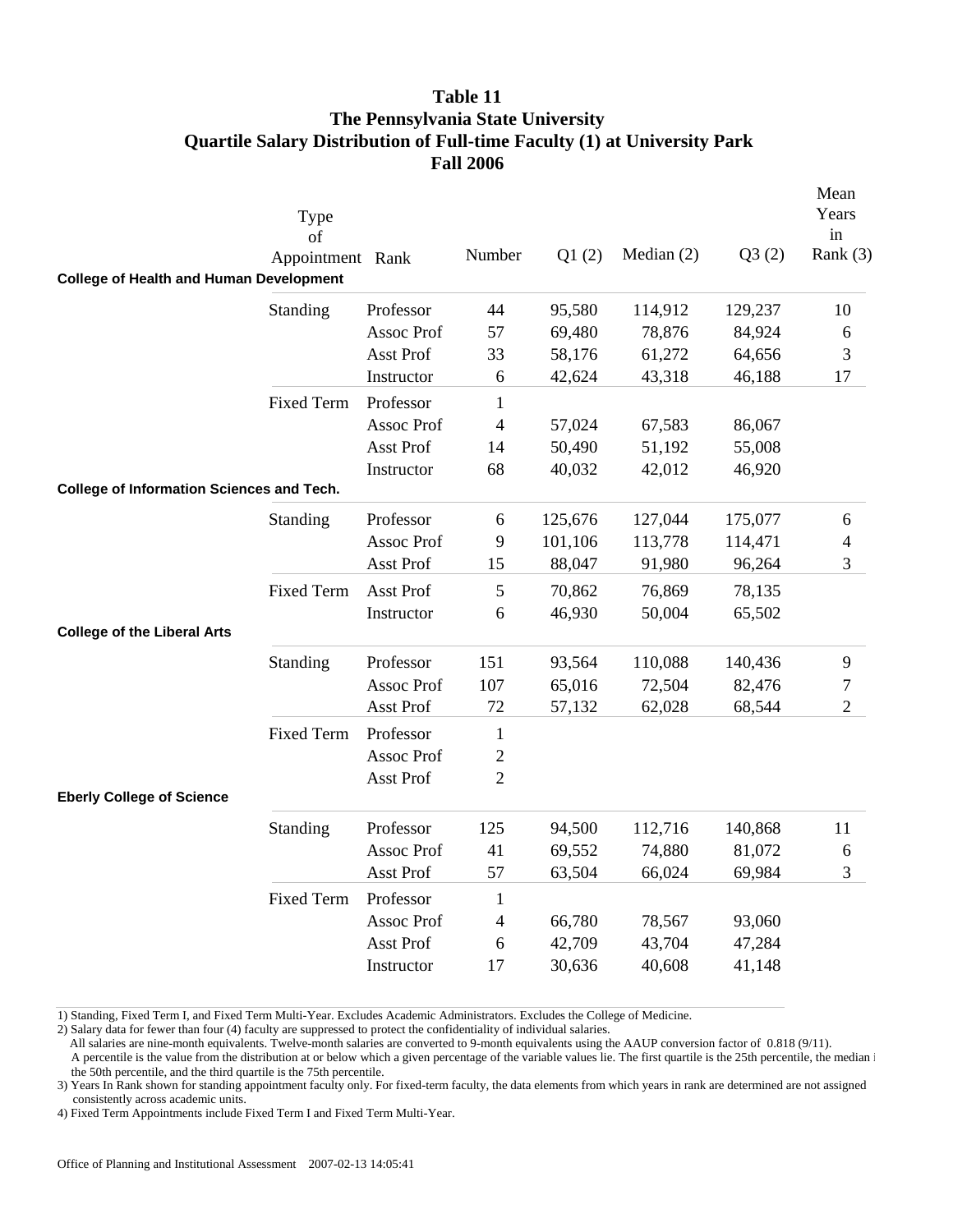|                                             | Type<br>of<br>Appointment Rank |                   | Number | Q1(2)  | Median $(2)$ | Q3(2)  | Mean<br>Years<br>in<br>Rank (3) |
|---------------------------------------------|--------------------------------|-------------------|--------|--------|--------------|--------|---------------------------------|
| <b>University Libraries</b>                 |                                |                   |        |        |              |        |                                 |
|                                             | Standing                       | Librarian         | 14     | 68,359 | 70,656       | 73,433 | 5                               |
|                                             |                                | Assoc Lib         | 23     | 50,052 | 55,519       | 62,724 | 6                               |
|                                             |                                | Asst Lib          | 11     | 40,638 | 42,346       | 49,816 | 3                               |
|                                             | <b>Fixed Term</b>              | Asst Lib          | 5      | 30,184 | 32,727       | 33,183 |                                 |
| <b>UP Colleges - Non-Professorial Ranks</b> |                                |                   |        |        |              |        |                                 |
|                                             | Standing                       | Sr Lect           | 7      | 55,009 | 67,212       | 76,968 | $\mathfrak{Z}$                  |
|                                             |                                | Lecturer          | 8      | 43,704 | 56,265       | 63,333 | 3                               |
|                                             |                                | Sr Scntst         | 2      |        |              |        | 4                               |
|                                             |                                | <b>Sr Res Asc</b> | 3      |        |              |        | 5                               |
|                                             |                                | Res Assoc         | 3      |        |              |        | $\overline{\mathcal{L}}$        |
|                                             |                                | Sr Res Ast        | 8      | 48,795 | 51,210       | 52,849 | 9                               |
|                                             |                                | Res Asst          | 1      |        |              |        | 6                               |
|                                             |                                | Sr Instr          | 3      |        |              |        | $\mathbf{1}$                    |
|                                             | <b>Fixed Term</b>              | Sr Lect           | 83     | 39,384 | 52,272       | 66,494 |                                 |
|                                             |                                | Lecturer          | 183    | 29,088 | 32,004       | 39,784 |                                 |
|                                             |                                | Sr Scntst         | 8      | 54,655 | 60,228       | 63,313 |                                 |
|                                             |                                | Sr Res Asc        | 49     | 49,080 | 63,490       | 86,754 |                                 |
|                                             |                                | Res Assoc         | 168    | 34,557 | 41,760       | 53,163 |                                 |
|                                             |                                | Sr Res Ast        | 18     | 34,984 | 45,154       | 64,854 |                                 |
|                                             |                                | Res Asst          | 105    | 28,113 | 35,028       | 44,692 |                                 |
|                                             |                                | Asst              | 6      | 22,800 | 22,800       | 25,840 |                                 |
|                                             |                                | Sr Instr          | 8      | 31,725 | 38,106       | 50,126 |                                 |

1) Standing, Fixed Term I, and Fixed Term Multi-Year. Excludes Academic Administrators. Excludes the College of Medicine.

2) Salary data for fewer than four (4) faculty are suppressed to protect the confidentiality of individual salaries.

A percentile is the value from the distribution at or below which a given percentage of the variable values lie. The first quartile is the 25th percentile, the median i the 50th percentile, and the third quartile is the 75th percentile.

3) Years In Rank shown for standing appointment faculty only. For fixed-term faculty, the data elements from which years in rank are determined are not assigned consistently across academic units.

All salaries are nine-month equivalents. Twelve-month salaries are converted to 9-month equivalents using the AAUP conversion factor of 0.818 (9/11).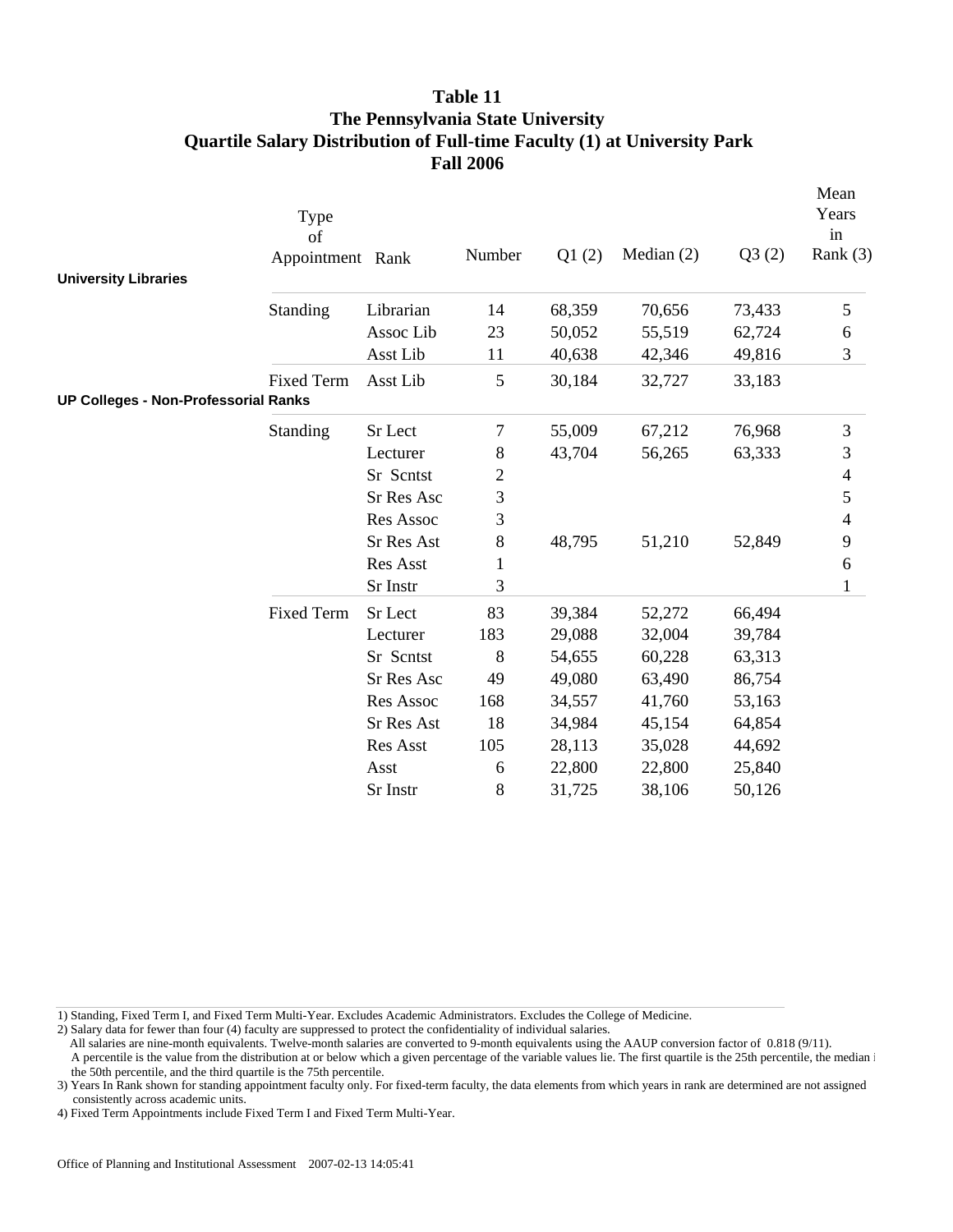| Other UP Academic Units (5) | Type<br>of<br>Appointment Rank |            | Number         | Q1(2)   | Median $(2)$ | Q3(2)   | Mean<br>Years<br>in<br>Rank $(3)$ |
|-----------------------------|--------------------------------|------------|----------------|---------|--------------|---------|-----------------------------------|
|                             | Standing                       | Asst Prof  | $\mathbf{1}$   |         |              |         | 6                                 |
|                             |                                | Instructor | 3              |         |              |         | 20                                |
|                             |                                | Lecturer   | 1              |         |              |         | 13                                |
|                             |                                | Sr Scntst  | 14             | 103,402 | 115,878      | 133,537 | 6                                 |
|                             |                                | Sr Res Asc | 25             | 89,492  | 98,778       | 112,266 | $\tau$                            |
|                             |                                | Res Assoc  | 64             | 70,155  | 81,473       | 96,177  | $8\,$                             |
|                             |                                | Sr Res Ast | 5              | 55,578  | 64,481       | 74,238  | 13                                |
|                             |                                | Res Asst   | 39             | 52,054  | 64,275       | 70,813  | 10                                |
|                             | <b>Fixed Term</b>              | Professor  | 1              |         |              |         |                                   |
|                             |                                | Assoc Prof | $\mathfrak{2}$ |         |              |         |                                   |
|                             |                                | Asst Prof  | 5              | 56,236  | 67,191       | 68,594  |                                   |
|                             |                                | Instructor | 28             | 33,993  | 45,743       | 50,503  |                                   |
|                             |                                | Lecturer   | $\overline{4}$ | 26,845  | 29,134       | 53,654  |                                   |
|                             |                                | Sr Scntst  | 6              | 77,274  | 88,056       | 103,104 |                                   |
|                             |                                | Sr Res Asc | 9              | 68,408  | 73,816       | 85,890  |                                   |
|                             |                                | Res Assoc  | 36             | 36,839  | 44,898       | 64,413  |                                   |
|                             |                                | Sr Res Ast | 4              | 31,931  | 40,098       | 42,680  |                                   |
|                             |                                | Res Asst   | 39             | 37,095  | 44,732       | 47,951  |                                   |

1) Standing, Fixed Term I, and Fixed Term Multi-Year. Excludes Academic Administrators. Excludes the College of Medicine.

2) Salary data for fewer than four (4) faculty are suppressed to protect the confidentiality of individual salaries.

All salaries are nine-month equivalents. Twelve-month salaries are converted to 9-month equivalents using the AAUP conversion factor of 0.818 (9/11).

A percentile is the value from the distribution at or below which a given percentage of the variable values lie. The first quartile is the 25th percentile, the median i the 50th percentile, and the third quartile is the 75th percentile.

4) Fixed Term Appointments include Fixed Term I and Fixed Term Multi-Year.

5) Includes intercollegiate research programs, ARL, Continuing Education, Intercollegiate Athletics, etc.

<sup>3)</sup> Years In Rank shown for standing appointment faculty only. For fixed-term faculty, the data elements from which years in rank are determined are not assigned consistently across academic units.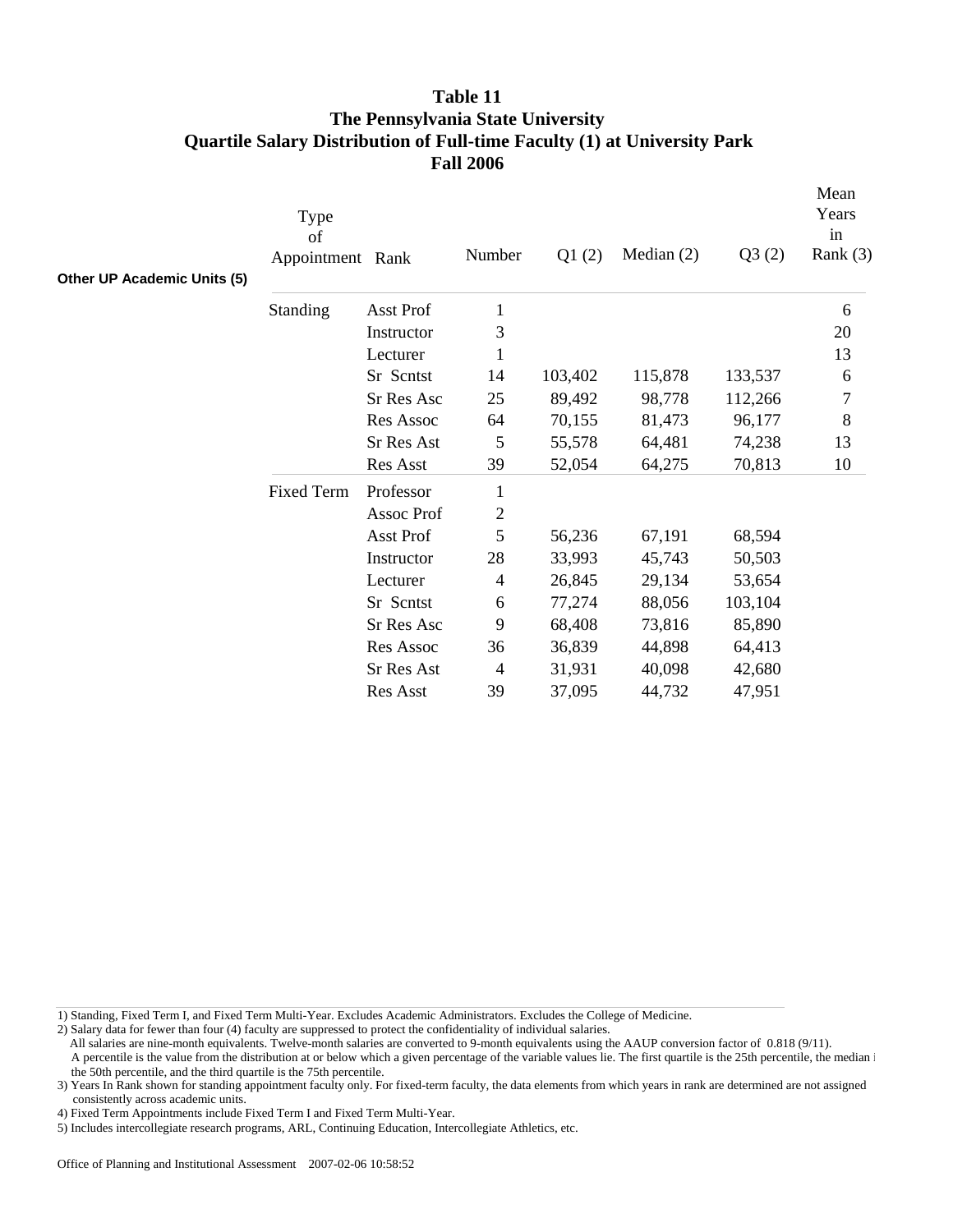| <b>Standing Appointments</b> |             |                           |                |                      |                  |                       | Mean<br>Years    |
|------------------------------|-------------|---------------------------|----------------|----------------------|------------------|-----------------------|------------------|
|                              | Rank        |                           | Gender Number  | Salary<br>Mean $(2)$ | Salary<br>Median | Standard<br>Deviation | in<br>Rank $(3)$ |
| <b>University Park</b>       |             |                           |                |                      |                  |                       |                  |
|                              | Professor   | $\boldsymbol{\mathrm{F}}$ | 135            | 109,011              | 103,572          | 28,065                | $\overline{7}$   |
|                              |             | M                         | 646            | 118,434              | 109,548          | 34,980                | 10               |
|                              | Assoc Prof  | ${\bf F}$                 | 176            | 78,548               | 72,900           | 18,939                | 6                |
|                              |             | M                         | 346            | 83,049               | 79,884           | 19,653                | 6                |
|                              | Asst Prof   | $\boldsymbol{\mathrm{F}}$ | 150            | 69,598               | 62,244           | 21,929                | $\mathfrak{Z}$   |
|                              |             | M                         | 214            | 71,492               | 67,068           | 16,556                | 3                |
|                              | Instructor  | $\boldsymbol{\mathrm{F}}$ | $\overline{4}$ | 44,045               | 42,624           | 8,130                 | 13               |
|                              |             | M                         | 13             | 56,463               | 47,500           | 27,960                | 15               |
|                              | Other(5)    | ${\bf F}$                 | 53             | 63,287               | 59,249           | 19,102                | $\overline{7}$   |
|                              |             | M                         | 178            | 80,260               | 76,968           | 25,330                | $\boldsymbol{7}$ |
| <b>Commonwealth Campuses</b> |             |                           |                |                      |                  |                       |                  |
|                              | Professor   | ${\bf F}$                 | 27             | 84,984               | 83,439           | 16,554                | 5                |
|                              |             | M                         | 98             | 92,158               | 88,479           | 17,645                | 9                |
|                              | Assoc Prof  | $\boldsymbol{\mathrm{F}}$ | 106            | 70,229               | 66,600           | 12,005                | 6                |
|                              |             | M                         | 223            | 73,187               | 69,813           | 13,104                | $\,$ $\,$        |
|                              | Asst Prof   | $\boldsymbol{\mathrm{F}}$ | 143            | 59,777               | 55,962           | 11,574                | 5                |
|                              |             | M                         | 204            | 63,404               | 59,139           | 13,605                | $\boldsymbol{7}$ |
|                              | Instructor  | $\boldsymbol{\mathrm{F}}$ | 16             | 58,580               | 55,296           | 12,413                | 12               |
|                              |             | M                         | 23             | 57,808               | 57,843           | 8,826                 | 21               |
|                              | Other $(5)$ | ${\bf F}$                 | 35             | 56,452               | 57,090           | 10,863                | $\mathfrak{S}$   |
|                              |             | M                         | 38             | 62,150               | 61,389           | 11,489                | 6                |

1) Standing, Fixed Term I, and Fixed Term Multi-Year. Excludes Academic Administrators. Excludes the College of Medicine.

2) Salary data for fewer than four (4) faculty are supressed to protect the confidentiality of individual salaries.

 All salaries are nine-month equivalents. Twelve-month salaries are converted to 9-month equivalents using the AAUP conversion factor of 0.818 (9/11). 3) Years In Rank shown for standing appointment faculty only. For fixed-term faculty, the data elements from which years in rank are determined are not assigned consistently across academic units.

4) Fixed Term Appointments include Fixed Term I and Fixed Term Multi-Year.

5) Includes librarian and research ranks and lecturers.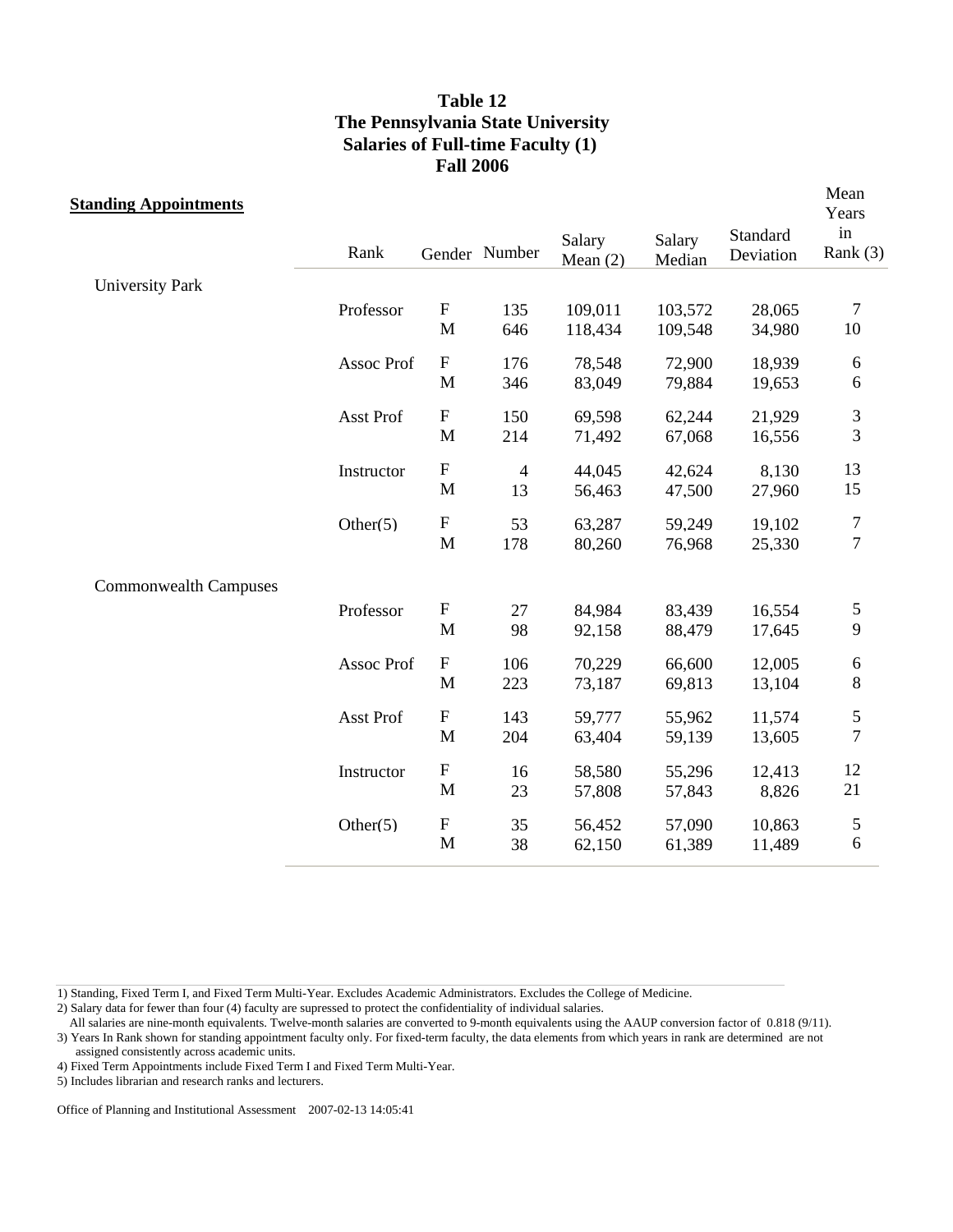| <b>Standing Appointments</b> |             |                           |                |                      |                  |                       | Mean<br>Years    |
|------------------------------|-------------|---------------------------|----------------|----------------------|------------------|-----------------------|------------------|
| Penn State Great Valley      | Rank        |                           | Gender Number  | Salary<br>Mean $(2)$ | Salary<br>Median | Standard<br>Deviation | in<br>Rank $(3)$ |
|                              | Professor   | $\boldsymbol{F}$          | $\mathbf{1}$   |                      |                  |                       | 3                |
|                              |             | M                         | 5              | 106,715              | 106,155          | 8,407                 | $\overline{c}$   |
|                              | Assoc Prof  | ${\bf F}$                 | $\mathfrak s$  | 95,393               | 100,458          | 13,165                | 6                |
|                              |             | M                         | 6              | 89,078               | 87,786           | 15,934                | $\overline{4}$   |
|                              | Asst Prof   | $\boldsymbol{\mathrm{F}}$ | 3              |                      |                  |                       | $\frac{3}{3}$    |
|                              |             | M                         | 8              | 88,329               | 82,350           | 18,327                |                  |
|                              | Other $(5)$ | $\boldsymbol{\mathrm{F}}$ | $\overline{2}$ |                      |                  |                       | 6                |
| The Dickinson School of Law  |             |                           |                |                      |                  |                       |                  |
|                              | Professor   | $\boldsymbol{\mathrm{F}}$ | 4              | 120,643              | 115,281          | 8,817                 | 8                |
|                              |             | M                         | 14             | 136,810              | 134,271          | 16,615                | 16               |
|                              | Assoc Prof  | $\boldsymbol{\mathrm{F}}$ | $\sqrt{2}$     |                      |                  |                       | $\mathbf{1}$     |
|                              | Other $(5)$ | $\boldsymbol{\mathrm{F}}$ | $\overline{c}$ |                      |                  |                       | 6                |
|                              |             | M                         | $\mathbf{1}$   |                      |                  |                       | 6                |

1) Standing, Fixed Term I, and Fixed Term Multi-Year. Excludes Academic Administrators. Excludes the College of Medicine.

2) Salary data for fewer than four (4) faculty are supressed to protect the confidentiality of individual salaries.

 All salaries are nine-month equivalents. Twelve-month salaries are converted to 9-month equivalents using the AAUP conversion factor of 0.818 (9/11). 3) Years In Rank shown for standing appointment faculty only. For fixed-term faculty, the data elements from which years in rank are determined are not

assigned consistently across academic units.

4) Fixed Term Appointments include Fixed Term I and Fixed Term Multi-Year.

5) Includes librarian and research ranks and lecturers.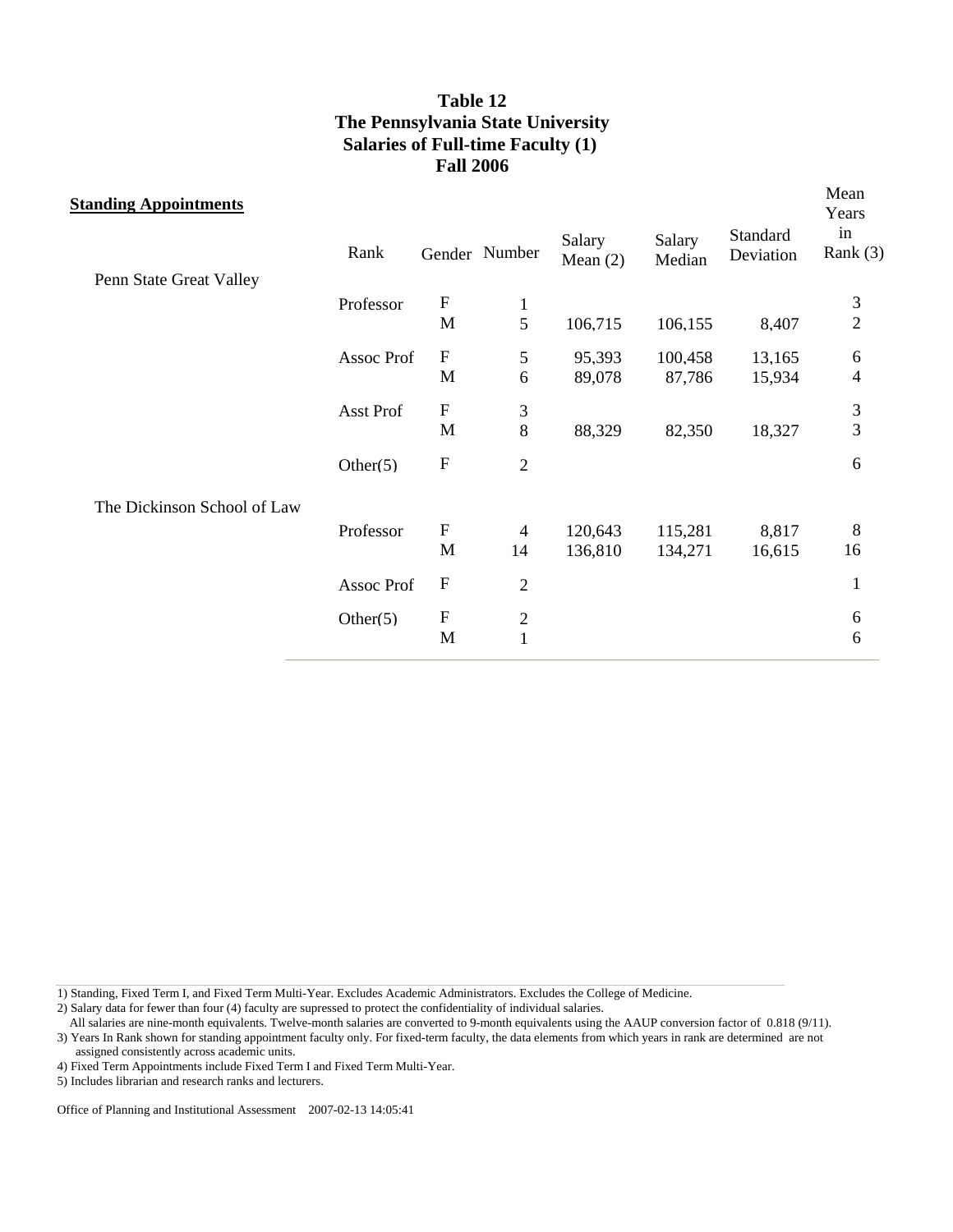| <b>Fixed Term Appointments (4)</b> |             |                           |                | Salary     | Salary | Standard  | Mean<br>Years<br>in |
|------------------------------------|-------------|---------------------------|----------------|------------|--------|-----------|---------------------|
|                                    | Rank        |                           | Gender Number  | Mean $(2)$ | Median | Deviation | Rank $(3)$          |
| <b>University Park</b>             |             |                           |                |            |        |           |                     |
|                                    | Professor   | ${\bf F}$                 | $\mathbf{2}$   |            |        |           |                     |
|                                    |             | $\mathbf M$               | 17             | 102,142    | 94,464 | 32,727    |                     |
|                                    | Assoc Prof  | $\boldsymbol{\mathrm{F}}$ | 10             | 71,871     | 60,378 | 26,968    |                     |
|                                    |             | M                         | 20             | 72,329     | 70,374 | 15,309    |                     |
|                                    | Asst Prof   | ${\bf F}$                 | 45             | 51,969     | 51,012 | 9,534     |                     |
|                                    |             | $\mathbf M$               | 45             | 63,605     | 59,976 | 21,402    |                     |
|                                    | Instructor  | ${\bf F}$                 | 117            | 41,183     | 41,364 | 9,603     |                     |
|                                    |             | M                         | 96             | 45,937     | 41,268 | 16,877    |                     |
|                                    | Other $(5)$ | $\boldsymbol{\mathrm{F}}$ | 286            | 41,837     | 36,859 | 26,149    |                     |
|                                    |             | M                         | 445            | 48,282     | 43,190 | 20,528    |                     |
| <b>Commonwealth Campuses</b>       |             |                           |                |            |        |           |                     |
|                                    | Professor   | M                         | $\mathbf{1}$   |            |        |           |                     |
|                                    | Assoc Prof  | $\boldsymbol{\mathrm{F}}$ | $\mathbf{1}$   |            |        |           |                     |
|                                    |             | $\mathbf{M}$              | $\overline{2}$ |            |        |           |                     |
|                                    | Asst Prof   | $\boldsymbol{\mathrm{F}}$ | 21             | 58,103     | 54,306 | 12,869    |                     |
|                                    |             | $\mathbf M$               | 31             | 56,762     | 55,377 | 13,201    |                     |
|                                    | Instructor  | $\boldsymbol{\mathrm{F}}$ | 145            | 44,733     | 43,254 | 8,427     |                     |
|                                    |             | $\mathbf M$               | 114            | 50,487     | 47,007 | 11,056    |                     |
|                                    | Other $(5)$ | ${\bf F}$                 | 79             | 46,695     | 46,395 | 9,783     |                     |
|                                    |             | $\mathbf M$               | 109            | 49,863     | 47,709 | 11,734    |                     |
| Penn State Great Valley            |             |                           |                |            |        |           |                     |
|                                    | Assoc Prof  | M                         | $\mathbf 1$    |            |        |           |                     |
|                                    | Other $(5)$ | $\mathbf F$               | 6              | 67,763     | 54,612 | 15,893    |                     |
|                                    |             |                           |                |            |        |           |                     |

1) Standing, Fixed Term I, and Fixed Term Multi-Year. Excludes Academic Administrators. Excludes the College of Medicine.

2) Salary data for fewer than four (4) faculty are supressed to protect the confidentiality of individual salaries.

All salaries are nine-month equivalents. Twelve-month salaries are converted to 9-month equivalents using the AAUP conversion factor of 0.818 (9/11).

3) Years In Rank shown for standing appointment faculty only. For fixed-term faculty, the data elements from which years in rank are determined are not assigned consistently across academic units.

4) Fixed Term Appointments include Fixed Term I and Fixed Term Multi-Year.

5) Includes librarian and research ranks and lecturers.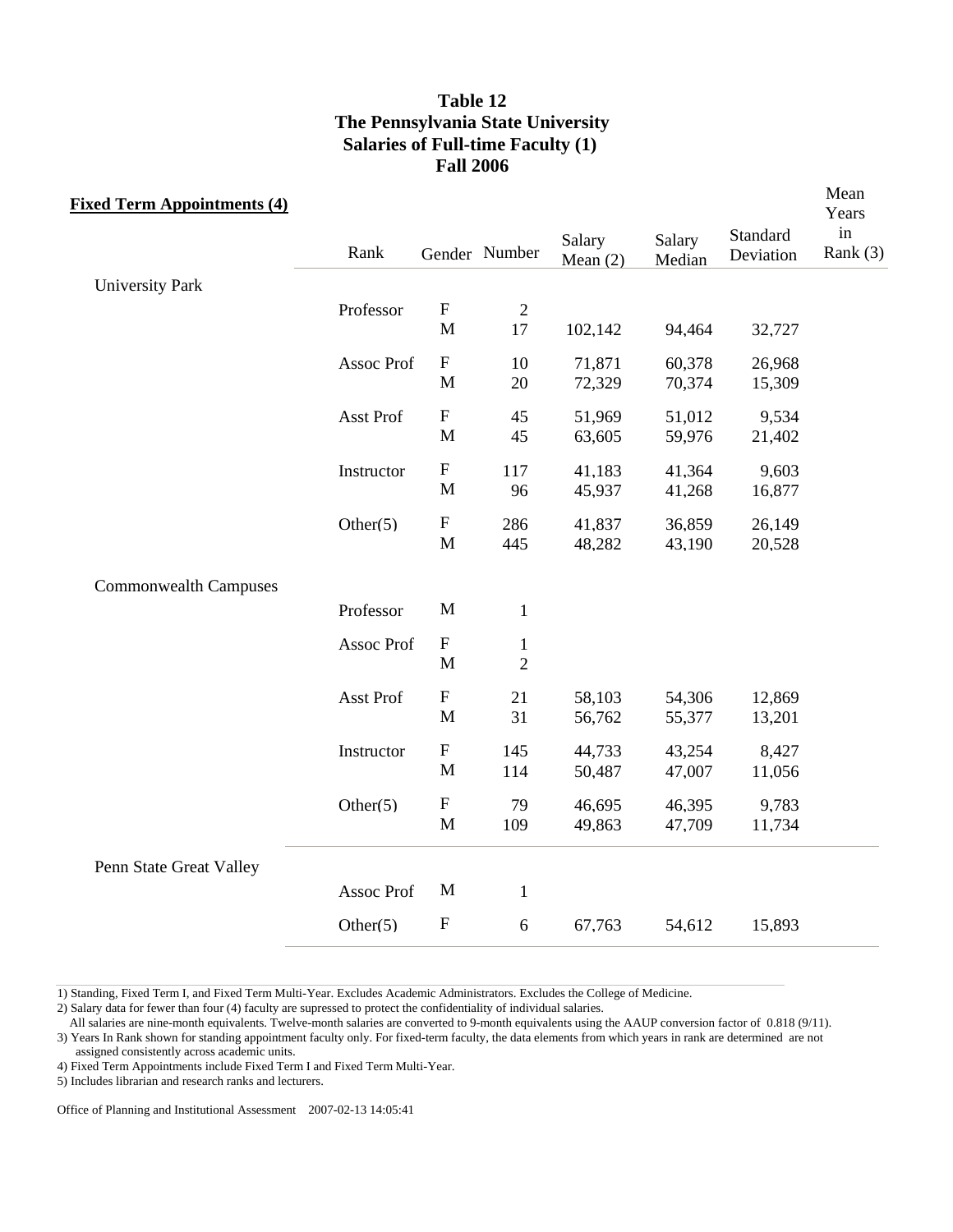| <b>Fixed Term Appointments (4)</b> | Gender Number<br>Rank |             |                | Salary<br>Mean $(2)$ | Salary<br>Median | Standard<br>Deviation | Mean<br>Years<br>in<br>Rank $(3)$ |
|------------------------------------|-----------------------|-------------|----------------|----------------------|------------------|-----------------------|-----------------------------------|
| The Dickinson School of Law        |                       |             |                |                      |                  |                       |                                   |
|                                    | Professor             | M           |                |                      |                  |                       |                                   |
|                                    | Asst Prof             | M           |                |                      |                  |                       |                                   |
|                                    | Instructor            | $\mathbf F$ | 3              |                      |                  |                       |                                   |
|                                    |                       | M           | $\mathbf{1}$   |                      |                  |                       |                                   |
|                                    | Other $(5)$           | F           | $\overline{4}$ | 61,952               | 57,404           | 19,238                |                                   |
|                                    |                       | M           | $\mathbf{1}$   |                      |                  |                       |                                   |
|                                    |                       |             |                |                      |                  |                       |                                   |

1) Standing, Fixed Term I, and Fixed Term Multi-Year. Excludes Academic Administrators. Excludes the College of Medicine.

2) Salary data for fewer than four (4) faculty are supressed to protect the confidentiality of individual salaries.

All salaries are nine-month equivalents. Twelve-month salaries are converted to 9-month equivalents using the AAUP conversion factor of 0.818 (9/11). 3) Years In Rank shown for standing appointment faculty only. For fixed-term faculty, the data elements from which years in rank are determined are not

assigned consistently across academic units.

<sup>4)</sup> Fixed Term Appointments include Fixed Term I and Fixed Term Multi-Year.

<sup>5)</sup> Includes librarian and research ranks and lecturers.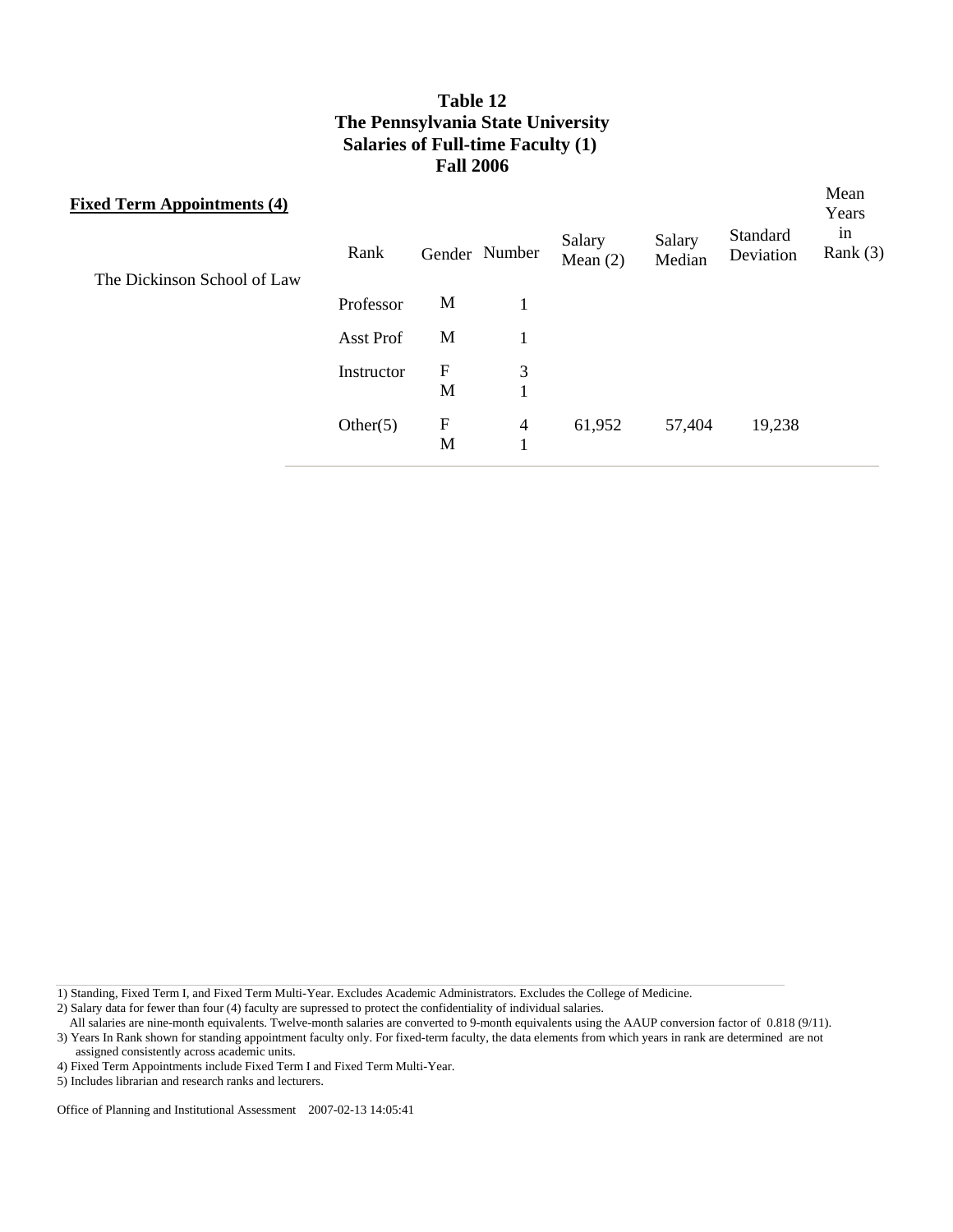| <b>College of Agricultural Sciences</b> | Appointment<br>Standing | Rank       |                            | Gender Number                    | Salary<br>Mean $(2)$ | Salary<br>Median | Standard<br>Deviation | Mean<br>Years<br>in<br>Rank $(3)$ |
|-----------------------------------------|-------------------------|------------|----------------------------|----------------------------------|----------------------|------------------|-----------------------|-----------------------------------|
|                                         |                         | Professor  | ${\bf F}$<br>$\mathbf M$   | 13<br>109                        | 98,918<br>102,399    | 98,710<br>95,976 | 15,527<br>21,400      | $8\,$<br>12                       |
|                                         |                         | Assoc Prof | ${\bf F}$<br>M             | 21<br>59                         | 77,162<br>79,150     | 78,126<br>78,084 | 8,187<br>11,754       | 6<br>5                            |
|                                         |                         | Asst Prof  | ${\bf F}$<br>$\mathbf M$   | 12<br>16                         | 69,108<br>72,571     | 68,868<br>70,632 | 5,509<br>5,393        | $\overline{4}$<br>$\mathfrak{Z}$  |
|                                         |                         | Instructor | ${\bf F}$<br>$\mathbf M$   | $\mathfrak{2}$<br>$\overline{4}$ | 51,534               | 47,500           | 6,280                 | $\boldsymbol{7}$<br>11            |
|                                         | Fixed Term (4)          |            |                            |                                  |                      |                  |                       |                                   |
|                                         |                         | Professor  | M                          | 3                                |                      |                  |                       |                                   |
|                                         |                         | Asst Prof  | $\mathbf F$<br>$\mathbf M$ | 3<br>$\overline{2}$              |                      |                  |                       |                                   |
|                                         |                         | Instructor | ${\bf F}$<br>M             | $\overline{c}$<br>9              | 48,294               | 45,972           | 7,046                 |                                   |

1) Standing, Fixed Term I, and Fixed Term Multi-Year. Excludes Academic Administrators.

2) Salary data for fewer than four (4) faculty are supressed to protect the confidentiality of individual salaries.

 All salaries are nine-month equivalents. Twelve-month salaries are converted to 9-month equivalents using the AAUP conversion factor of 0.818 (9/11). 3) Years In Rank shown for standing appointment faculty only. For fixed-term faculty, the data elements from which years in rank are determined are not

assigned consistently across academic units.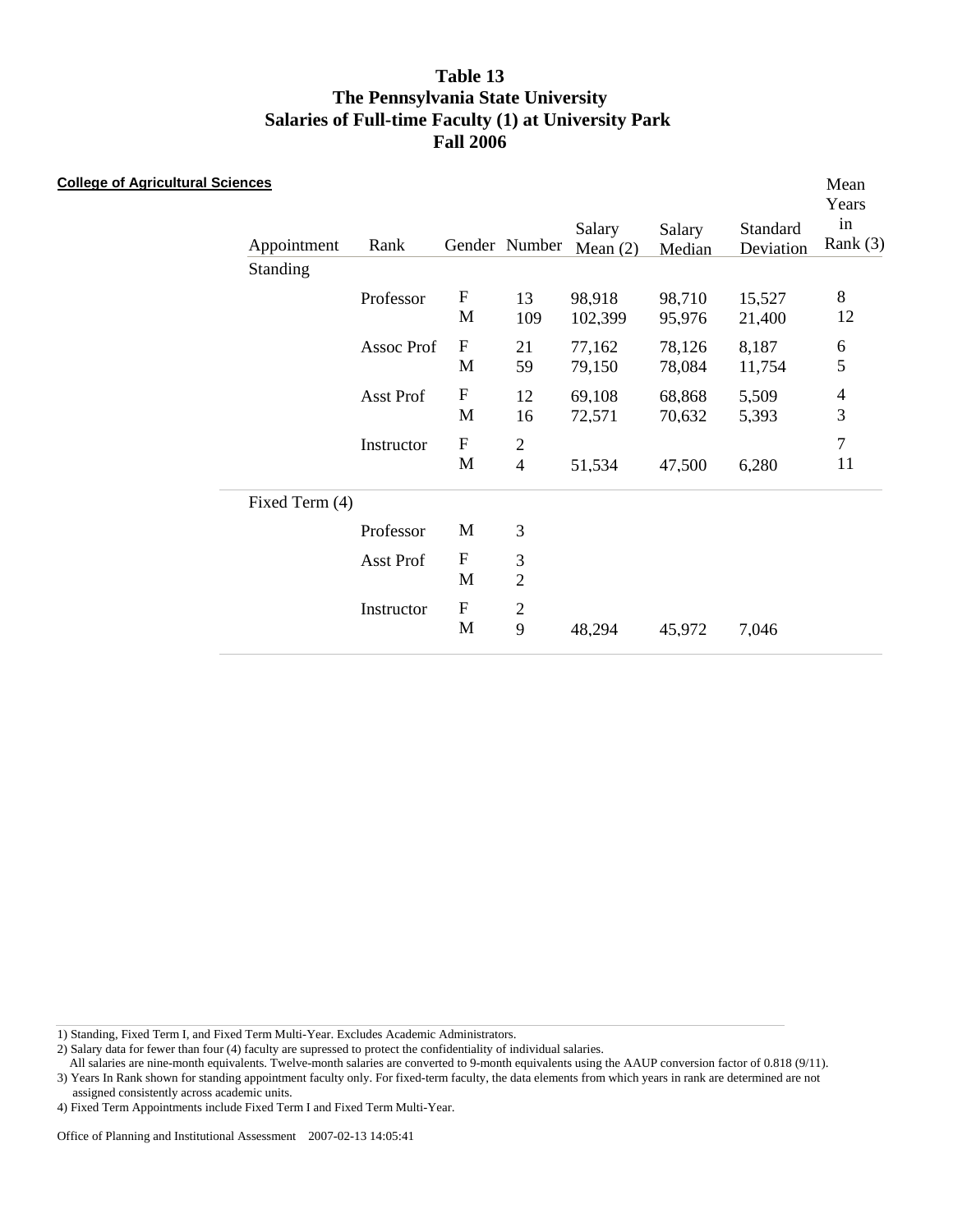| <b>College of Arts &amp; Architecture</b> | Appointment    | Rank       |                                          | Gender Number                    | Salary<br>Mean $(2)$ | Salary<br>Median | Standard<br>Deviation | Mean<br>Years<br>in<br>Rank $(3)$ |
|-------------------------------------------|----------------|------------|------------------------------------------|----------------------------------|----------------------|------------------|-----------------------|-----------------------------------|
|                                           | Standing       |            |                                          |                                  |                      |                  |                       |                                   |
|                                           |                | Professor  | $\boldsymbol{\mathrm{F}}$<br>$\mathbf M$ | 14<br>30                         | 83,939<br>87,556     | 83,232<br>85,788 | 8,780<br>15,300       | 6<br>9                            |
|                                           |                | Assoc Prof | $\mathbf{F}$<br>M                        | 24<br>29                         | 66,037<br>68,327     | 66,096<br>68,040 | 5,476<br>5,649        | $\overline{7}$<br>$\overline{7}$  |
|                                           |                | Asst Prof  | ${\bf F}$<br>M                           | 14<br>28                         | 57,327<br>58,238     | 57,528<br>57,564 | 1,980<br>4,305        | $\mathfrak{Z}$<br>$\overline{4}$  |
|                                           | Fixed Term (4) |            |                                          |                                  |                      |                  |                       |                                   |
|                                           |                | Assoc Prof | $\boldsymbol{\mathrm{F}}$<br>M           | $\frac{2}{2}$                    |                      |                  |                       |                                   |
|                                           |                | Asst Prof  | ${\bf F}$<br>M                           | $\overline{4}$<br>$\overline{2}$ | 47,466               | 43,704           | 5,909                 |                                   |
|                                           |                | Instructor | ${\bf F}$<br>M                           | $8\,$<br>12                      | 42,293<br>38,243     | 38,772<br>36,720 | 7,525<br>5,154        |                                   |

1) Standing, Fixed Term I, and Fixed Term Multi-Year. Excludes Academic Administrators.

2) Salary data for fewer than four (4) faculty are supressed to protect the confidentiality of individual salaries.

 All salaries are nine-month equivalents. Twelve-month salaries are converted to 9-month equivalents using the AAUP conversion factor of 0.818 (9/11). 3) Years In Rank shown for standing appointment faculty only. For fixed-term faculty, the data elements from which years in rank are determined are not

assigned consistently across academic units.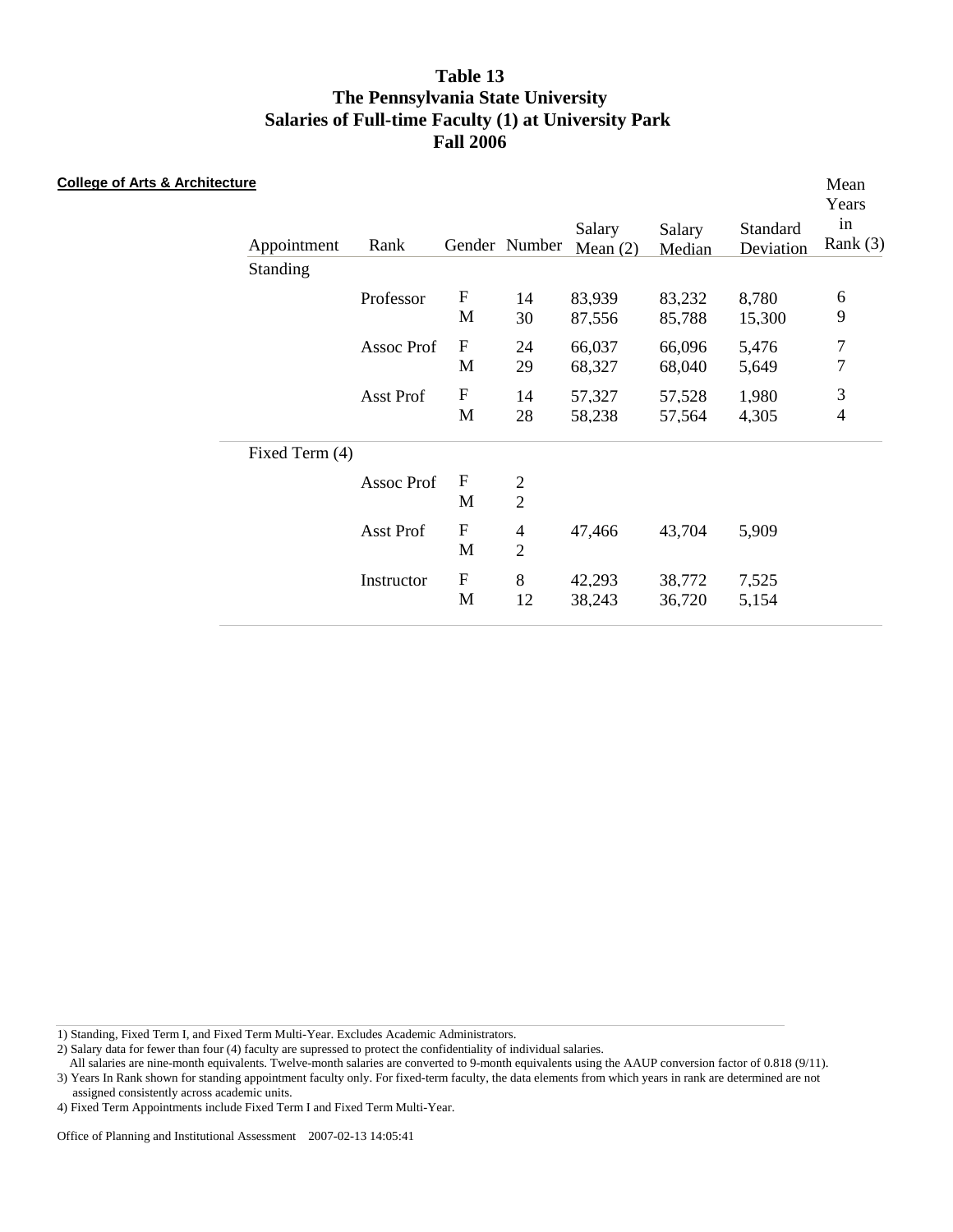| <b>Smeal College of Business</b> | Appointment    | Rank       |                                | Gender Number        | Salary<br>Mean $(2)$ | Salary<br>Median   | Standard<br>Deviation | Mean<br>Years<br>in<br>Rank $(3)$ |
|----------------------------------|----------------|------------|--------------------------------|----------------------|----------------------|--------------------|-----------------------|-----------------------------------|
|                                  | Standing       |            |                                |                      |                      |                    |                       |                                   |
|                                  |                | Professor  | ${\bf F}$<br>M                 | $\mathfrak{Z}$<br>29 | 176,383              | 162,468            | 41,186                | 10<br>10                          |
|                                  |                | Assoc Prof | ${\bf F}$<br>M                 | 6<br>17              | 133,896<br>134,657   | 114,588<br>124,200 | 35,564<br>31,945      | $\mathfrak s$<br>6                |
|                                  |                | Asst Prof  | ${\bf F}$<br>$\mathbf M$       | 10<br>10             | 136,980<br>122,648   | 147,924<br>113,760 | 29,538<br>21,384      | $\overline{c}$<br>$\overline{3}$  |
|                                  | Fixed Term (4) |            |                                |                      |                      |                    |                       |                                   |
|                                  |                | Professor  | M                              | $\overline{4}$       | 119,860              | 80,928             | 51,046                |                                   |
|                                  |                | Assoc Prof | $\mathbf F$                    | $\mathbf{1}$         |                      |                    |                       |                                   |
|                                  |                | Asst Prof  | M                              | 7                    | 87,761               | 96,982             | 24,983                |                                   |
|                                  |                | Instructor | $\boldsymbol{\mathrm{F}}$<br>M | $\tau$<br>14         | 53,216<br>69,430     | 48,744<br>67,495   | 15,063<br>16,588      |                                   |

1) Standing, Fixed Term I, and Fixed Term Multi-Year. Excludes Academic Administrators.

2) Salary data for fewer than four (4) faculty are supressed to protect the confidentiality of individual salaries.

 All salaries are nine-month equivalents. Twelve-month salaries are converted to 9-month equivalents using the AAUP conversion factor of 0.818 (9/11). 3) Years In Rank shown for standing appointment faculty only. For fixed-term faculty, the data elements from which years in rank are determined are not

assigned consistently across academic units.

<sup>4)</sup> Fixed Term Appointments include Fixed Term I and Fixed Term Multi-Year.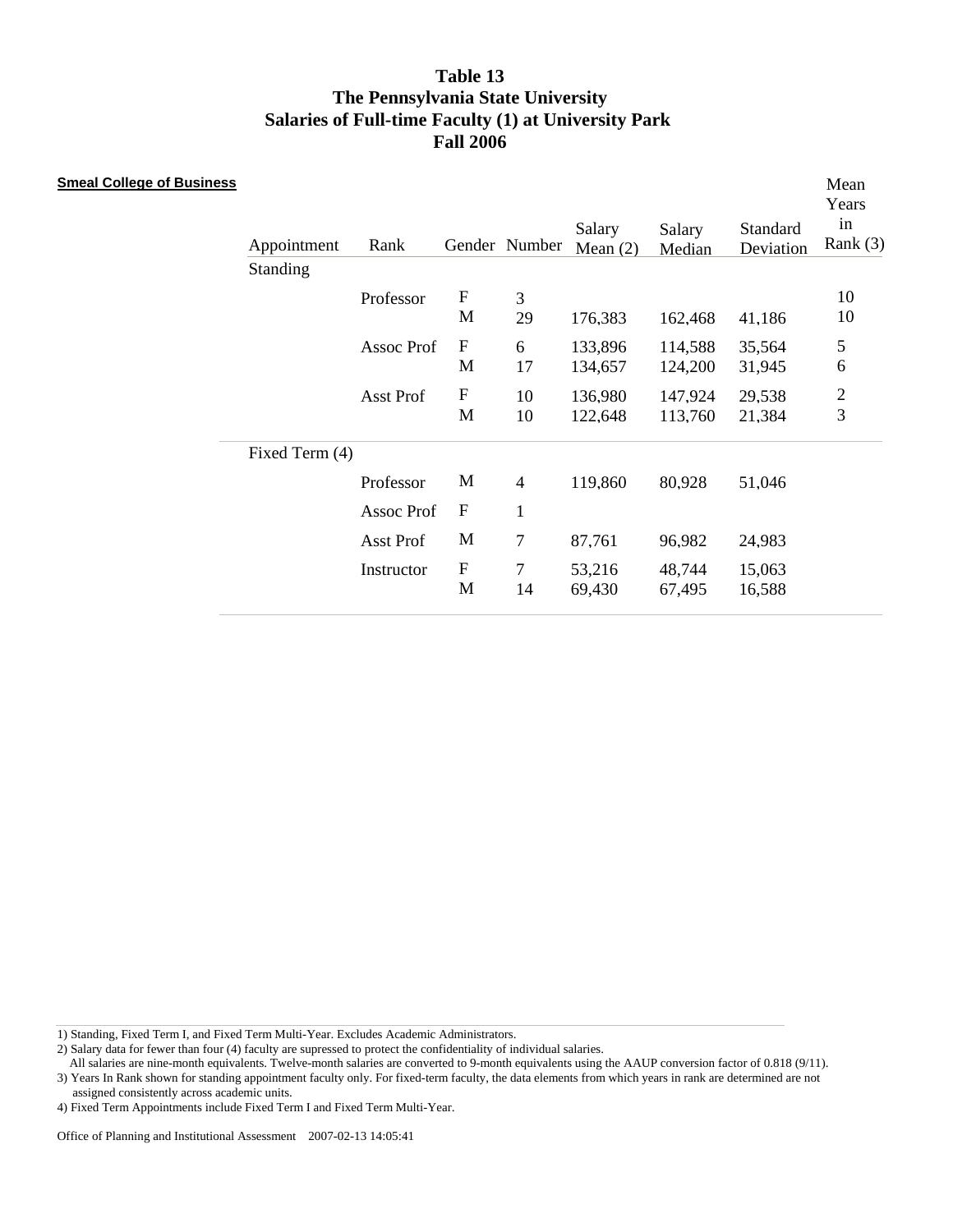| <b>College of Communications</b> | Appointment<br>Standing | Rank              |                                | Gender Number          | Salary<br>Mean $(2)$ | Salary<br>Median | Standard<br>Deviation | Mean<br>Years<br>in<br>Rank $(3)$ |
|----------------------------------|-------------------------|-------------------|--------------------------------|------------------------|----------------------|------------------|-----------------------|-----------------------------------|
|                                  |                         | Professor         | $\mathbf F$<br>M               | $\mathbf{1}$<br>$\tau$ | 109,488              | 107,508          | 14,143                | $\mathbf{2}$<br>$\overline{7}$    |
|                                  |                         | <b>Assoc Prof</b> | $\boldsymbol{\mathrm{F}}$<br>M | 3<br>12                | 77,171               | 70,551           | 9,518                 | 5<br>$\boldsymbol{6}$             |
|                                  |                         | Asst Prof         | $\boldsymbol{\mathrm{F}}$<br>M | 5<br>8                 | 56,551<br>58,373     | 55,008<br>56,016 | 3,948<br>5,162        | $\overline{c}$<br>$\overline{2}$  |
|                                  | Fixed Term (4)          |                   |                                |                        |                      |                  |                       |                                   |
|                                  |                         | Professor         | M                              | 2                      |                      |                  |                       |                                   |

1) Standing, Fixed Term I, and Fixed Term Multi-Year. Excludes Academic Administrators.

2) Salary data for fewer than four (4) faculty are supressed to protect the confidentiality of individual salaries.

 All salaries are nine-month equivalents. Twelve-month salaries are converted to 9-month equivalents using the AAUP conversion factor of 0.818 (9/11). 3) Years In Rank shown for standing appointment faculty only. For fixed-term faculty, the data elements from which years in rank are determined are not

assigned consistently across academic units.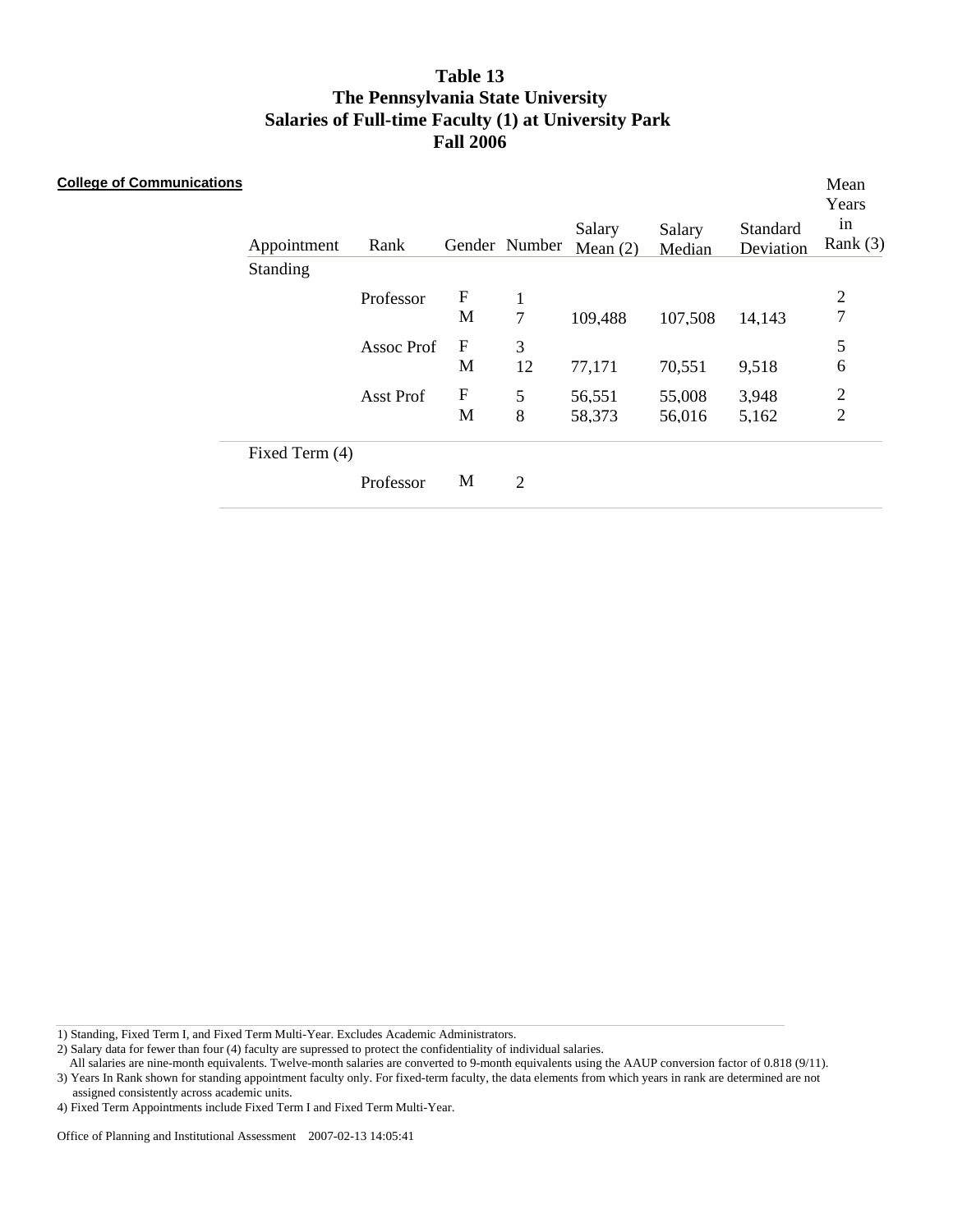| Dickinson School of Law | Appointment<br>Standing | Rank      |                  | Gender Number            | Salary<br>Mean $(2)$ | Salary<br>Median   | Standard<br>Deviation | Mean<br>Years<br>1n<br>Rank $(3)$ |
|-------------------------|-------------------------|-----------|------------------|--------------------------|----------------------|--------------------|-----------------------|-----------------------------------|
|                         |                         | Professor | $\mathbf F$<br>M | $\overline{4}$<br>$\tau$ | 142,052<br>141,336   | 137,007<br>139,356 | 15,689<br>18,719      | 5                                 |
|                         | Fixed Term (4)          | Professor | $\mathbf F$      | 1                        |                      |                    |                       |                                   |
|                         |                         | Asst Prof | $\mathbf F$<br>M | $\overline{2}$<br>2      |                      |                    |                       |                                   |

1) Standing, Fixed Term I, and Fixed Term Multi-Year. Excludes Academic Administrators.

2) Salary data for fewer than four (4) faculty are supressed to protect the confidentiality of individual salaries.

 All salaries are nine-month equivalents. Twelve-month salaries are converted to 9-month equivalents using the AAUP conversion factor of 0.818 (9/11). 3) Years In Rank shown for standing appointment faculty only. For fixed-term faculty, the data elements from which years in rank are determined are not

assigned consistently across academic units.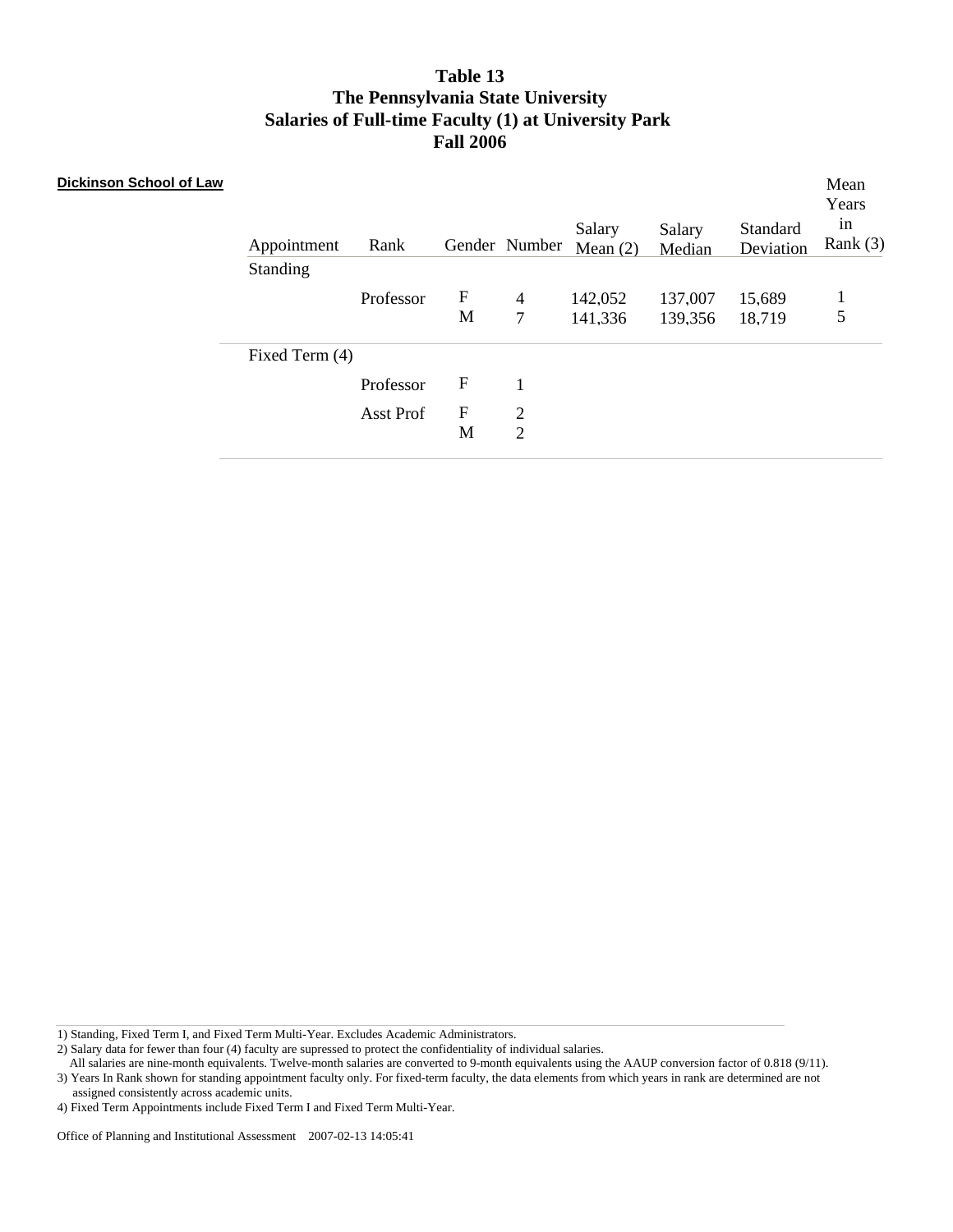| <b>College of Earth and Mineral Sciences</b> |                |            |                           |                |                      |                  |                       | Mean<br>Years    |
|----------------------------------------------|----------------|------------|---------------------------|----------------|----------------------|------------------|-----------------------|------------------|
|                                              | Appointment    | Rank       |                           | Gender Number  | Salary<br>Mean $(2)$ | Salary<br>Median | Standard<br>Deviation | in<br>Rank $(3)$ |
|                                              | Standing       |            |                           |                |                      |                  |                       |                  |
|                                              |                | Professor  | $\boldsymbol{\mathrm{F}}$ | 10             | 108,873              | 107,388          | 20,161                | $\overline{4}$   |
|                                              |                |            | M                         | 58             | 116,152              | 115,668          | 22,831                | 12               |
|                                              |                | Assoc Prof | $\boldsymbol{\mathrm{F}}$ | 3              |                      |                  |                       | $\overline{4}$   |
|                                              |                |            | M                         | 26             | 79,198               | 76,536           | 8,640                 | $\sqrt{6}$       |
|                                              |                | Asst Prof  | $\boldsymbol{\mathrm{F}}$ | $\overline{7}$ | 59,579               | 57,825           | 4,464                 | $\frac{2}{3}$    |
|                                              |                |            | M                         | 14             | 65,467               | 65,376           | 6,164                 |                  |
|                                              |                | Instructor | M                         | $\sqrt{2}$     |                      |                  |                       | 15               |
|                                              | Fixed Term (4) |            |                           |                |                      |                  |                       |                  |
|                                              |                | Professor  | $\boldsymbol{\mathrm{F}}$ | $\mathbf{1}$   |                      |                  |                       |                  |
|                                              |                |            | M                         | $\mathbf{1}$   |                      |                  |                       |                  |
|                                              |                | Assoc Prof | M                         | $\mathfrak{2}$ |                      |                  |                       |                  |
|                                              |                | Asst Prof  | M                         | $\overline{2}$ |                      |                  |                       |                  |
|                                              |                | Instructor | $\boldsymbol{\mathrm{F}}$ | $\mathbf{1}$   |                      |                  |                       |                  |
|                                              |                |            | M                         | 3              |                      |                  |                       |                  |

1) Standing, Fixed Term I, and Fixed Term Multi-Year. Excludes Academic Administrators.

2) Salary data for fewer than four (4) faculty are supressed to protect the confidentiality of individual salaries.

 All salaries are nine-month equivalents. Twelve-month salaries are converted to 9-month equivalents using the AAUP conversion factor of 0.818 (9/11). 3) Years In Rank shown for standing appointment faculty only. For fixed-term faculty, the data elements from which years in rank are determined are not

assigned consistently across academic units.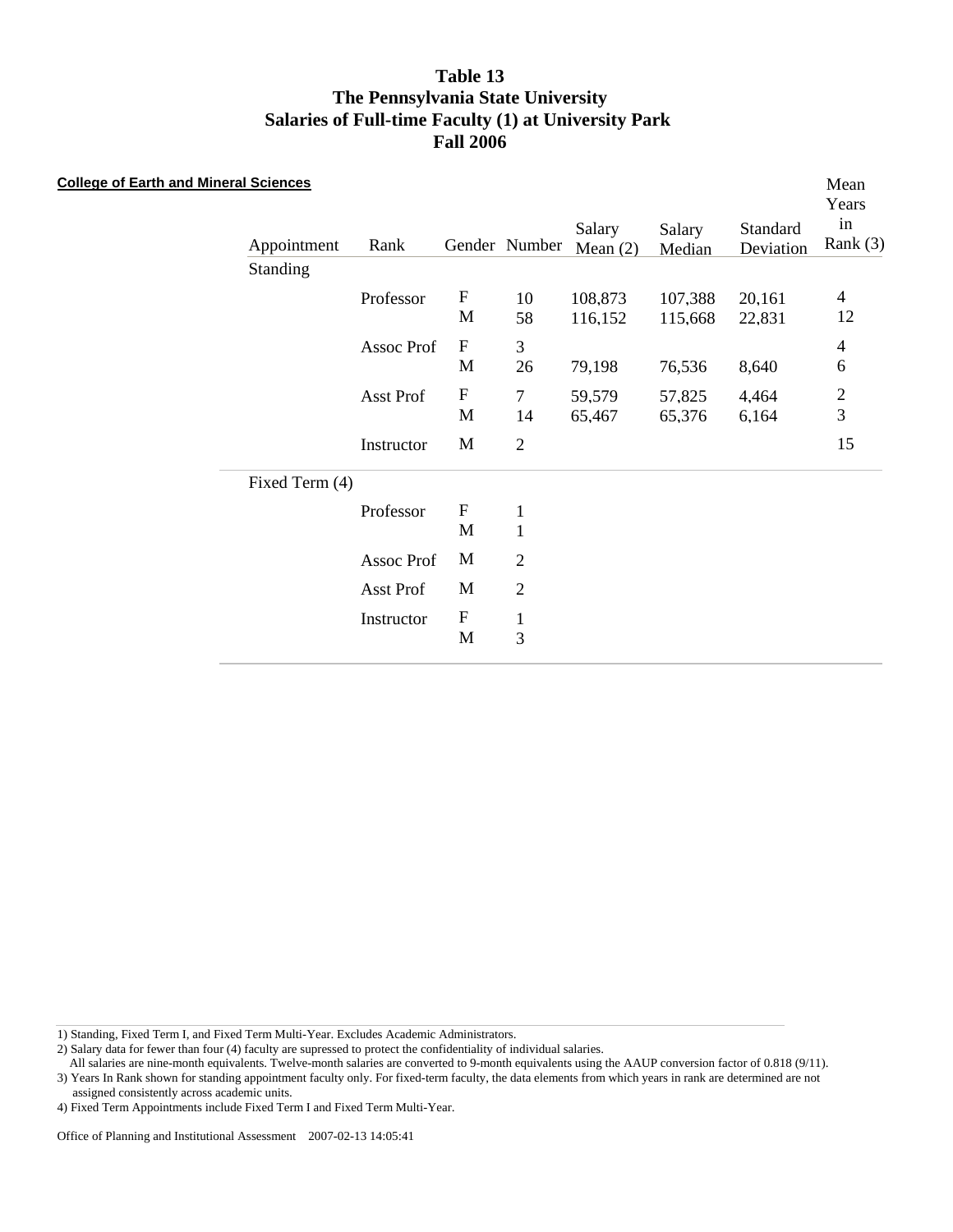| <b>College of Education</b> | Appointment<br>Standing | Rank       |                                | Gender Number        | Salary<br>Mean $(2)$ | Salary<br>Median | Standard<br>Deviation | Mean<br>Years<br>in<br>Rank $(3)$ |
|-----------------------------|-------------------------|------------|--------------------------------|----------------------|----------------------|------------------|-----------------------|-----------------------------------|
|                             |                         | Professor  | $\boldsymbol{\mathrm{F}}$<br>M | 10<br>33             | 91,364<br>94,691     | 86,067<br>92,385 | 10,524<br>11,639      | $\overline{4}$<br>10              |
|                             |                         | Assoc Prof | $\boldsymbol{\mathrm{F}}$<br>M | 19<br>19             | 71,334<br>72,513     | 70,956<br>71,604 | 4,545<br>6,241        | $\sqrt{3}$<br>6                   |
|                             |                         | Asst Prof  | $\mathbf F$<br>M               | 11<br>9              | 60,197<br>61,649     | 60,327<br>60,102 | 2,387<br>4,045        | $\mathfrak{Z}$<br>$\mathbf 2$     |
|                             | Fixed Term (4)          |            |                                |                      |                      |                  |                       |                                   |
|                             |                         | Assoc Prof | M                              | $\mathbf{1}$         |                      |                  |                       |                                   |
|                             |                         | Asst Prof  | $\boldsymbol{\mathrm{F}}$<br>M | 13<br>$\overline{2}$ | 44,413               | 43,038           | 5,056                 |                                   |
|                             |                         | Instructor | ${\bf F}$<br>M                 | 16<br>5              | 32,922<br>27,637     | 30,924<br>26,103 | 5,456<br>3,540        |                                   |

1) Standing, Fixed Term I, and Fixed Term Multi-Year. Excludes Academic Administrators.

2) Salary data for fewer than four (4) faculty are supressed to protect the confidentiality of individual salaries.

 All salaries are nine-month equivalents. Twelve-month salaries are converted to 9-month equivalents using the AAUP conversion factor of 0.818 (9/11). 3) Years In Rank shown for standing appointment faculty only. For fixed-term faculty, the data elements from which years in rank are determined are not

assigned consistently across academic units.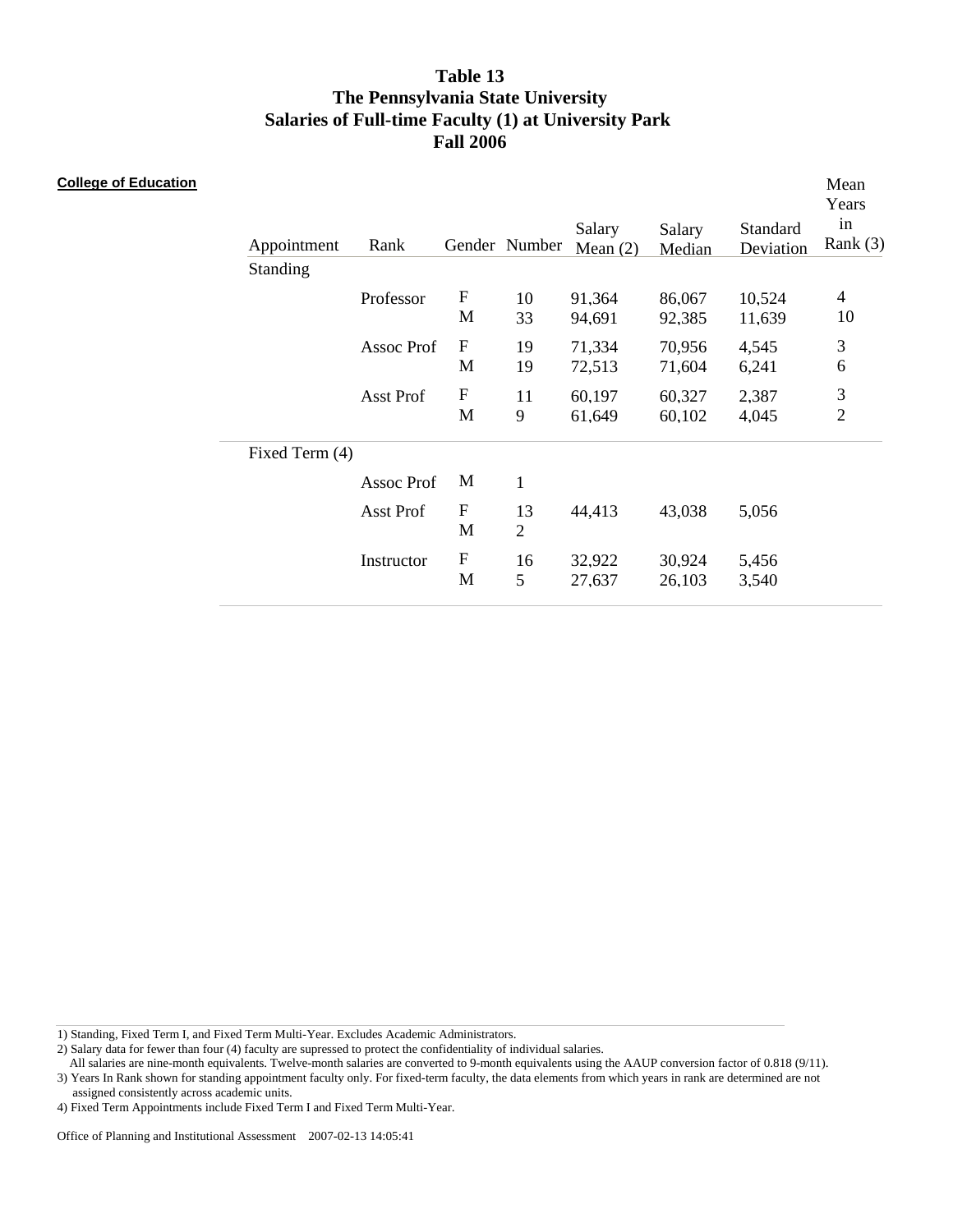| <b>College of Engineering</b> | Appointment<br>Standing | Rank       |                                          | Gender Number           | Salary<br>Mean $(2)$ | Salary<br>Median   | Standard<br>Deviation | Mean<br>Years<br>in<br>Rank $(3)$ |
|-------------------------------|-------------------------|------------|------------------------------------------|-------------------------|----------------------|--------------------|-----------------------|-----------------------------------|
|                               |                         | Professor  | $\boldsymbol{\mathrm{F}}$<br>M           | 9<br>118                | 122,944<br>122,733   | 116,181<br>118,179 | 24,517<br>22,984      | $\mathfrak{S}$<br>10              |
|                               |                         | Assoc Prof | $\boldsymbol{\mathrm{F}}$<br>M           | 13<br>57                | 98,338<br>94,630     | 98,703<br>93,735   | 7,767<br>7,598        | 5<br>6                            |
|                               |                         | Asst Prof  | $\boldsymbol{\mathrm{F}}$<br>M           | $8\,$<br>34             | 80,827<br>81,705     | 81,000<br>79,731   | 4,569<br>5,461        | 3<br>$\overline{\mathbf{3}}$      |
|                               | Fixed Term (4)          |            |                                          |                         |                      |                    |                       |                                   |
|                               |                         | Professor  | M                                        | $\mathfrak{Z}$          |                      |                    |                       |                                   |
|                               |                         | Assoc Prof | $\boldsymbol{\mathrm{F}}$<br>M           | $\mathfrak{2}$<br>$8\,$ | 64,559               | 65,952             | 12,552                |                                   |
|                               |                         | Asst Prof  | ${\bf F}$<br>M                           | 6<br>13                 | 53,846<br>57,306     | 48,276<br>52,245   | 8,013<br>19,529       |                                   |
|                               |                         | Instructor | $\boldsymbol{\mathrm{F}}$<br>$\mathbf M$ | $\mathbf{2}$<br>15      | 37,892               | 33,120             | 14,778                |                                   |

1) Standing, Fixed Term I, and Fixed Term Multi-Year. Excludes Academic Administrators.

2) Salary data for fewer than four (4) faculty are supressed to protect the confidentiality of individual salaries.

 All salaries are nine-month equivalents. Twelve-month salaries are converted to 9-month equivalents using the AAUP conversion factor of 0.818 (9/11). 3) Years In Rank shown for standing appointment faculty only. For fixed-term faculty, the data elements from which years in rank are determined are not

assigned consistently across academic units.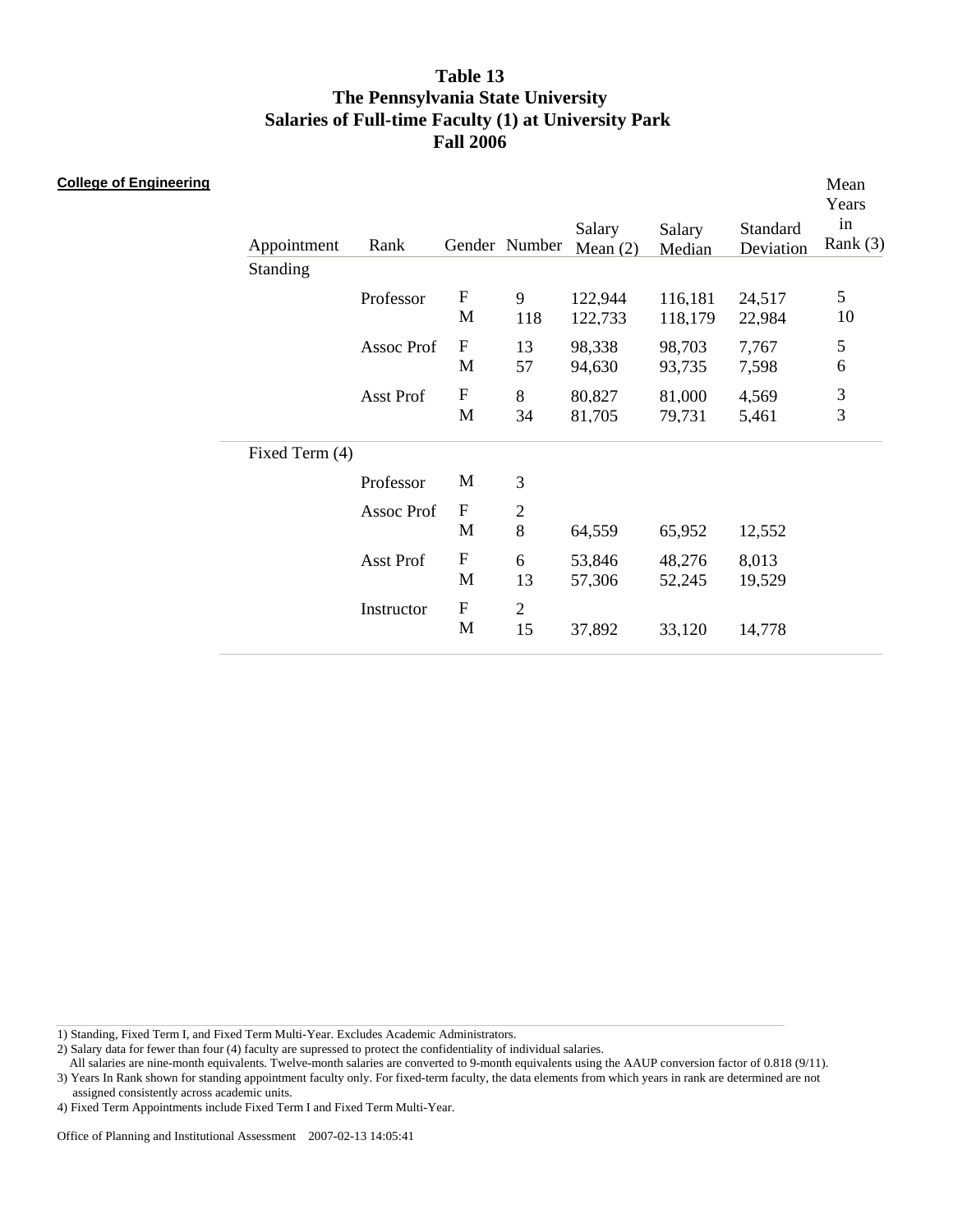| <b>College of Health and Human Development</b> | Appointment<br>Standing | Rank       |                                           | Gender Number                              | Salary<br>Mean $(2)$ | Salary<br>Median   | Standard<br>Deviation | Mean<br>Years<br>in<br>Rank $(3)$ |
|------------------------------------------------|-------------------------|------------|-------------------------------------------|--------------------------------------------|----------------------|--------------------|-----------------------|-----------------------------------|
|                                                |                         | Professor  | $\boldsymbol{\mathrm{F}}$<br>M            | 17<br>27                                   | 124,955<br>109,564   | 121,428<br>106,848 | 22,756<br>29,018      | $\overline{9}$<br>10              |
|                                                |                         | Assoc Prof | $\boldsymbol{\mathrm{F}}$<br>M            | 28<br>29                                   | 78,457<br>79,062     | 78,192<br>78,876   | 9,847<br>11,259       | 5<br>6                            |
|                                                |                         | Asst Prof  | $\boldsymbol{\mathrm{F}}$<br>M            | $22\,$<br>11                               | 59,981<br>67,495     | 60,192<br>70,488   | 4,611<br>8,866        | $\frac{2}{5}$                     |
|                                                |                         | Instructor | $\boldsymbol{\mathrm{F}}$<br>$\mathbf{M}$ | $\overline{c}$<br>$\overline{\mathcal{A}}$ | 44,649               | 44,676             | 5,718                 | 20<br>15                          |
|                                                | Fixed Term (4)          |            |                                           |                                            |                      |                    |                       |                                   |
|                                                |                         | Professor  | M                                         | $\mathbf{1}$                               |                      |                    |                       |                                   |
|                                                |                         | Assoc Prof | $\mathbf F$<br>M                          | $\overline{2}$<br>$\overline{2}$           |                      |                    |                       |                                   |
|                                                |                         | Asst Prof  | $\boldsymbol{\mathrm{F}}$<br>M            | 10<br>$\overline{4}$                       | 51,554<br>56,264     | 51,012<br>51,192   | 5,169<br>7,117        |                                   |
|                                                |                         | Instructor | $\boldsymbol{\mathrm{F}}$<br>M            | 54<br>14                                   | 42,173<br>45,767     | 41,868<br>43,416   | 7,134<br>10,289       |                                   |

1) Standing, Fixed Term I, and Fixed Term Multi-Year. Excludes Academic Administrators.

2) Salary data for fewer than four (4) faculty are supressed to protect the confidentiality of individual salaries.

 All salaries are nine-month equivalents. Twelve-month salaries are converted to 9-month equivalents using the AAUP conversion factor of 0.818 (9/11). 3) Years In Rank shown for standing appointment faculty only. For fixed-term faculty, the data elements from which years in rank are determined are not

assigned consistently across academic units.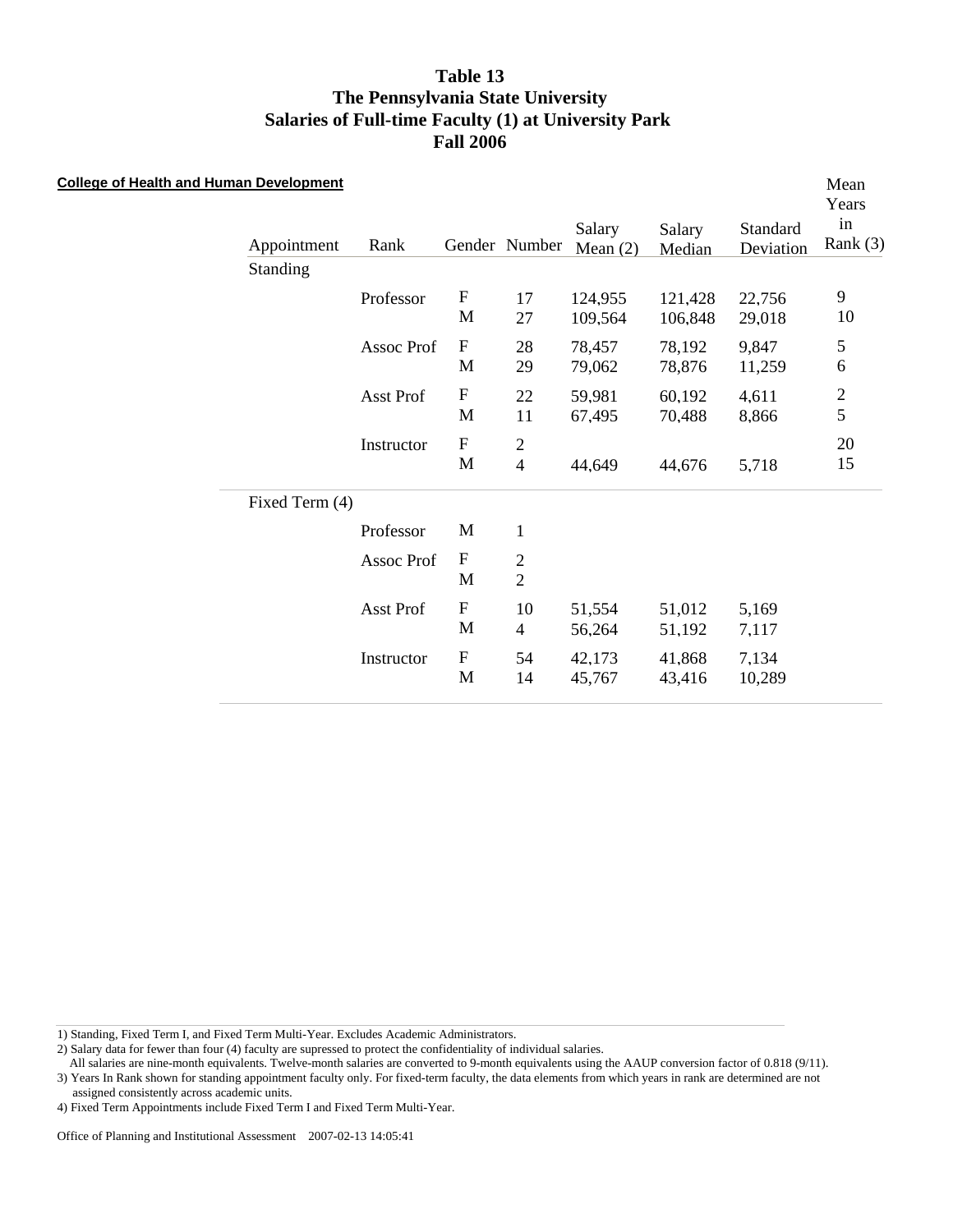| Table 13                                             |
|------------------------------------------------------|
| The Pennsylvania State University                    |
| Salaries of Full-time Faculty (1) at University Park |
| <b>Fall 2006</b>                                     |

| <b>College of Information Sciences and Tech.</b> | Appointment<br>Standing | Rank       |                           | Gender Number  | Salary<br>Mean $(2)$ | Salary<br>Median | Standard<br>Deviation | Mean<br>Years<br>in<br>Rank $(3)$ |
|--------------------------------------------------|-------------------------|------------|---------------------------|----------------|----------------------|------------------|-----------------------|-----------------------------------|
|                                                  |                         | Professor  | ${\bf F}$                 | $\overline{2}$ |                      |                  |                       | $\overline{4}$                    |
|                                                  |                         |            | M                         | $\overline{4}$ | 163,357              | 153,857          | 29,020                | $\overline{7}$                    |
|                                                  |                         | Assoc Prof | M                         | 9              | 107,736              | 113,778          | 11,869                | $\overline{4}$                    |
|                                                  |                         | Asst Prof  | $\boldsymbol{\mathrm{F}}$ | 7              | 92,915               | 91,980           | 4,159                 | 3                                 |
|                                                  |                         |            | M                         | 8              | 92,940               | 90,900           | 5,189                 | 3                                 |
|                                                  | Fixed Term (4)          |            |                           |                |                      |                  |                       |                                   |
|                                                  |                         | Asst Prof  | $\mathbf F$               | $\mathfrak{2}$ |                      |                  |                       |                                   |
|                                                  |                         |            | M                         | 3              |                      |                  |                       |                                   |
|                                                  |                         | Instructor | ${\bf F}$                 | 3              |                      |                  |                       |                                   |
|                                                  |                         |            | M                         | 3              |                      |                  |                       |                                   |
|                                                  |                         |            |                           |                |                      |                  |                       |                                   |

1) Standing, Fixed Term I, and Fixed Term Multi-Year. Excludes Academic Administrators.

2) Salary data for fewer than four (4) faculty are supressed to protect the confidentiality of individual salaries.

All salaries are nine-month equivalents. Twelve-month salaries are converted to 9-month equivalents using the AAUP conversion factor of 0.818 (9/11).

3) Years In Rank shown for standing appointment faculty only. For fixed-term faculty, the data elements from which years in rank are determined are not assigned consistently across academic units.

<sup>4)</sup> Fixed Term Appointments include Fixed Term I and Fixed Term Multi-Year.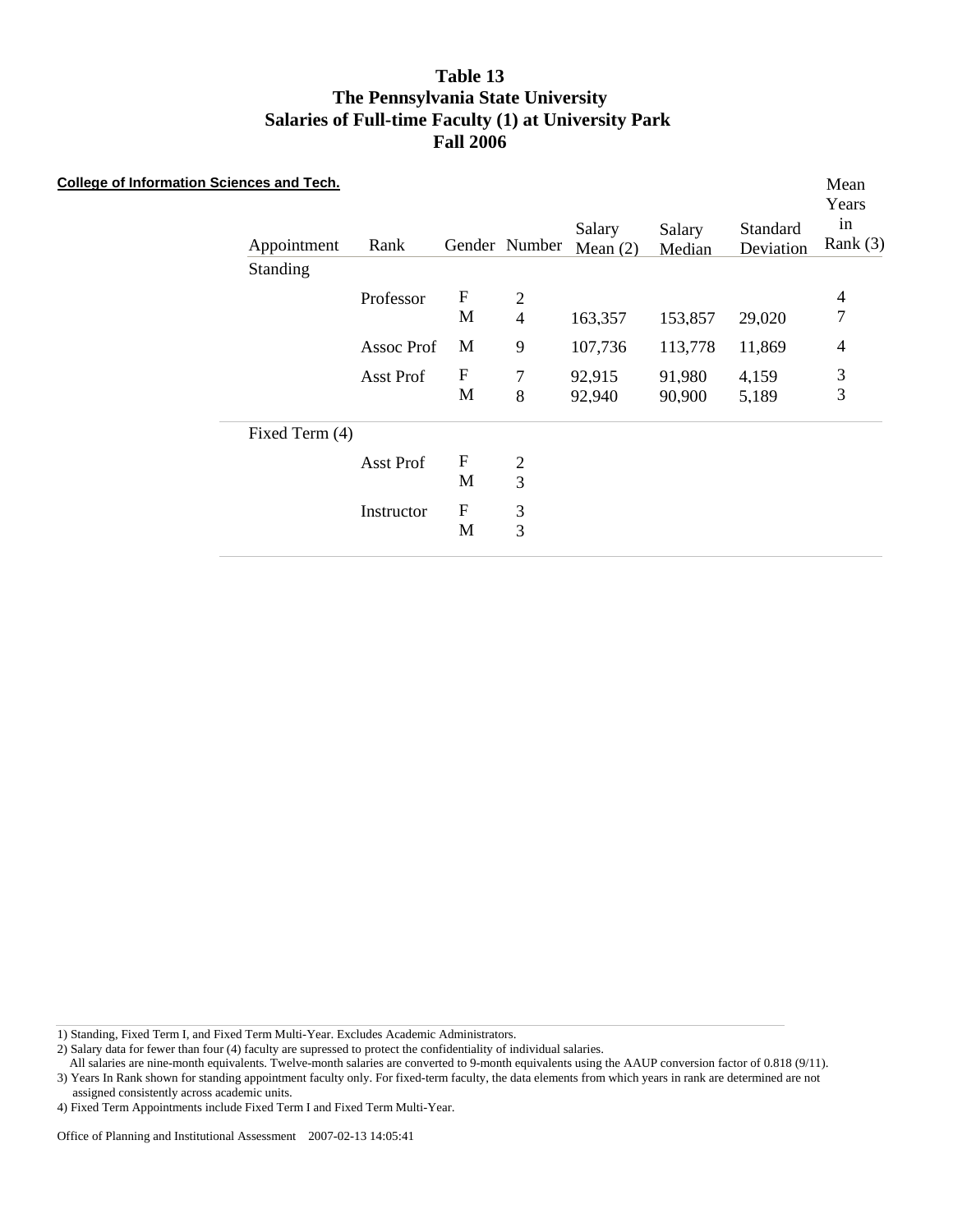| <b>College of the Liberal Arts</b> | Appointment<br>Standing | Rank       |                                | Gender Number                | Salary<br>Mean $(2)$ | Salary<br>Median   | Standard<br>Deviation | Mean<br>Years<br>in<br>Rank $(3)$         |
|------------------------------------|-------------------------|------------|--------------------------------|------------------------------|----------------------|--------------------|-----------------------|-------------------------------------------|
|                                    |                         | Professor  | ${\bf F}$<br>M                 | 38<br>113                    | 106,131<br>125,207   | 102,564<br>115,272 | 25,551<br>38,572      | $\overline{7}$<br>10                      |
|                                    |                         | Assoc Prof | $\mathbf F$<br>M               | 54<br>53                     | 75,640<br>76,255     | 70,056<br>74,808   | 18,185<br>18,618      | $\boldsymbol{7}$<br>8                     |
|                                    |                         | Asst Prof  | ${\bf F}$<br>M                 | 35<br>37                     | 62,807<br>66,415     | 61,020<br>63,288   | 9,011<br>13,309       | $\overline{\mathbf{c}}$<br>$\overline{2}$ |
|                                    | Fixed Term (4)          |            |                                |                              |                      |                    |                       |                                           |
|                                    |                         | Professor  | M                              | $\mathbf{1}$                 |                      |                    |                       |                                           |
|                                    |                         | Assoc Prof | M                              | $\mathfrak{2}$               |                      |                    |                       |                                           |
|                                    |                         | Asst Prof  | $\boldsymbol{\mathrm{F}}$<br>M | $\mathbf{1}$<br>$\mathbf{1}$ |                      |                    |                       |                                           |

1) Standing, Fixed Term I, and Fixed Term Multi-Year. Excludes Academic Administrators.

2) Salary data for fewer than four (4) faculty are supressed to protect the confidentiality of individual salaries.

All salaries are nine-month equivalents. Twelve-month salaries are converted to 9-month equivalents using the AAUP conversion factor of 0.818 (9/11).

3) Years In Rank shown for standing appointment faculty only. For fixed-term faculty, the data elements from which years in rank are determined are not assigned consistently across academic units.

<sup>4)</sup> Fixed Term Appointments include Fixed Term I and Fixed Term Multi-Year.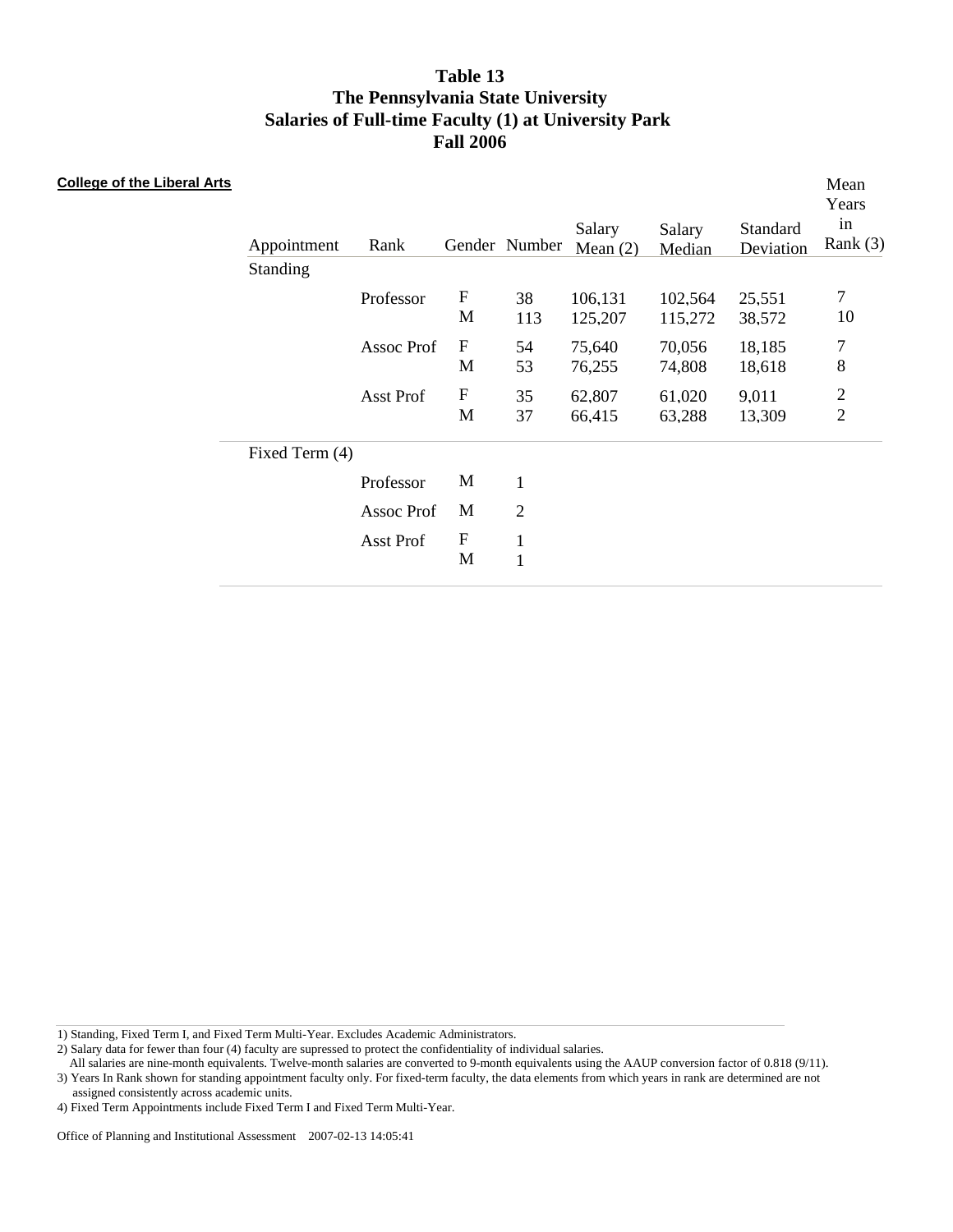| <b>Eberly College of Science</b> | Appointment<br>Standing | Rank       |                                          | Gender Number                    | Salary<br>Mean $(2)$ | Salary<br>Median   | Standard<br>Deviation | Mean<br>Years<br>in<br>Rank $(3)$ |
|----------------------------------|-------------------------|------------|------------------------------------------|----------------------------------|----------------------|--------------------|-----------------------|-----------------------------------|
|                                  |                         | Professor  | $\boldsymbol{\mathrm{F}}$<br>M           | 14<br>111                        | 119,447<br>123,832   | 101,016<br>112,752 | 44,136<br>41,509      | 10<br>11                          |
|                                  |                         | Assoc Prof | $\boldsymbol{\mathrm{F}}$<br>M           | 5<br>36                          | 77,260<br>75,933     | 77,544<br>74,808   | 9,805<br>10,016       | $\overline{4}$<br>6               |
|                                  |                         | Asst Prof  | $\boldsymbol{\mathrm{F}}$<br>M           | 19<br>38                         | 66,378<br>67,283     | 65,016<br>66,420   | 4,652<br>4,023        | 3<br>$\overline{2}$               |
|                                  | Fixed Term (4)          |            |                                          |                                  |                      |                    |                       |                                   |
|                                  |                         | Professor  | M                                        | $\mathbf{1}$                     |                      |                    |                       |                                   |
|                                  |                         | Assoc Prof | ${\bf F}$<br>M                           | $\overline{c}$<br>$\overline{2}$ |                      |                    |                       |                                   |
|                                  |                         | Asst Prof  | $\boldsymbol{\mathrm{F}}$<br>M           | $\mathbf{2}$<br>$\overline{4}$   | 46,538               | 45,900             | 7,073                 |                                   |
|                                  |                         | Instructor | $\boldsymbol{\mathrm{F}}$<br>$\mathbf M$ | 10<br>$\tau$                     | 37,835<br>34,192     | 40,608<br>34,164   | 5,674<br>5,307        |                                   |

1) Standing, Fixed Term I, and Fixed Term Multi-Year. Excludes Academic Administrators.

2) Salary data for fewer than four (4) faculty are supressed to protect the confidentiality of individual salaries.

 All salaries are nine-month equivalents. Twelve-month salaries are converted to 9-month equivalents using the AAUP conversion factor of 0.818 (9/11). 3) Years In Rank shown for standing appointment faculty only. For fixed-term faculty, the data elements from which years in rank are determined are not

assigned consistently across academic units.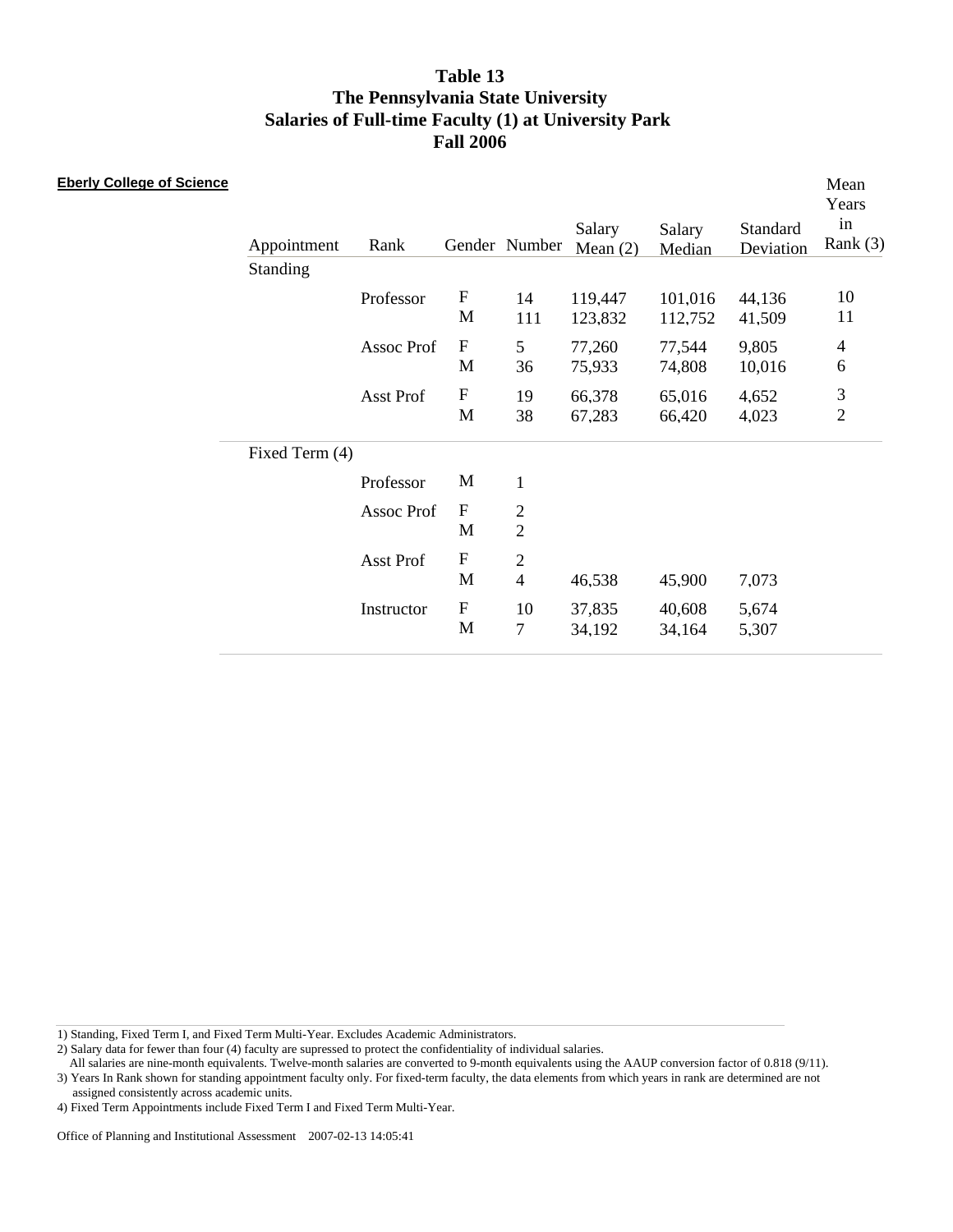| <b>University Libraries</b> | Appointment<br>Standing | Rank      |                                | Gender Number       | Salary<br>Mean $(2)$ | Salary<br>Median | Standard<br>Deviation | Mean<br>Years<br>in<br>Rank $(3)$ |
|-----------------------------|-------------------------|-----------|--------------------------------|---------------------|----------------------|------------------|-----------------------|-----------------------------------|
|                             |                         | Librarian | ${\bf F}$<br>M                 | $\overline{7}$<br>7 | 71,509<br>75,000     | 70,656<br>69,507 | 4,627<br>11,718       | $\overline{4}$<br>6               |
|                             |                         | Assoc Lib | $\mathbf F$<br>M               | 16<br>7             | 57,653<br>55,092     | 57,090<br>54,705 | 7,709<br>7,491        | 6<br>4                            |
|                             |                         | Asst Lib  | $\boldsymbol{\mathrm{F}}$<br>M | 6<br>5              | 45,967<br>43,281     | 42,346<br>42,425 | 8,138<br>3,694        | 3<br>3                            |
|                             | Fixed Term (4)          |           |                                |                     |                      |                  |                       |                                   |
|                             |                         | Asst Lib  | $\boldsymbol{\mathrm{F}}$      | 5                   | 34,116               | 33,217           | 6,648                 |                                   |

1) Standing, Fixed Term I, and Fixed Term Multi-Year. Excludes Academic Administrators.

2) Salary data for fewer than four (4) faculty are supressed to protect the confidentiality of individual salaries.

All salaries are nine-month equivalents. Twelve-month salaries are converted to 9-month equivalents using the AAUP conversion factor of 0.818 (9/11).

3) Years In Rank shown for standing appointment faculty only. For fixed-term faculty, the data elements from which years in rank are determined are not assigned consistently across academic units.

<sup>4)</sup> Fixed Term Appointments include Fixed Term I and Fixed Term Multi-Year.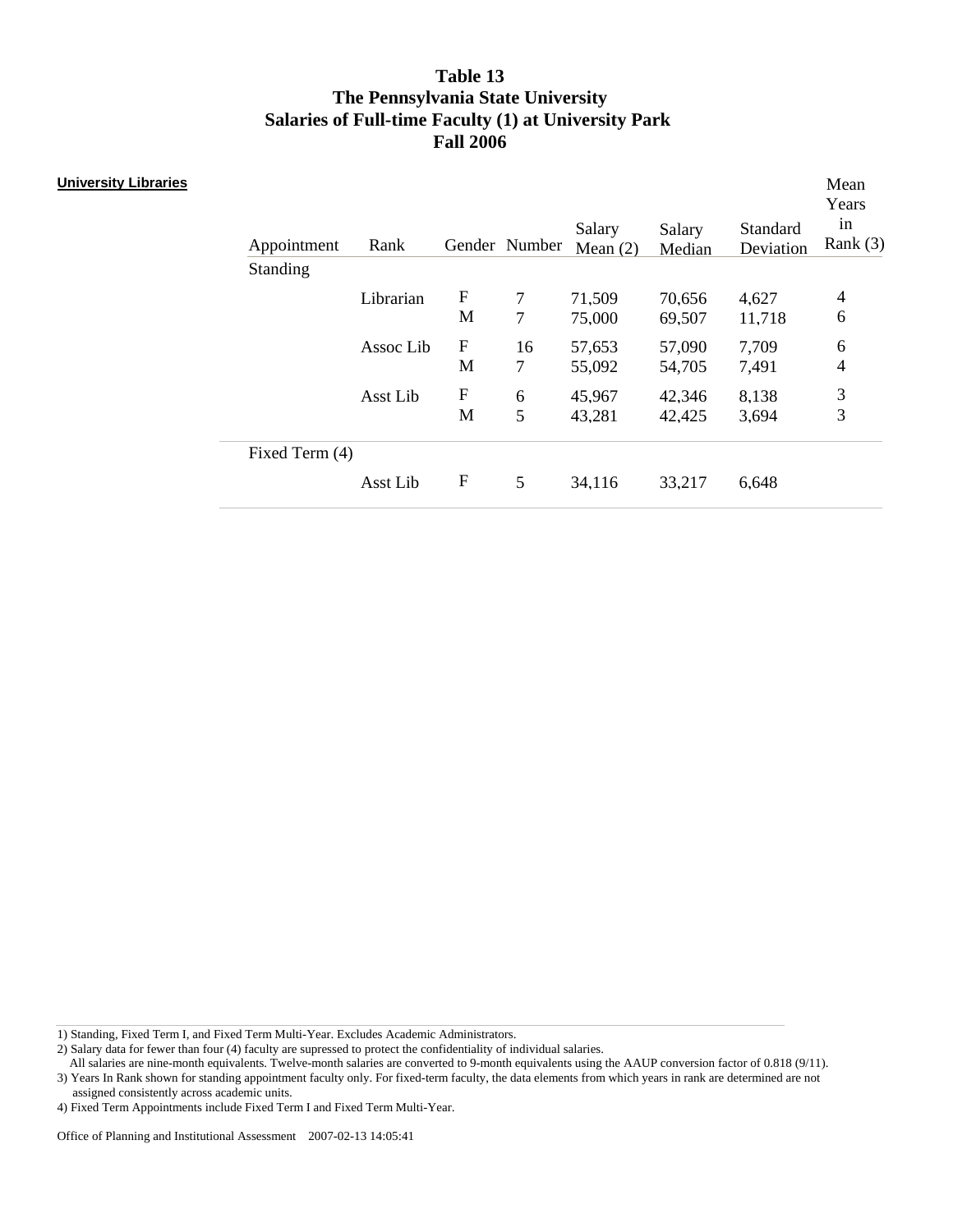#### **Other UP Academic Units (5)**

| <u>s(5)</u> |                |            |                           |                |                      |                  |                       | Mean<br>Years    |
|-------------|----------------|------------|---------------------------|----------------|----------------------|------------------|-----------------------|------------------|
|             | Appointment    | Rank       |                           | Gender Number  | Salary<br>Mean $(2)$ | Salary<br>Median | Standard<br>Deviation | in<br>Rank $(3)$ |
|             | Standing       |            |                           |                |                      |                  |                       |                  |
|             |                | Asst Prof  | M                         | $\mathbf{1}$   |                      |                  |                       | $6\,$            |
|             |                | Instructor | M                         | 3              |                      |                  |                       | 20               |
|             |                | Lecturer   | M                         | $\mathbf{1}$   |                      |                  |                       | 13               |
|             |                | Sr Scntst  | $\boldsymbol{\mathrm{F}}$ | $\mathbf{1}$   |                      |                  |                       | 15               |
|             |                |            | M                         | 13             | 117,807              | 115,878          | 20,346                | 5                |
|             |                | Sr Res Asc | ${\bf F}$                 | $\mathbf{1}$   |                      |                  |                       | 3                |
|             |                |            | M                         | 24             | 100,362              | 98,543           | 17,423                | $\overline{7}$   |
|             |                | Res Assoc  | ${\bf F}$                 | 6              | 57,875               | 57,816           | 10,592                | 3                |
|             |                |            | M                         | 58             | 87,456               | 83,986           | 19,362                | 9                |
|             |                | Sr Res Ast | $\boldsymbol{\mathrm{F}}$ | 1              |                      |                  |                       | 8                |
|             |                |            | M                         | $\overline{4}$ | 71,276               | 64,481           | 14,149                | 14               |
|             |                | Res Asst   | ${\bf F}$                 | 9              | 69,216               | 66,955           | 21,414                | 15               |
|             |                |            | $\mathbf{M}$              | 30             | 62,780               | 64,206           | 14,284                | 9                |
|             | Fixed Term (4) |            |                           |                |                      |                  |                       |                  |
|             |                | Professor  | M                         | $\mathbf{1}$   |                      |                  |                       |                  |
|             |                | Assoc Prof | $\boldsymbol{\mathrm{F}}$ | $\mathbf{1}$   |                      |                  |                       |                  |
|             |                |            | M                         | $\mathbf{1}$   |                      |                  |                       |                  |
|             |                | Asst Prof  | ${\bf F}$                 | $\overline{2}$ |                      |                  |                       |                  |
|             |                |            | $\mathbf{M}$              | 3              |                      |                  |                       |                  |
|             |                | Instructor | ${\bf F}$                 | 14             | 42,447               | 44,781           | 10,018                |                  |
|             |                |            | M                         | 14             | 49,175               | 47,392           | 15,163                |                  |
|             |                | Lecturer   | ${\bf F}$                 | $\mathbf{1}$   |                      |                  |                       |                  |
|             |                |            | M                         | 3              |                      |                  |                       |                  |
|             |                | Sr Scntst  | M                         | 6              | 94,986               | 88,056           | 25,721                |                  |
|             |                | Sr Res Asc | ${\bf F}$                 | $\mathbf{1}$   |                      |                  |                       |                  |
|             |                |            | M                         | 8              | 75,645               | 71,604           | 16,631                |                  |
|             |                | Res Assoc  | ${\rm F}$                 | 5              | 47,155               | 42,396           | 7,194                 |                  |
|             |                |            | M                         | 31             | 50,845               | 48,222           | 18,167                |                  |
|             |                | Sr Res Ast | ${\bf F}$                 | $\overline{2}$ |                      |                  |                       |                  |
|             |                |            | M                         | $\overline{2}$ |                      |                  |                       |                  |
|             |                | Res Asst   | ${\bf F}$                 | 9              | 33,735               | 28,242           | 11,484                |                  |
|             |                |            | M                         | 30             | 48,753               | 45,703           | 14,330                |                  |

1) Standing, Fixed Term I, and Fixed Term Multi-Year. Excludes Academic Administrators.

<sup>2)</sup> Salary data for fewer than four (4) faculty are supressed to protect the confidentiality of individual salaries.

All salaries are nine-month equivalents. Twelve-month salaries are converted to 9-month equivalents using the AAUP conversion factor of 0.818 (9/11). 3) Years In Rank shown for standing appointment faculty only. For fixed-term faculty, the data elements from which years in rank are determined are not assigned consistently across academic units.

<sup>4)</sup> Fixed Term Appointments include Fixed Term I and Fixed Term Multi-Year.

<sup>5)</sup> Includes intercollegiate research programs, ARL, Continuing Education, Intercollegiate Athletics, etc.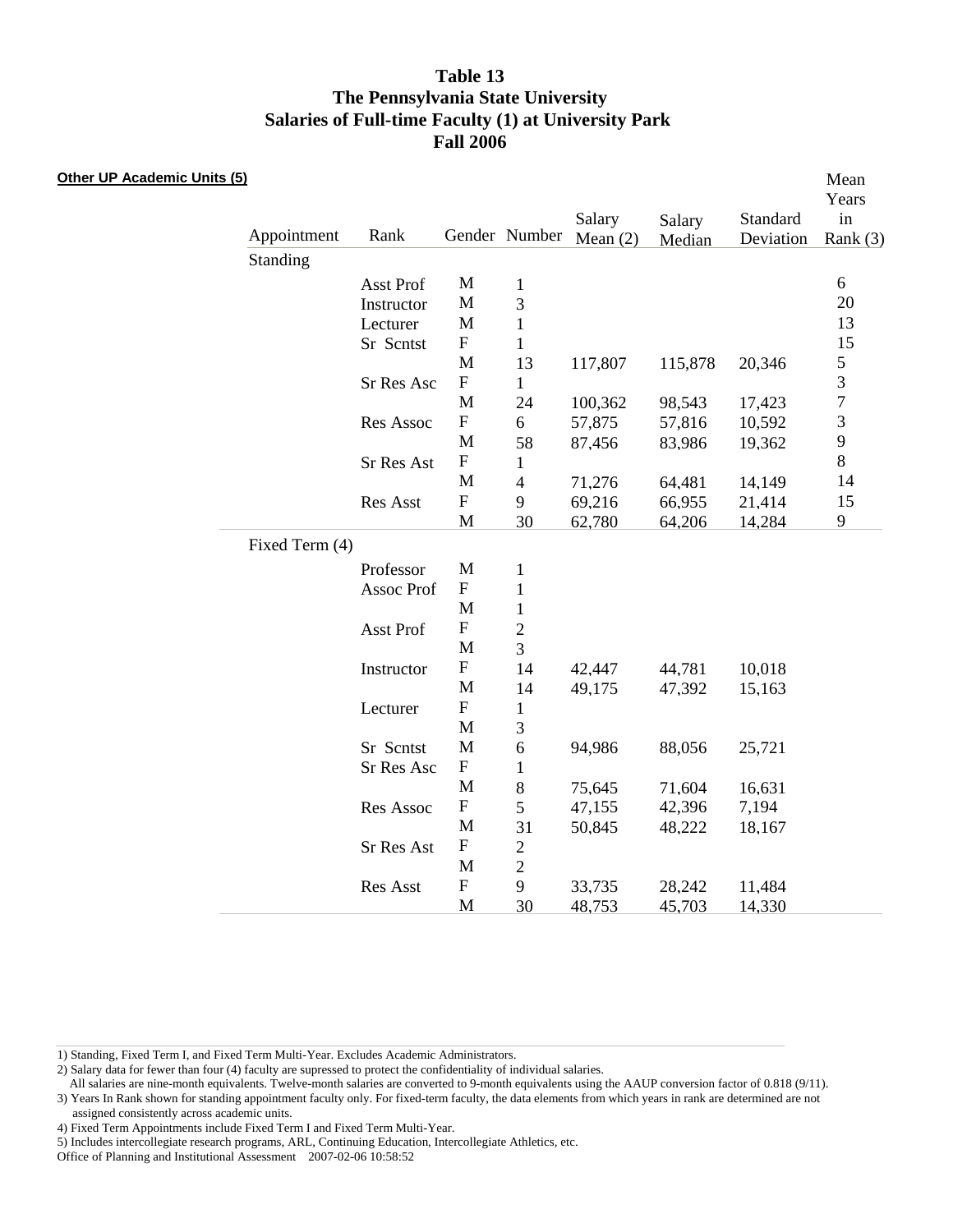#### **UP Colleges Non-Professorial Ranks**

| Appointment | Rank       |                   | Gender Number       | Salary<br>Mean $(2)$ | Salary<br>Median | Standard<br>Deviation | Years<br>in<br>Rank $(3)$ |
|-------------|------------|-------------------|---------------------|----------------------|------------------|-----------------------|---------------------------|
| Standing    |            |                   |                     |                      |                  |                       |                           |
|             | Sr Lect    | M                 | $\tau$              | 68,834               |                  |                       | 3                         |
|             | Lecturer   | $\mathbf F$<br>M  | $\overline{2}$<br>6 | 56,256               |                  |                       | 1<br>4                    |
|             | Sr Scntst  | M                 | $\overline{2}$      |                      |                  |                       | $\overline{4}$            |
|             | Sr Res Asc | M                 | 3                   |                      |                  |                       | 5                         |
|             | Res Assoc  | M                 | 3                   |                      |                  |                       | $\overline{4}$            |
|             | Sr Res Ast | $\mathbf{F}$<br>M | 3<br>5              | 56,964               |                  |                       | 10<br>8                   |
|             | Res Asst   | M                 | 1                   |                      |                  |                       | 6                         |
|             | Sr Instr   | F<br>M            | 1<br>$\overline{2}$ |                      |                  |                       | $\boldsymbol{0}$<br>1     |

Mean

1) Standing, Fixed Term I, and Fixed Term Multi-Year. Excludes Academic Administrators.

2) Salary data for fewer than four (4) faculty are supressed to protect the confidentiality of individual salaries.

 All salaries are nine-month equivalents. Twelve-month salaries are converted to 9-month equivalents using the AAUP conversion factor of 0.818 (9/11). 3) Years In Rank shown for standing appointment faculty only. For fixed-term faculty, the data elements from which years in rank are determined are not

assigned consistently across academic units.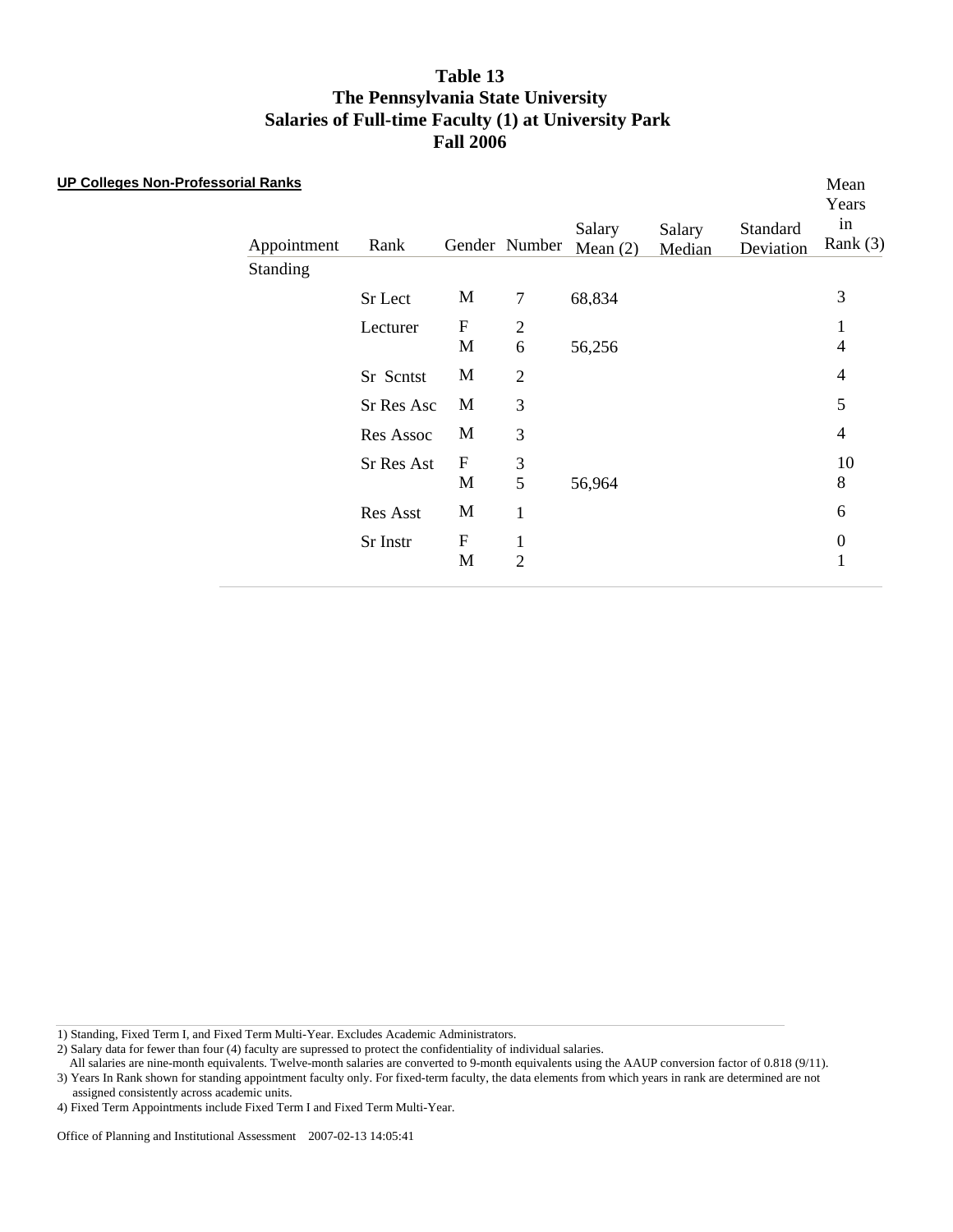Fixed Term (4)

| <b>Sr</b> Lect    | F<br>M | 35<br>48                         | 48,962<br>60,221 |
|-------------------|--------|----------------------------------|------------------|
| Lecturer          | F<br>M | 92<br>91                         | 33,975<br>35,018 |
| <b>Sr</b> Scntst  | F<br>M | $\overline{2}$<br>6              | 63,097           |
| Sr Res Asc        | F<br>M | 13<br>36                         | 56,445<br>73,076 |
| Res Assoc         | F<br>M | 58<br>110                        | 46,226<br>44,009 |
| <b>Sr Res Ast</b> | F<br>M | 10<br>8                          | 49,528<br>52,128 |
| <b>Res Asst</b>   | F<br>M | 46<br>59                         | 41,252<br>41,530 |
| Asst              | F<br>M | $\overline{2}$<br>$\overline{4}$ | 22.445           |
| Sr Instr          | F<br>M | 5<br>3                           | 43,541           |
|                   |        |                                  |                  |

1) Standing, Fixed Term I, and Fixed Term Multi-Year. Excludes Academic Administrators.

2) Salary data for fewer than four (4) faculty are supressed to protect the confidentiality of individual salaries.

 All salaries are nine-month equivalents. Twelve-month salaries are converted to 9-month equivalents using the AAUP conversion factor of 0.818 (9/11). 3) Years In Rank shown for standing appointment faculty only. For fixed-term faculty, the data elements from which years in rank are determined are not

assigned consistently across academic units.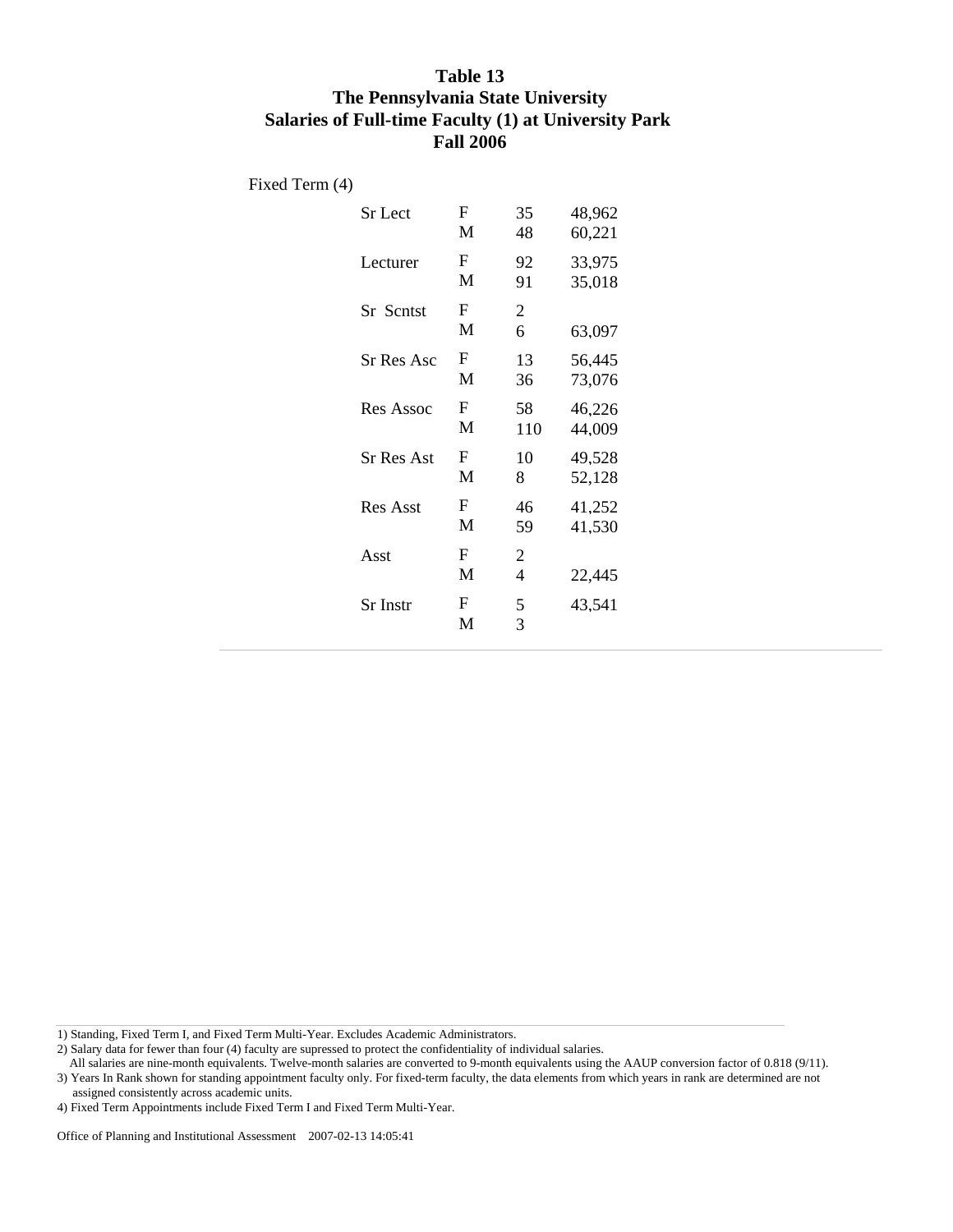#### **Standing Appointments**

**Abington College**

|                                            | Number         | Salary<br>Mean <sup>(2)</sup> | Salary<br>Median | Standard<br>Deviation | Mean Years In<br>Rank |
|--------------------------------------------|----------------|-------------------------------|------------------|-----------------------|-----------------------|
| <b>Division of Arts and Humanities</b>     |                |                               |                  |                       |                       |
| Professor                                  | 6              | 93,717                        | 92,997           | 11,209                | 11                    |
| <b>Associate Professor</b>                 | 11             | 64,086                        | 64,422           | 2,142                 | 9                     |
| <b>Assistant Professor</b>                 | 7              | 57,106                        | 57,915           | 3,210                 | 15                    |
| Instructor                                 | 1              |                               |                  |                       | 16                    |
| Other $(3)$                                | 1              |                               |                  |                       | 6                     |
| <b>Division of Science and Engineering</b> |                |                               |                  |                       |                       |
| Professor                                  | 4              | 85,030                        | 85,514           | 3,959                 | 9                     |
| <b>Associate Professor</b>                 | 9              | 70,302                        | 71,505           | 7,596                 | 9                     |
| <b>Assistant Professor</b>                 | 6              | 59,733                        | 57,132           | 8,426                 | 27                    |
| Instructor                                 | $\Omega$       |                               |                  |                       |                       |
| Other $^{(3)}$                             | $\theta$       |                               |                  |                       |                       |
| <b>Division of Social Sciences</b>         |                |                               |                  |                       |                       |
| Professor                                  | $\overline{0}$ |                               |                  |                       |                       |
| <b>Associate Professor</b>                 | 8              | 77,001                        | 75,767           | 12,130                | 8                     |
| <b>Assistant Professor</b>                 | 7              | 57,660                        | 54,702           | 13,492                | 6                     |
| Instructor                                 | $\overline{2}$ |                               |                  |                       | 13                    |
| Other $(3)$                                | 4              | 63,230                        | 62,901           | 2,885                 | $\overline{2}$        |
| Other $(4)$                                |                |                               |                  |                       |                       |
| Professor                                  | $\overline{0}$ |                               |                  |                       |                       |
| <b>Associate Professor</b>                 | $\Omega$       |                               |                  |                       |                       |
| <b>Assistant Professor</b>                 | $\Omega$       |                               |                  |                       |                       |
| Instructor                                 | $\Omega$       |                               |                  |                       |                       |
| Other $^{(3)}$                             | 4              | 48,597                        | 46,189           | 8,100                 | 5                     |

(1) Standing, Fixed Term I, and Fixed Term Multi-Year. Excludes Academic Administrators.

(2) Salary data for fewer than four (4) faculty are suppressed to protect the confidentiality of individual salaries. All salaries are nine-month equivalents. Twelvemonth salaries are converted to 9-month equivalents using the AAUP conversion factor of 0.818 (9/11).

(3) Rank classifications follow the convention of the Penn State Fact Book where "Other" includes lecturers, research faculty and librarians.

(4) This category includes individuals in units other than one of the organizational divisions, for example: the Chancellor's Office, Continuing Education, and the University Libraries.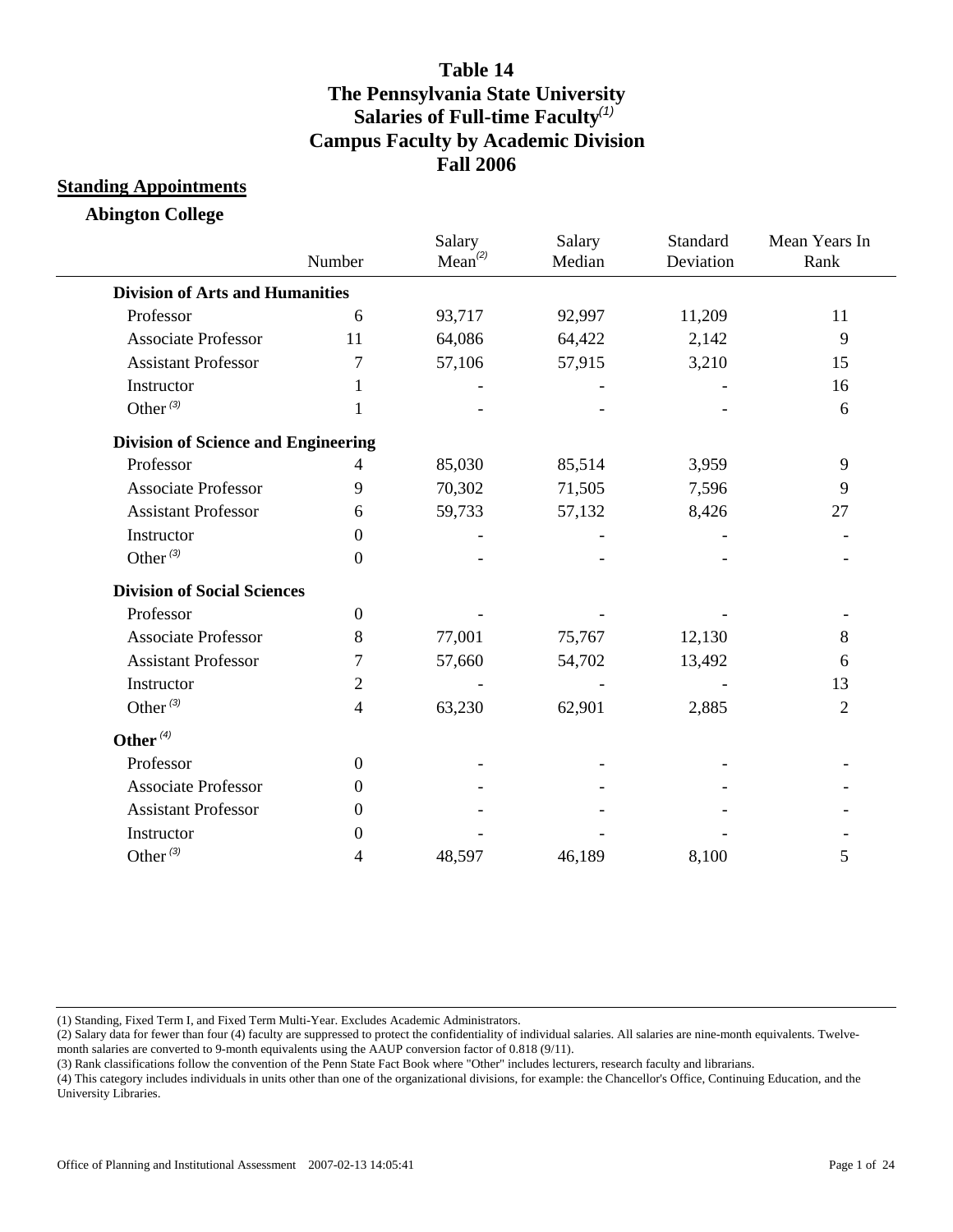#### **Standing Appointments**

**Altoona College**

|                                                             | Number           | Salary<br>Mean <sup>(2)</sup> | Salary<br>Median | Standard<br>Deviation | Mean Years In<br>Rank |
|-------------------------------------------------------------|------------------|-------------------------------|------------------|-----------------------|-----------------------|
| <b>Division of Arts and Humanities</b>                      |                  |                               |                  |                       |                       |
| Professor                                                   | $\overline{4}$   | 81,569                        | 81,531           | 1,158                 | 5                     |
| <b>Associate Professor</b>                                  | 13               | 65,742                        | 63,882           | 4,668                 | 6                     |
| <b>Assistant Professor</b>                                  | 16               | 51,452                        | 50,342           | 2,710                 | 4                     |
| Instructor                                                  | 1                |                               |                  |                       | $\mathbf{0}$          |
| Other $(3)$                                                 | $\theta$         |                               |                  |                       |                       |
| <b>Division of Business and Engineering</b>                 |                  |                               |                  |                       |                       |
| Professor                                                   | $\Omega$         |                               |                  |                       |                       |
| <b>Associate Professor</b>                                  | 8                | 82,718                        | 84,033           | 11,430                | 5                     |
| <b>Assistant Professor</b>                                  | 8                | 67,522                        | 70,126           | 8,858                 | 2                     |
| Instructor                                                  | 2                |                               |                  |                       | 24                    |
| Other $(3)$                                                 | 1                |                               |                  |                       | 2                     |
| Division of Education, Human Development, & Social Sciences |                  |                               |                  |                       |                       |
| Professor                                                   |                  |                               |                  |                       | 7                     |
| <b>Associate Professor</b>                                  | 4                | 69,089                        | 67,185           | 10,525                | 5                     |
| <b>Assistant Professor</b>                                  | 15               | 51,620                        | 50,931           | 3,516                 | 5                     |
| Instructor                                                  | 2                |                               |                  |                       | 17                    |
| Other $(3)$                                                 | $\boldsymbol{0}$ |                               |                  |                       |                       |
| <b>Division of Mathematics and Natural Sciences</b>         |                  |                               |                  |                       |                       |
| Professor                                                   | 6                | 85,598                        | 85,428           | 7,369                 | 6                     |
| <b>Associate Professor</b>                                  | 12               | 67,648                        | 66,591           | 5,513                 | 5                     |
| <b>Assistant Professor</b>                                  | 15               | 51,682                        | 51,336           | 1,814                 | 2                     |
| Instructor                                                  | $\boldsymbol{0}$ |                               |                  |                       |                       |
| Other $^{(3)}$                                              | $\overline{0}$   |                               |                  |                       |                       |

(1) Standing, Fixed Term I, and Fixed Term Multi-Year. Excludes Academic Administrators.

(2) Salary data for fewer than four (4) faculty are suppressed to protect the confidentiality of individual salaries. All salaries are nine-month equivalents. Twelve-

month salaries are converted to 9-month equivalents using the AAUP conversion factor of 0.818 (9/11).

(3) Rank classifications follow the convention of the Penn State Fact Book where "Other" includes lecturers, research faculty and librarians.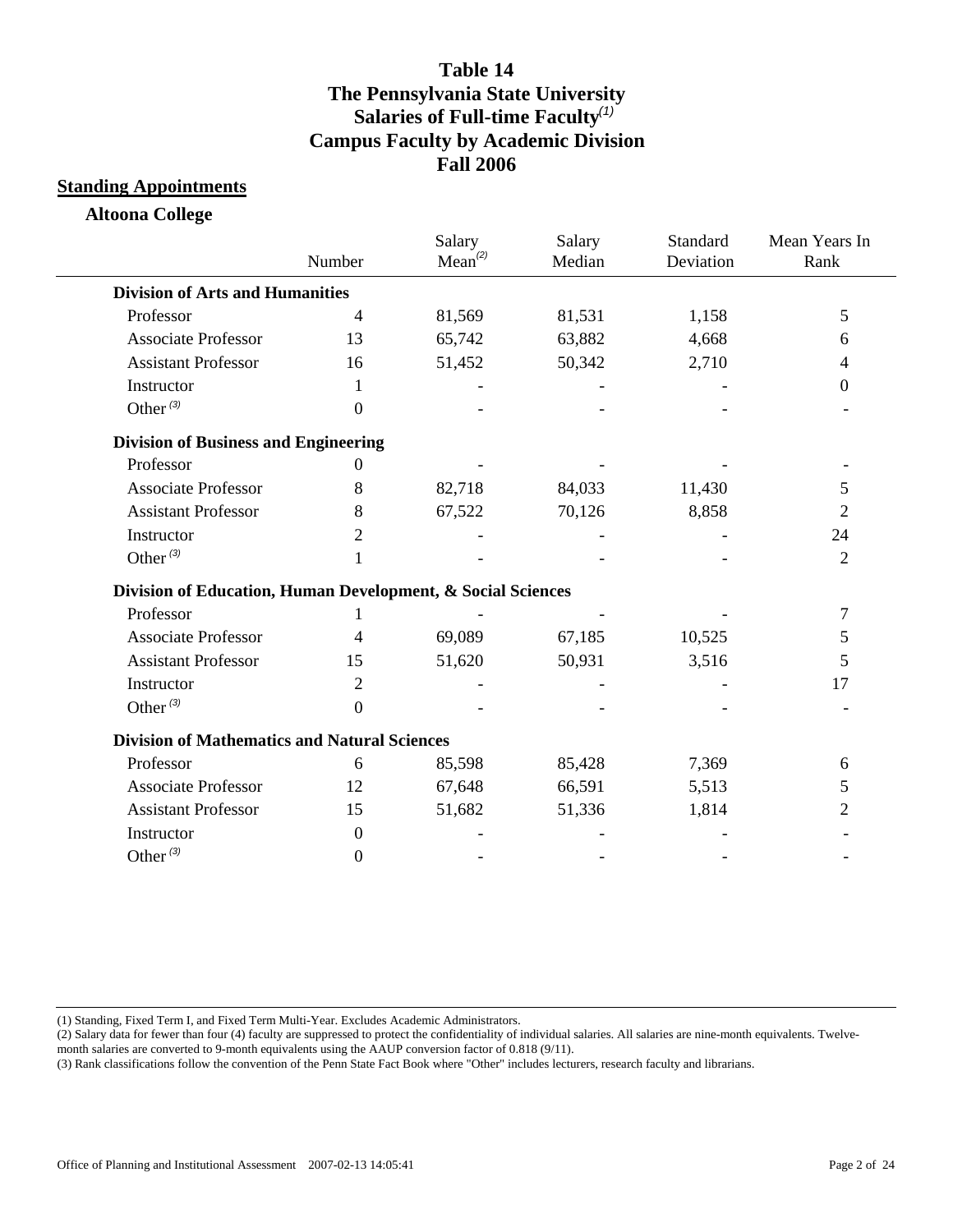#### **Standing Appointments**

#### **Altoona College (continued)**

|                            | Number | Salary<br>Mean <sup>(2)</sup> | Salary<br>Median         | Standard<br>Deviation | Mean Years In<br>Rank |
|----------------------------|--------|-------------------------------|--------------------------|-----------------------|-----------------------|
| Other $(4)$                |        |                               |                          |                       |                       |
| Professor                  |        | -                             | $\overline{\phantom{0}}$ |                       |                       |
| <b>Associate Professor</b> |        | $\overline{\phantom{0}}$      | -                        |                       |                       |
| <b>Assistant Professor</b> |        | -                             |                          |                       |                       |
| Instructor                 |        | -                             | $\overline{\phantom{0}}$ |                       | 6                     |
| Other $^{(3)}$             |        |                               |                          |                       | 10                    |

(1) Standing, Fixed Term I, and Fixed Term Multi-Year. Excludes Academic Administrators.

(2) Salary data for fewer than four (4) faculty are suppressed to protect the confidentiality of individual salaries. All salaries are nine-month equivalents. Twelvemonth salaries are converted to 9-month equivalents using the AAUP conversion factor of 0.818 (9/11).

(3) Rank classifications follow the convention of the Penn State Fact Book where "Other" includes lecturers, research faculty and librarians.

(4) This category includes individuals in units other than one of the organizational divisions, for example: the Chancellor's Office, Continuing Education, and the University Libraries.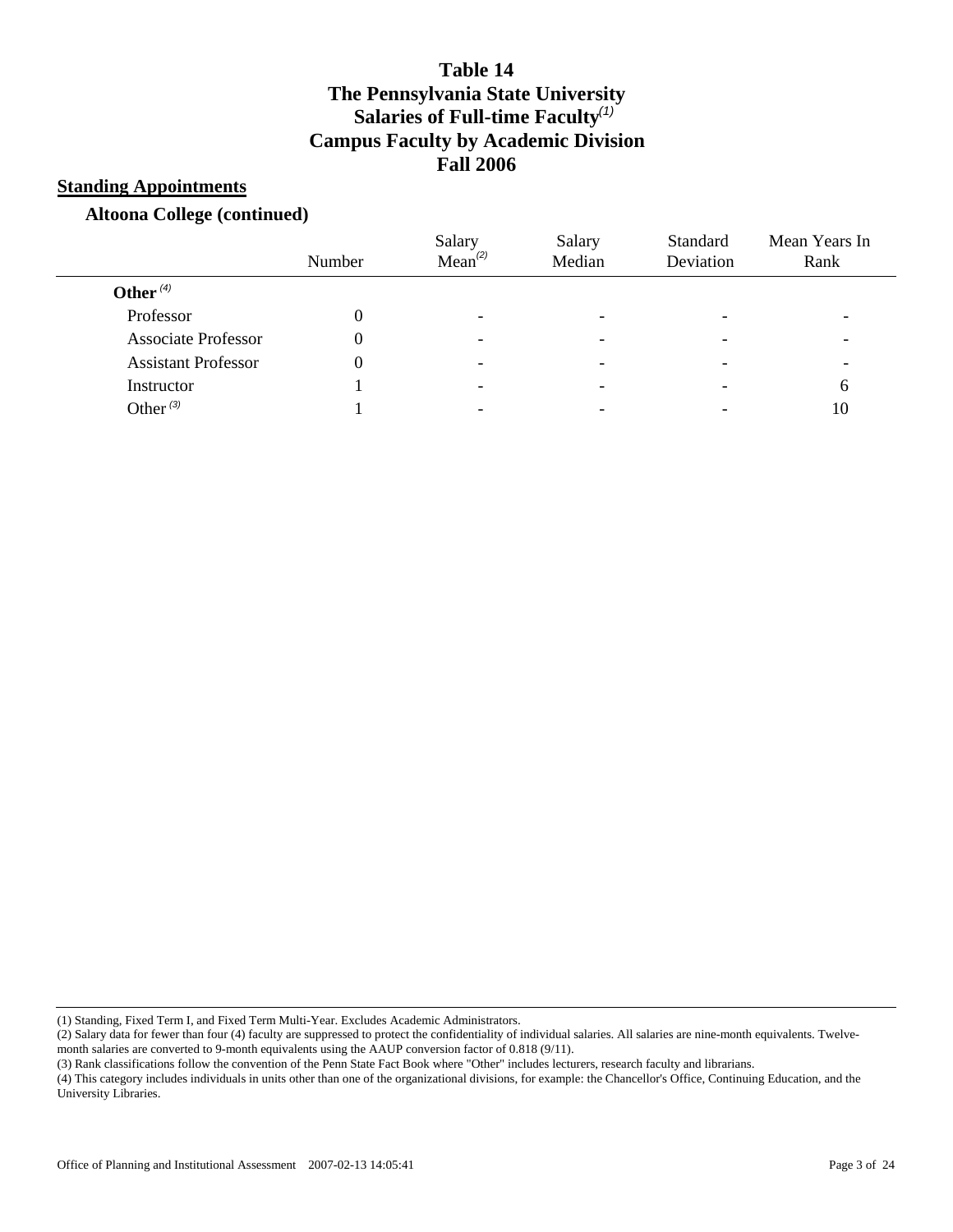#### **Standing Appointments**

**Berks College**

|                                              | Number           | Salary<br>Mean <sup>(2)</sup> | Salary<br>Median | Standard<br>Deviation | Mean Years In<br>Rank |
|----------------------------------------------|------------------|-------------------------------|------------------|-----------------------|-----------------------|
| <b>Engineering, Business, and Computing</b>  |                  |                               |                  |                       |                       |
| Professor                                    | 0                |                               |                  |                       |                       |
| <b>Associate Professor</b>                   | 3                |                               |                  |                       | 6                     |
| <b>Assistant Professor</b>                   | 11               | 72,115                        | 71,334           | 6,877                 | 5                     |
| Instructor                                   | $\boldsymbol{0}$ |                               |                  |                       |                       |
| Other $(3)$                                  | $\theta$         |                               |                  |                       |                       |
| <b>Humanities, Arts, and Social Sciences</b> |                  |                               |                  |                       |                       |
| Professor                                    | 3                |                               |                  |                       | 4                     |
| <b>Associate Professor</b>                   | 14               | 63,350                        | 61,749           | 5,717                 | 4                     |
| <b>Assistant Professor</b>                   | 13               | 54,129                        | 51,561           | 5,650                 | 4                     |
| Instructor                                   | $\boldsymbol{0}$ |                               |                  |                       |                       |
| Other $(3)$                                  | $\boldsymbol{0}$ |                               |                  |                       |                       |
| <b>Science</b>                               |                  |                               |                  |                       |                       |
| Professor                                    | $\overline{4}$   | 80,196                        | 75,366           | 10,942                | 5                     |
| <b>Associate Professor</b>                   | 11               | 65,971                        | 63,855           | 7,901                 | 5                     |
| <b>Assistant Professor</b>                   | 9                | 53,128                        | 52,263           | 4,891                 | 9                     |
| Instructor                                   | $\overline{2}$   |                               |                  |                       | 29                    |
| Other $(3)$                                  | $\boldsymbol{0}$ |                               |                  |                       |                       |
| Other $(4)$                                  |                  |                               |                  |                       |                       |
| Professor                                    | $\boldsymbol{0}$ |                               |                  |                       |                       |
| <b>Associate Professor</b>                   | $\theta$         |                               |                  |                       |                       |
| <b>Assistant Professor</b>                   | 0                |                               |                  |                       |                       |
| Instructor                                   | 0                |                               |                  |                       |                       |
| Other $(3)$                                  | 4                | 53,220                        | 50,028           | 13,193                | 10                    |

(1) Standing, Fixed Term I, and Fixed Term Multi-Year. Excludes Academic Administrators.

(2) Salary data for fewer than four (4) faculty are suppressed to protect the confidentiality of individual salaries. All salaries are nine-month equivalents. Twelvemonth salaries are converted to 9-month equivalents using the AAUP conversion factor of 0.818 (9/11).

(3) Rank classifications follow the convention of the Penn State Fact Book where "Other" includes lecturers, research faculty and librarians.

(4) This category includes individuals in units other than one of the organizational divisions, for example: the Chancellor's Office, Continuing Education, and the University Libraries.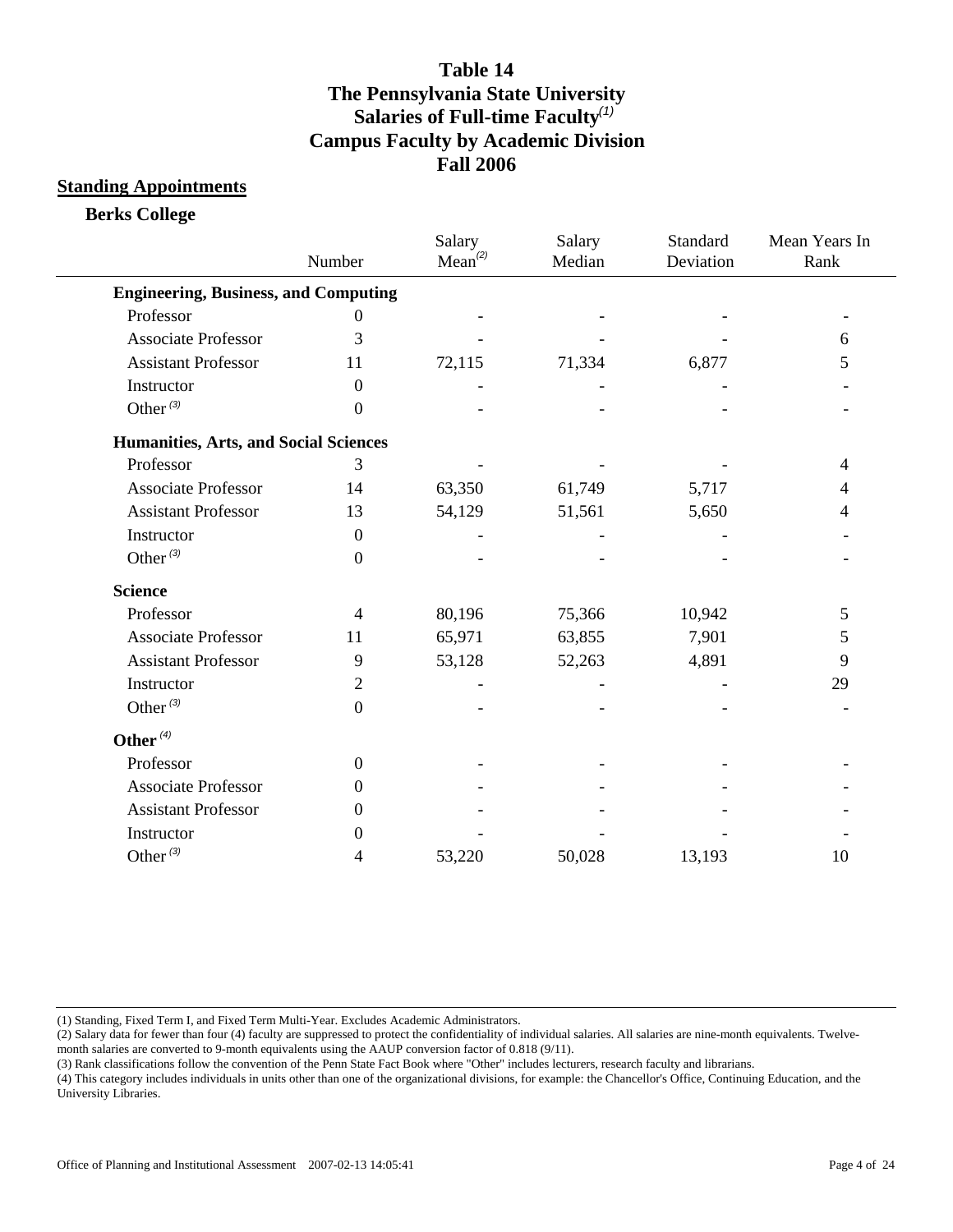#### **Standing Appointments**

**Capital College**

|                                                    | Number           | Salary<br>Mean <sup>(2)</sup> | Salary<br>Median | Standard<br>Deviation | Mean Years In<br>Rank |
|----------------------------------------------------|------------------|-------------------------------|------------------|-----------------------|-----------------------|
| <b>School of Behavorial Sciences and Education</b> |                  |                               |                  |                       |                       |
| Professor                                          | $\overline{2}$   |                               |                  |                       | 14                    |
| <b>Associate Professor</b>                         | 17               | 73,827                        | 74,709           | 8,095                 | 6                     |
| <b>Assistant Professor</b>                         | 16               | 63,545                        | 62,694           | 3,949                 | 2                     |
| Instructor                                         | $\theta$         |                               |                  |                       |                       |
| Other <sup>(3)</sup>                               | $\boldsymbol{0}$ |                               |                  |                       |                       |
| <b>School of Business Administration</b>           |                  |                               |                  |                       |                       |
| Professor                                          | 5                | 111,299                       | 109,899          | 6,403                 | 11                    |
| <b>Associate Professor</b>                         | 12               | 102,533                       | 105,354          | 11,654                | 10                    |
| <b>Assistant Professor</b>                         | 9                | 86,702                        | 85,032           | 10,954                | $\overline{2}$        |
| Instructor                                         | $\theta$         |                               |                  |                       |                       |
| Other $(3)$                                        | $\overline{0}$   |                               |                  |                       |                       |
| <b>School of Humanities</b>                        |                  |                               |                  |                       |                       |
| Professor                                          | 5                | 80,699                        | 74,457           | 13,183                | 4                     |
| <b>Associate Professor</b>                         | 5                | 67,502                        | 63,270           | 7,419                 | 11                    |
| <b>Assistant Professor</b>                         | 10               | 59,847                        | 57,164           | 8,760                 | 3                     |
| Instructor                                         | $\boldsymbol{0}$ |                               |                  |                       |                       |
| Other <sup>(3)</sup>                               | $\boldsymbol{0}$ |                               |                  |                       |                       |
| <b>School of Public Affairs</b>                    |                  |                               |                  |                       |                       |
| Professor                                          | 5                | 111,641                       | 110,907          | 11,321                | 13                    |
| <b>Associate Professor</b>                         | 7                | 79,507                        | 82,233           | 4,556                 | 10                    |
| <b>Assistant Professor</b>                         | 4                | 61,913                        | 62,316           | 2,022                 | 4                     |
| Instructor                                         | $\theta$         |                               |                  |                       |                       |
| Other $(3)$                                        | $\boldsymbol{0}$ |                               |                  |                       |                       |

(1) Standing, Fixed Term I, and Fixed Term Multi-Year. Excludes Academic Administrators.

(2) Salary data for fewer than four (4) faculty are suppressed to protect the confidentiality of individual salaries. All salaries are nine-month equivalents. Twelve-

month salaries are converted to 9-month equivalents using the AAUP conversion factor of 0.818 (9/11).

(3) Rank classifications follow the convention of the Penn State Fact Book where "Other" includes lecturers, research faculty and librarians.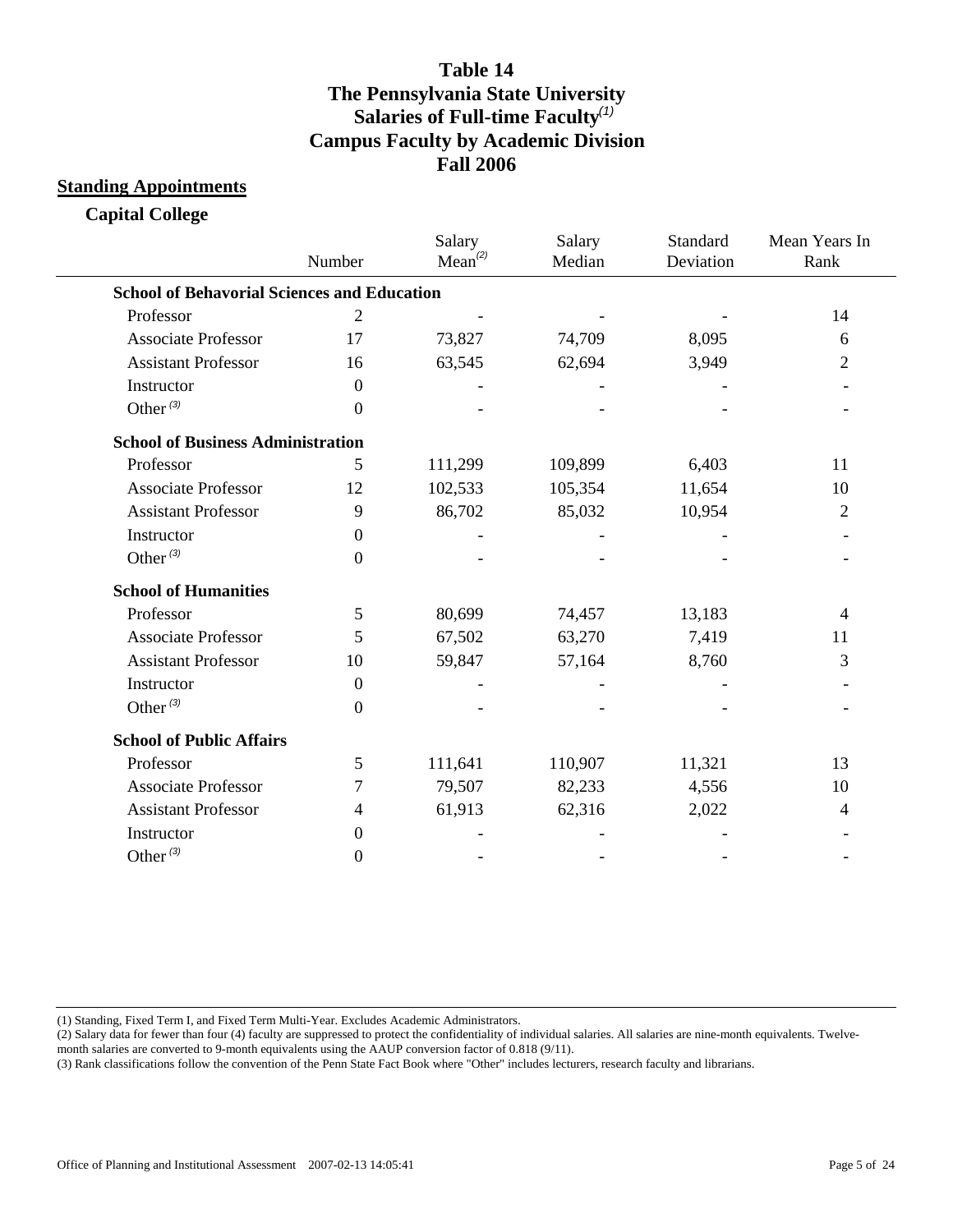#### **Standing Appointments**

**Capital College (continued)**

|                                                       | Number   | Salary<br>Mean <sup>(2)</sup> | Salary<br>Median | Standard<br>Deviation | Mean Years In<br>Rank |
|-------------------------------------------------------|----------|-------------------------------|------------------|-----------------------|-----------------------|
| <b>School of Science, Engineering, and Technology</b> |          |                               |                  |                       |                       |
| Professor                                             | 3        |                               |                  |                       | 11                    |
| <b>Associate Professor</b>                            | 15       | 84,433                        | 83,988           | 7,861                 | 13                    |
| <b>Assistant Professor</b>                            | 11       | 72,608                        | 72,162           | 7,743                 |                       |
| Instructor                                            | 2        |                               |                  |                       | 25                    |
| Other $(3)$                                           |          |                               |                  |                       |                       |
| Other $(4)$                                           |          |                               |                  |                       |                       |
| Professor                                             | $\theta$ |                               |                  |                       |                       |
| <b>Associate Professor</b>                            | $\Omega$ |                               |                  |                       |                       |
| <b>Assistant Professor</b>                            | 0        |                               |                  |                       |                       |
| Instructor                                            | 0        |                               |                  |                       |                       |
| Other $(3)$                                           |          | 56,042                        | 54,185           | 14,429                | 3                     |
|                                                       |          |                               |                  |                       |                       |

(1) Standing, Fixed Term I, and Fixed Term Multi-Year. Excludes Academic Administrators.

(2) Salary data for fewer than four (4) faculty are suppressed to protect the confidentiality of individual salaries. All salaries are nine-month equivalents. Twelvemonth salaries are converted to 9-month equivalents using the AAUP conversion factor of 0.818 (9/11).

(3) Rank classifications follow the convention of the Penn State Fact Book where "Other" includes lecturers, research faculty and librarians.

(4) This category includes individuals in units other than one of the organizational divisions, for example: the Chancellor's Office, Continuing Education, and the University Libraries.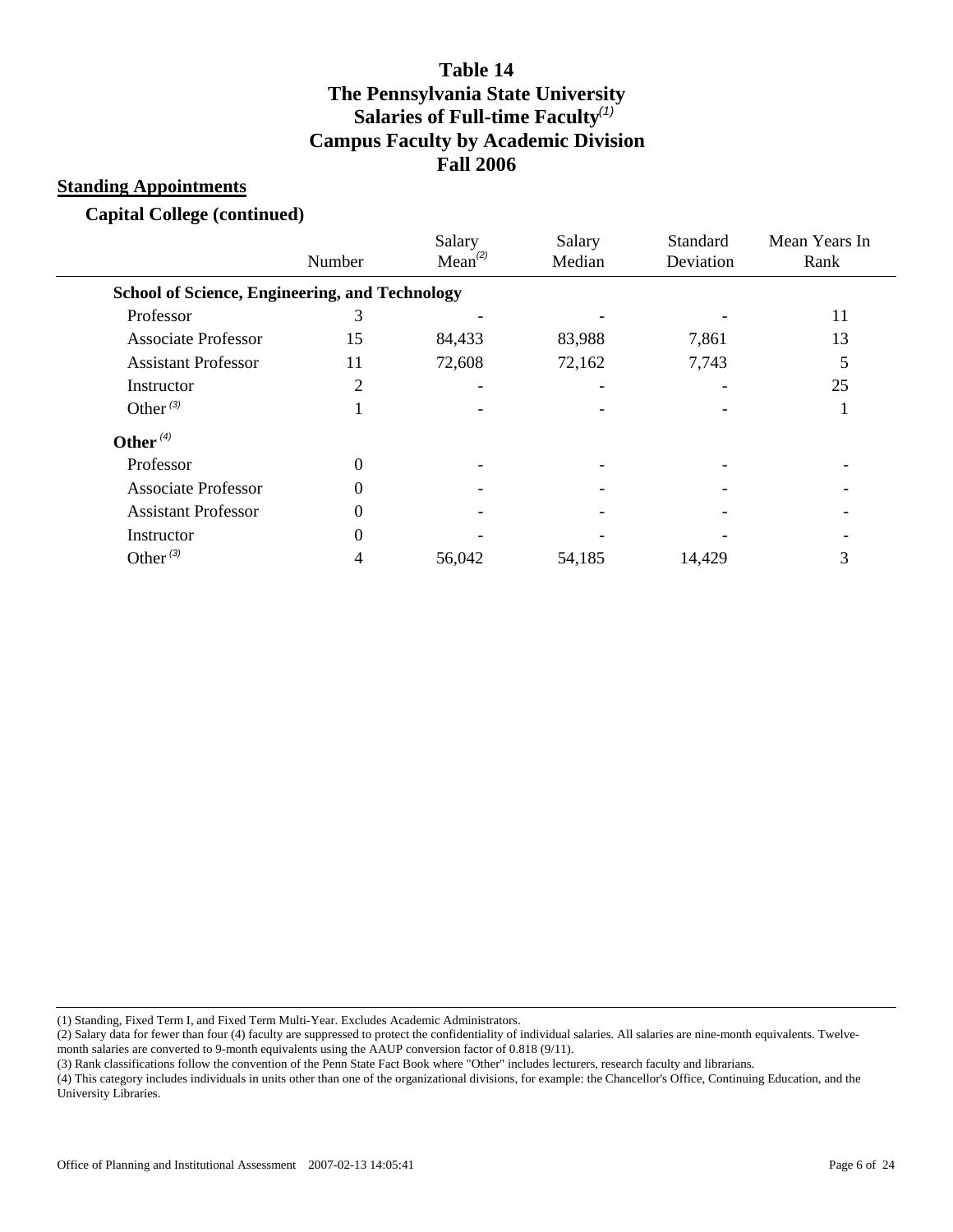### **Standing Appointments**

#### **Erie, The Behrend College**

|                                                 | Number         | Salary<br>Mean <sup>(2)</sup> | Salary<br>Median | Standard<br>Deviation | Mean Years In<br>Rank |
|-------------------------------------------------|----------------|-------------------------------|------------------|-----------------------|-----------------------|
| <b>School of Business</b>                       |                |                               |                  |                       |                       |
| Professor                                       | 6              | 137,411                       | 126,059          | 23,707                | $\overline{2}$        |
| <b>Associate Professor</b>                      | 7              | 112,425                       | 113,337          | 10,267                | 6                     |
| <b>Assistant Professor</b>                      | 10             | 101,954                       | 104,814          | 11,229                | 3                     |
| Instructor                                      | $\overline{2}$ |                               |                  |                       | 11                    |
| Other <sup>(3)</sup>                            | $\overline{0}$ |                               |                  |                       |                       |
| <b>School of Engineering</b>                    |                |                               |                  |                       |                       |
| Professor                                       | 3              |                               |                  |                       | 3                     |
| <b>Associate Professor</b>                      | 9              | 86,716                        | 85,374           | 8,949                 | $\mathfrak{S}$        |
| <b>Assistant Professor</b>                      | 13             | 71,161                        | 71,820           | 3,587                 | 5                     |
| Instructor                                      | $\overline{2}$ |                               |                  |                       | 21                    |
| Other $(3)$                                     | 3              |                               |                  |                       | 5                     |
| <b>School of Humanities and Social Sciences</b> |                |                               |                  |                       |                       |
| Professor                                       | 9              | 88,690                        | 85,104           | 9,050                 | 14                    |
| <b>Associate Professor</b>                      | 14             | 64,954                        | 65,138           | 2,718                 | 8                     |
| <b>Assistant Professor</b>                      | 10             | 51,033                        | 50,153           | 2,565                 | 3                     |
| Instructor                                      | 1              |                               |                  |                       | 1                     |
| Other <sup>(3)</sup>                            | 3              |                               |                  |                       | 12                    |
| <b>School of Science</b>                        |                |                               |                  |                       |                       |
| Professor                                       | $\overline{2}$ |                               |                  |                       | 12                    |
| <b>Associate Professor</b>                      | 14             | 69,023                        | 69,755           | 4,200                 | 4                     |
| <b>Assistant Professor</b>                      | 13             | 54,964                        | 55,314           | 1,701                 | 3                     |
| Instructor                                      | 4              | 57,661                        | 61,245           | 8,402                 | 23                    |
| Other $(3)$                                     | $\overline{2}$ |                               |                  |                       | 8                     |
|                                                 |                |                               |                  |                       |                       |

(1) Standing, Fixed Term I, and Fixed Term Multi-Year. Excludes Academic Administrators.

(2) Salary data for fewer than four (4) faculty are suppressed to protect the confidentiality of individual salaries. All salaries are nine-month equivalents. Twelvemonth salaries are converted to 9-month equivalents using the AAUP conversion factor of 0.818 (9/11).

(3) Rank classifications follow the convention of the Penn State Fact Book where "Other" includes lecturers, research faculty and librarians.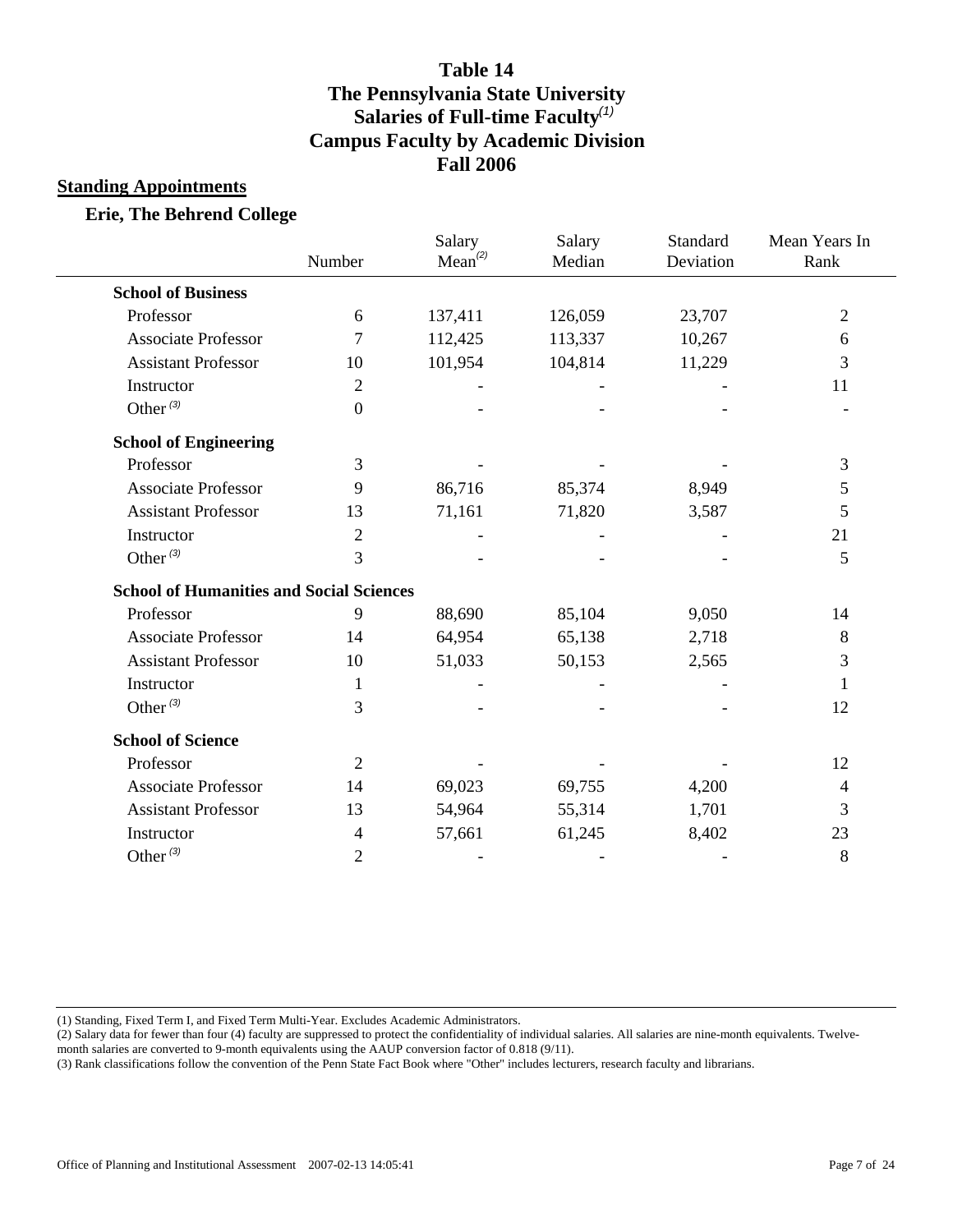#### **Standing Appointments**

### **Erie, The Behrend College (continued)**

| Number | Salary<br>Mean <sup>(2)</sup> | Salary<br>Median | Standard<br>Deviation | Mean Years In<br>Rank |
|--------|-------------------------------|------------------|-----------------------|-----------------------|
|        |                               |                  |                       |                       |
|        | -                             |                  |                       |                       |
|        |                               |                  |                       |                       |
|        | -                             | -                |                       |                       |
|        | -                             |                  |                       |                       |
|        |                               |                  |                       |                       |
|        |                               |                  |                       |                       |

(1) Standing, Fixed Term I, and Fixed Term Multi-Year. Excludes Academic Administrators.

| (2) Salary data for fewer than four (4) faculty are suppressed to protect the confidentiality of individual salaries. All salaries are nine-month equivalents. Twelve- |
|------------------------------------------------------------------------------------------------------------------------------------------------------------------------|
| month salaries are converted to 9-month equivalents using the AAUP conversion factor of $0.818(9/11)$ .                                                                |

(3) Rank classifications follow the convention of the Penn State Fact Book where "Other" includes lecturers, research faculty and librarians.

(4) This category includes individuals in units other than one of the organizational divisions, for example: the Chancellor's Office, Continuing Education, and the University Libraries.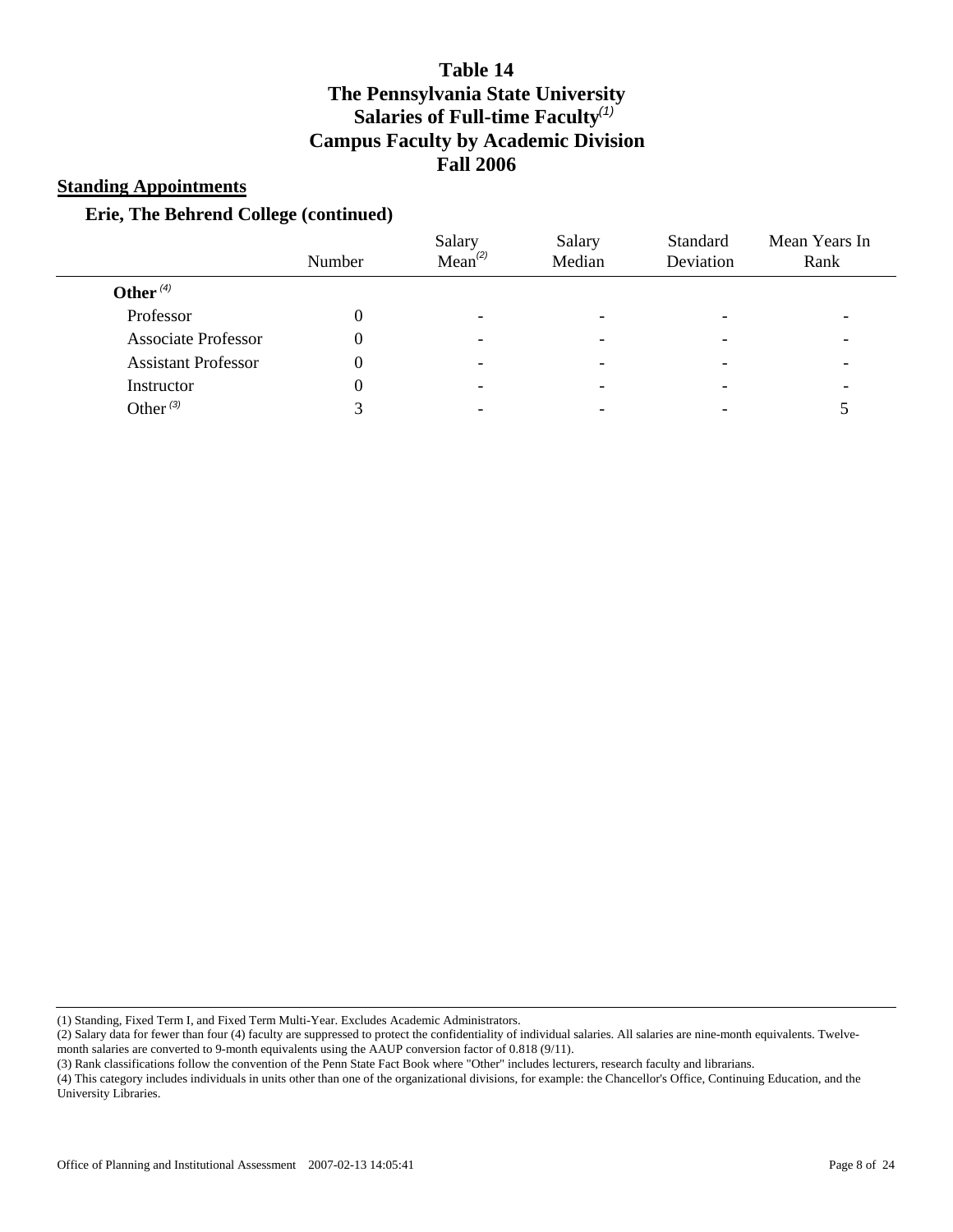#### **Standing Appointments**

#### **School of Graduate Professional Studies**

|                             | Number           | Salary<br>Mean <sup>(2)</sup> | Salary<br>Median | Standard<br>Deviation | Mean Years In<br>Rank |
|-----------------------------|------------------|-------------------------------|------------------|-----------------------|-----------------------|
| <b>Education Division</b>   |                  |                               |                  |                       |                       |
| Professor                   | $\boldsymbol{0}$ |                               |                  |                       |                       |
| <b>Associate Professor</b>  | 3                |                               |                  |                       | 3                     |
| <b>Assistant Professor</b>  | 2                |                               |                  |                       | 3                     |
| Instructor                  | $\boldsymbol{0}$ |                               |                  |                       |                       |
| Other $(3)$                 | $\boldsymbol{0}$ |                               |                  |                       |                       |
| <b>Engineering Division</b> |                  |                               |                  |                       |                       |
| Professor                   | 3                |                               |                  |                       | 2                     |
| <b>Associate Professor</b>  | 2                |                               |                  |                       | 6                     |
| <b>Assistant Professor</b>  | $\overline{2}$   |                               |                  |                       | 5                     |
| Instructor                  | $\boldsymbol{0}$ |                               |                  |                       |                       |
| Other $(3)$                 | $\boldsymbol{0}$ |                               |                  |                       |                       |
| <b>Management Division</b>  |                  |                               |                  |                       |                       |
| Professor                   | 3                |                               |                  |                       | 2                     |
| <b>Associate Professor</b>  | 6                | 103,688                       | 103,811          | 8,550                 | 5                     |
| <b>Assistant Professor</b>  | 7                | 96,828                        | 95,013           | 11,697                | 3                     |
| Instructor                  | $\boldsymbol{0}$ |                               |                  |                       |                       |
| Other $(3)$                 | $\boldsymbol{0}$ |                               |                  |                       |                       |
| Other $(4)$                 |                  |                               |                  |                       |                       |
| Professor                   | $\overline{0}$   |                               |                  |                       |                       |
| <b>Associate Professor</b>  | $\Omega$         |                               |                  |                       |                       |
| <b>Assistant Professor</b>  | $\Omega$         |                               |                  |                       |                       |
| Instructor                  | $\overline{0}$   |                               |                  |                       |                       |
| Other $^{(3)}$              | $\overline{2}$   |                               |                  |                       | 6                     |

(1) Standing, Fixed Term I, and Fixed Term Multi-Year. Excludes Academic Administrators.

(2) Salary data for fewer than four (4) faculty are suppressed to protect the confidentiality of individual salaries. All salaries are nine-month equivalents. Twelvemonth salaries are converted to 9-month equivalents using the AAUP conversion factor of 0.818 (9/11).

(3) Rank classifications follow the convention of the Penn State Fact Book where "Other" includes lecturers, research faculty and librarians.

(4) This category includes individuals in units other than one of the organizational divisions, for example: the Chancellor's Office, Continuing Education, and the University Libraries.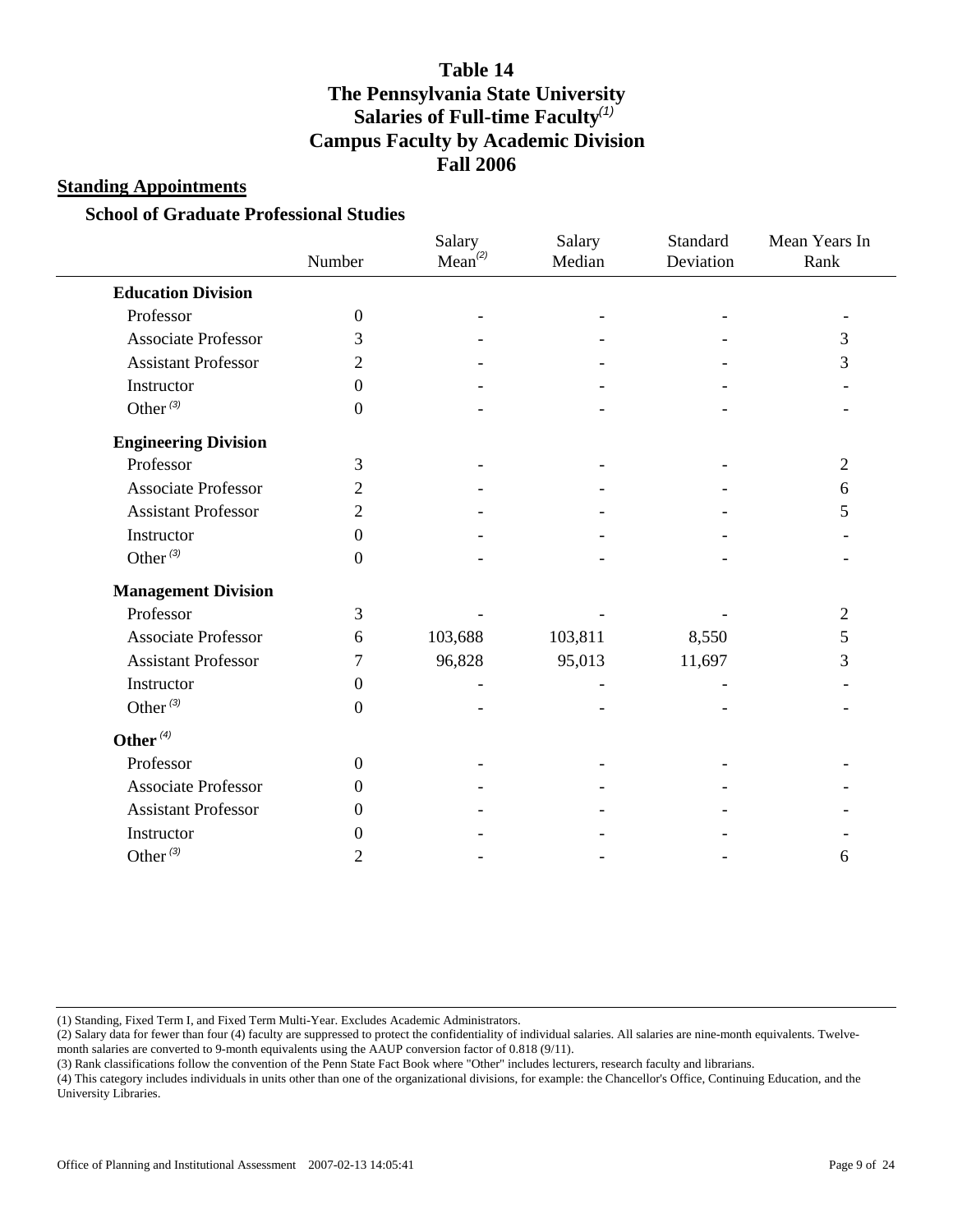### **Standing Appointments**

**University College**

|                                     | Number           | Salary<br>Mean <sup>(2)</sup> | Salary<br>Median | Standard<br>Deviation | Mean Years In<br>Rank |
|-------------------------------------|------------------|-------------------------------|------------------|-----------------------|-----------------------|
| <b>Arts and Humanities Division</b> |                  |                               |                  |                       |                       |
| Professor                           | $\tau$           | 81,532                        | 80,343           | 9,734                 | 5                     |
| <b>Associate Professor</b>          | 29               | 66,718                        | 65,403           | 6,397                 | 8                     |
| <b>Assistant Professor</b>          | 21               | 55,333                        | 53,568           | 4,282                 | 9                     |
| Instructor                          | $\overline{0}$   |                               |                  |                       |                       |
| Other $(3)$                         | $\overline{2}$   |                               |                  |                       | 5                     |
| <b>Business and Economics</b>       |                  |                               |                  |                       |                       |
| Professor                           | 3                |                               |                  |                       | 3                     |
| <b>Associate Professor</b>          | 7                | 78,916                        | 77,553           | 12,830                | 6                     |
| <b>Assistant Professor</b>          | 23               | 79,863                        | 79,146           | 8,378                 | 3                     |
| Instructor                          | 3                |                               |                  |                       | 18                    |
| Other $(3)$                         | $\overline{4}$   | 71,669                        | 72,432           | 6,598                 | $\overline{4}$        |
| <b>Engineering</b>                  |                  |                               |                  |                       |                       |
| Professor                           | $\overline{4}$   | 89,316                        | 86,711           | 7,620                 | 11                    |
| <b>Associate Professor</b>          | 20               | 74,192                        | 72,657           | 8,174                 | 8                     |
| <b>Assistant Professor</b>          | 6                | 65,552                        | 65,664           | 5,603                 | 11                    |
| Instructor                          | $\overline{4}$   | 57,602                        | 55,283           | 7,385                 | 21                    |
| Other $(3)$                         | 6                | 68,577                        | 67,338           | 4,743                 | $\overline{4}$        |
| <b>English</b>                      |                  |                               |                  |                       |                       |
| Professor                           | 11               | 75,938                        | 74,169           | 10,188                | $\mathfrak{S}$        |
| <b>Associate Professor</b>          | 24               | 63,968                        | 62,550           | 4,481                 | 9                     |
| <b>Assistant Professor</b>          | 17               | 56,031                        | 54,648           | 3,807                 | 9                     |
| Instructor                          | $\boldsymbol{0}$ |                               |                  |                       |                       |
| Other $(3)$                         | 5                | 61,659                        | 62,559           | 4,792                 | 5                     |

(1) Standing, Fixed Term I, and Fixed Term Multi-Year. Excludes Academic Administrators.

(2) Salary data for fewer than four (4) faculty are suppressed to protect the confidentiality of individual salaries. All salaries are nine-month equivalents. Twelvemonth salaries are converted to 9-month equivalents using the AAUP conversion factor of 0.818 (9/11).

(3) Rank classifications follow the convention of the Penn State Fact Book where "Other" includes lecturers, research faculty and librarians.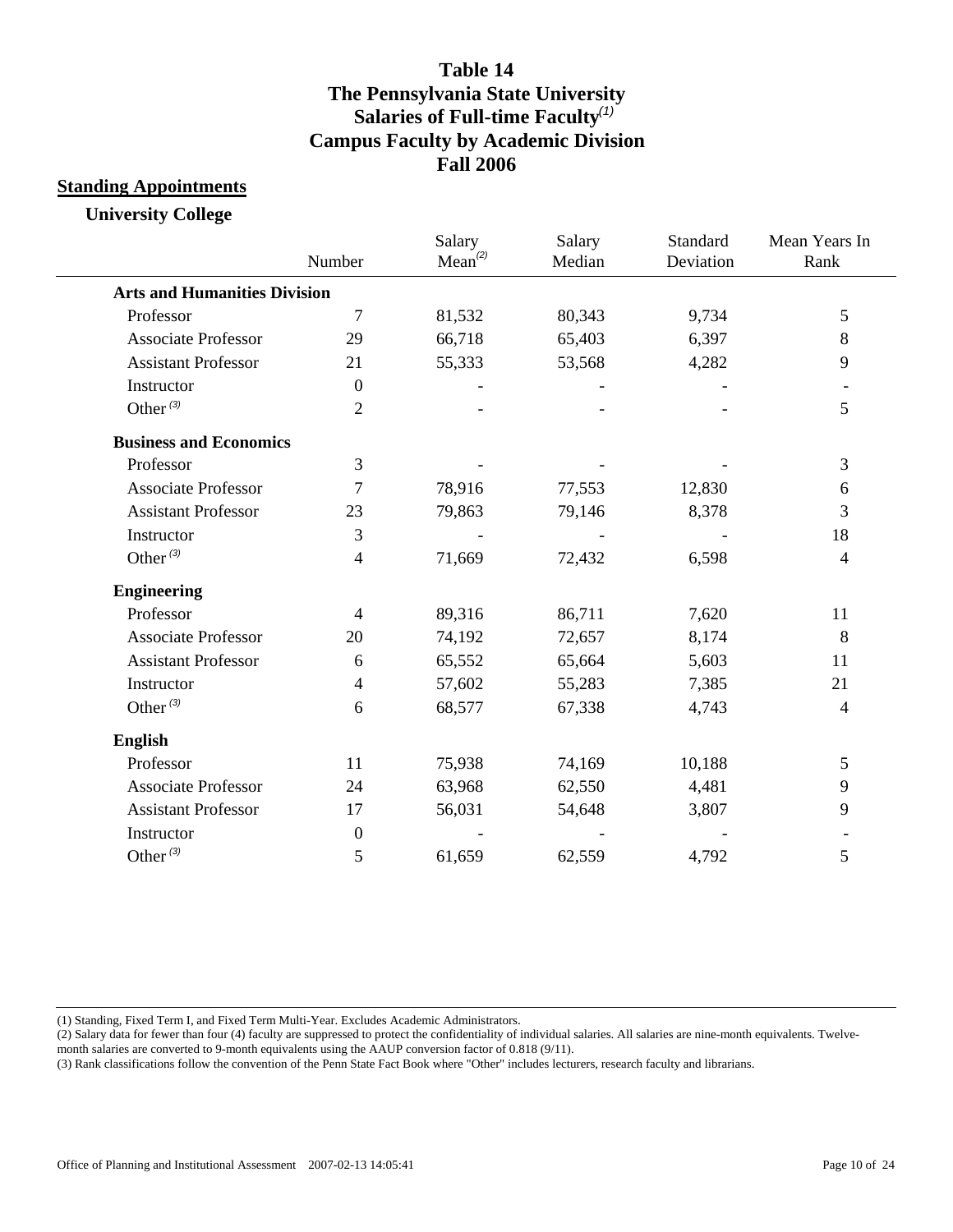#### **Standing Appointments**

**University College (continued)**

|                                            | Number           | Salary<br>Mean <sup>(2)</sup> | Salary<br>Median | Standard<br>Deviation | Mean Years In<br>Rank |
|--------------------------------------------|------------------|-------------------------------|------------------|-----------------------|-----------------------|
| <b>Health and Human Development</b>        |                  |                               |                  |                       |                       |
| Professor                                  | 3                |                               |                  |                       | $\sqrt{2}$            |
| <b>Associate Professor</b>                 | 11               | 63,754                        | 62,811           | 3,493                 | 5                     |
| <b>Assistant Professor</b>                 | 15               | 56,717                        | 56,025           | 3,362                 | 10                    |
| Instructor                                 | 5                | 55,958                        | 55,296           | 3,821                 | 14                    |
| Other <sup>(3)</sup>                       | 5                | 62,243                        | 61,677           | 9,245                 | 3                     |
| <b>Information Sciences and Technology</b> |                  |                               |                  |                       |                       |
| Professor                                  | $\boldsymbol{0}$ |                               |                  |                       |                       |
| <b>Associate Professor</b>                 | $\overline{2}$   |                               |                  |                       | $\overline{2}$        |
| <b>Assistant Professor</b>                 | 6                | 78,680                        | 78,458           | 3,284                 | 4                     |
| Instructor                                 | $\overline{0}$   |                               |                  |                       |                       |
| Other $(3)$                                | $\overline{2}$   |                               |                  |                       | 5                     |
| <b>Mathematics</b>                         |                  |                               |                  |                       |                       |
| Professor                                  | 8                | 83,255                        | 82,868           | 6,683                 | 7                     |
| <b>Associate Professor</b>                 | 12               | 67,692                        | 64,665           | 7,989                 | 12                    |
| <b>Assistant Professor</b>                 | 9                | 55,823                        | 52,776           | 7,546                 | 11                    |
| Instructor                                 | 1                |                               |                  |                       | 35                    |
| Other $(3)$                                | $\boldsymbol{0}$ |                               |                  |                       |                       |
| <b>Science</b>                             |                  |                               |                  |                       |                       |
| Professor                                  | 15               | 85,732                        | 87,876           | 15,900                | 11                    |
| <b>Associate Professor</b>                 | 18               | 65,849                        | 64,593           | 5,679                 | 10                    |
| <b>Assistant Professor</b>                 | 33               | 56,912                        | 56,556           | 4,913                 | 11                    |
| Instructor                                 | 3                |                               |                  |                       | 11                    |
| Other $(3)$                                | 1                |                               |                  |                       | 1                     |

(1) Standing, Fixed Term I, and Fixed Term Multi-Year. Excludes Academic Administrators.

(2) Salary data for fewer than four (4) faculty are suppressed to protect the confidentiality of individual salaries. All salaries are nine-month equivalents. Twelve-

month salaries are converted to 9-month equivalents using the AAUP conversion factor of 0.818 (9/11).

(3) Rank classifications follow the convention of the Penn State Fact Book where "Other" includes lecturers, research faculty and librarians.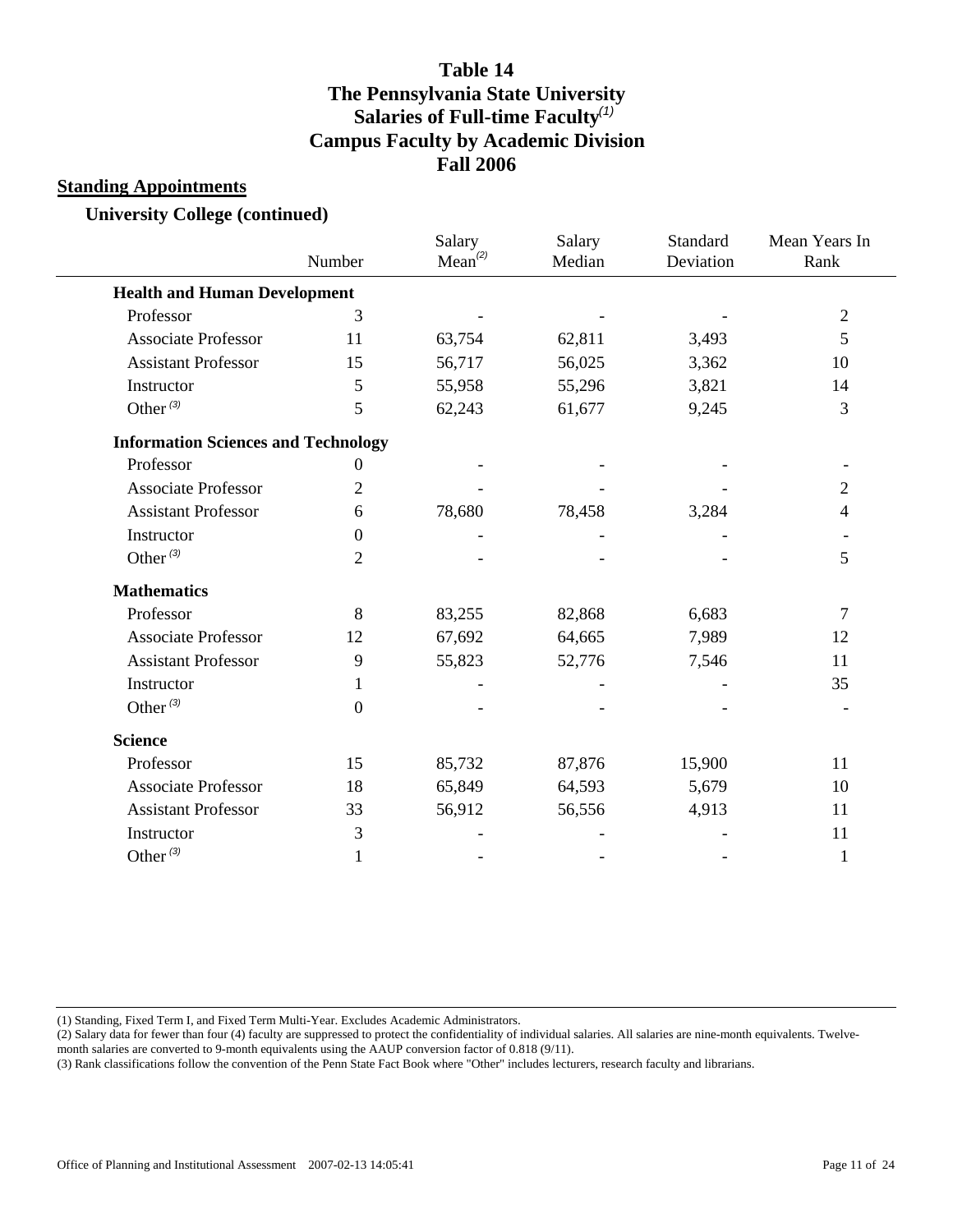#### **Standing Appointments**

**University College (continued)**

|                                     | Number   | Salary<br>Mean <sup>(2)</sup> | Salary<br>Median | Standard<br>Deviation | Mean Years In<br>Rank |
|-------------------------------------|----------|-------------------------------|------------------|-----------------------|-----------------------|
| <b>Social Science and Education</b> |          |                               |                  |                       |                       |
| Professor                           | 6        | 98,039                        | 96,854           | 7,696                 | 10                    |
| <b>Associate Professor</b>          | 13       | 66,003                        | 65,871           | 5,939                 | 5                     |
| <b>Assistant Professor</b>          | 14       | 55,245                        | 54,504           | 3,641                 | 6                     |
| Instructor                          |          |                               |                  |                       | 13                    |
| Other $(3)$                         | $\Omega$ |                               |                  |                       |                       |
| Other $(4)$                         |          |                               |                  |                       |                       |
| Professor                           | $\theta$ |                               |                  |                       |                       |
| <b>Associate Professor</b>          | $\Omega$ |                               |                  |                       |                       |
| <b>Assistant Professor</b>          | $\Omega$ |                               |                  |                       |                       |
| Instructor                          | $\theta$ |                               |                  |                       |                       |
| Other $(3)$                         | 17       | 51,824                        | 49,590           | 11,559                | 9                     |
|                                     |          |                               |                  |                       |                       |

(1) Standing, Fixed Term I, and Fixed Term Multi-Year. Excludes Academic Administrators.

(2) Salary data for fewer than four (4) faculty are suppressed to protect the confidentiality of individual salaries. All salaries are nine-month equivalents. Twelvemonth salaries are converted to 9-month equivalents using the AAUP conversion factor of 0.818 (9/11).

(3) Rank classifications follow the convention of the Penn State Fact Book where "Other" includes lecturers, research faculty and librarians.

(4) This category includes individuals in units other than one of the organizational divisions, for example: the Chancellor's Office, Continuing Education, and the University Libraries.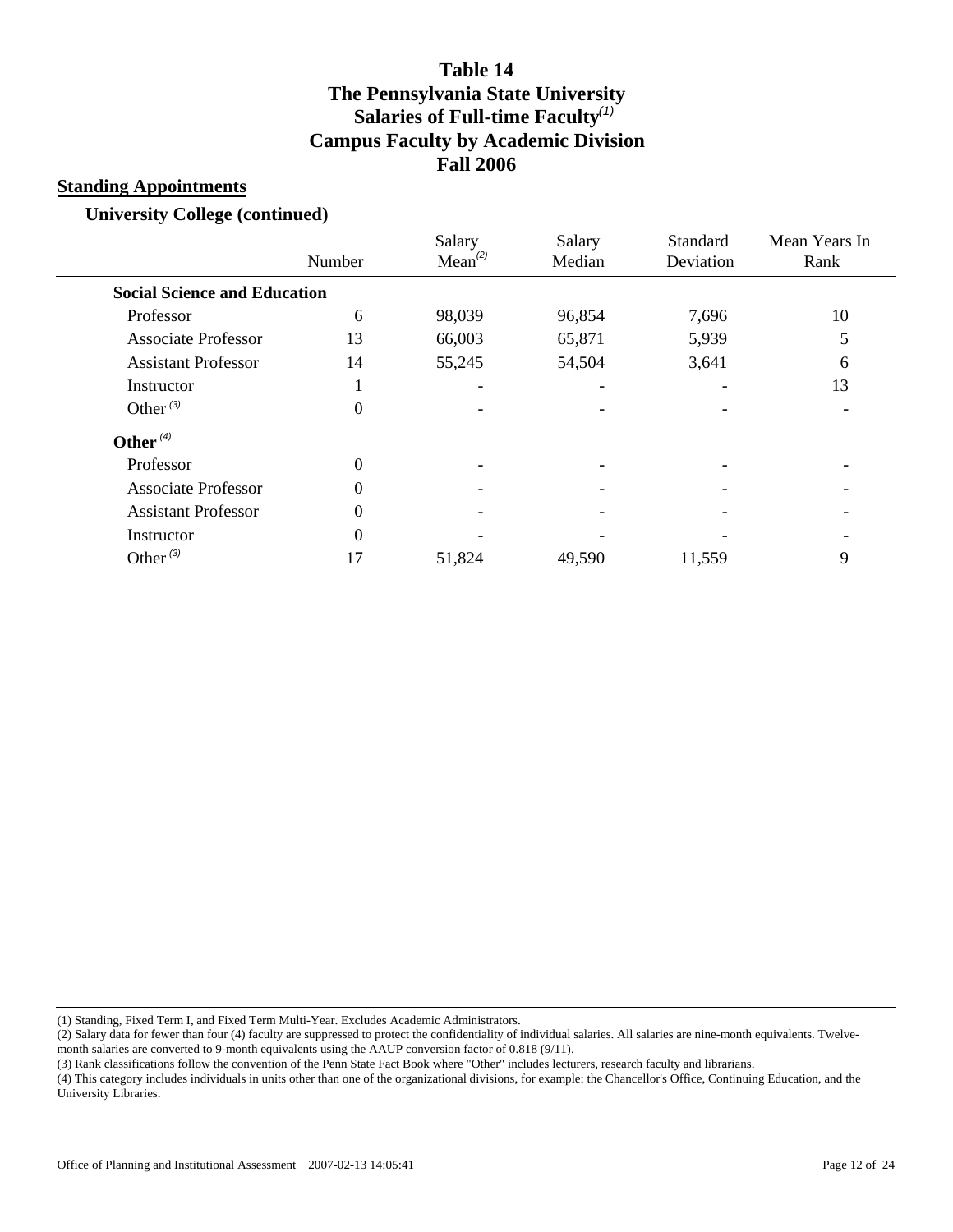### **Fixed-Term Appointments** *(5)*

**Abington College**

|                                            | Number           | Salary<br>$Mean^{(2)}$ | Salary<br>Median | Standard<br>Deviation | Mean Years In<br>Rank $(6)$ |
|--------------------------------------------|------------------|------------------------|------------------|-----------------------|-----------------------------|
| <b>Division of Arts and Humanities</b>     |                  |                        |                  |                       |                             |
| Professor                                  | $\boldsymbol{0}$ |                        |                  |                       |                             |
| <b>Associate Professor</b>                 | $\Omega$         |                        |                  |                       |                             |
| <b>Assistant Professor</b>                 | 0                |                        |                  |                       |                             |
| Instructor                                 |                  |                        |                  |                       |                             |
| Other <sup>(3)</sup>                       | 13               | 37,485                 | 36,888           | 4,071                 |                             |
| <b>Division of Science and Engineering</b> |                  |                        |                  |                       |                             |
| Professor                                  | 0                |                        |                  |                       |                             |
| <b>Associate Professor</b>                 | 0                |                        |                  |                       |                             |
| <b>Assistant Professor</b>                 | 0                |                        |                  |                       |                             |
| Instructor                                 | 0                |                        |                  |                       |                             |
| Other $(3)$                                | 12               | 42,305                 | 42,276           | 8,955                 |                             |
| <b>Division of Social Sciences</b>         |                  |                        |                  |                       |                             |
| Professor                                  | $\overline{0}$   |                        |                  |                       |                             |
| <b>Associate Professor</b>                 | $\boldsymbol{0}$ |                        |                  |                       |                             |
| <b>Assistant Professor</b>                 | 1                |                        |                  |                       |                             |
| Instructor                                 | 0                |                        |                  |                       |                             |
| Other $(3)$                                | 12               | 41,176                 | 37,704           | 11,324                |                             |
| Other $(4)$                                |                  |                        |                  |                       |                             |
| Professor                                  | $\theta$         |                        |                  |                       |                             |
| Associate Professor                        | $\Omega$         |                        |                  |                       |                             |
| <b>Assistant Professor</b>                 | 0                |                        |                  |                       |                             |
| Instructor                                 | 0                |                        |                  |                       |                             |
| Other $^{(3)}$                             | 3                |                        |                  |                       |                             |

(1) Standing, Fixed Term I, and Fixed Term Multi-Year. Excludes Academic Administrators.

(3) Rank classifications follow the convention of the Penn State Fact Book where "Other" includes lecturers, research faculty and librarians.

<sup>(2)</sup> Salary data for fewer than four (4) faculty are suppressed to protect the confidentiality of individual salaries. All salaries are nine-month equivalents. Twelvemonth salaries are converted to 9-month equivalents using the AAUP conversion factor of 0.818 (9/11).

<sup>(4)</sup> This category includes individuals in units other than one of the organizational divisions, for example: the Chancellor's Office, Continuing Education, and the University Libraries.

<sup>(6) &</sup>quot;Years In Rank" data are shown for standing appointment faculty only. For fixed-term faculty, the data elements from which years in rank are determined are not assigned consistently across academic units.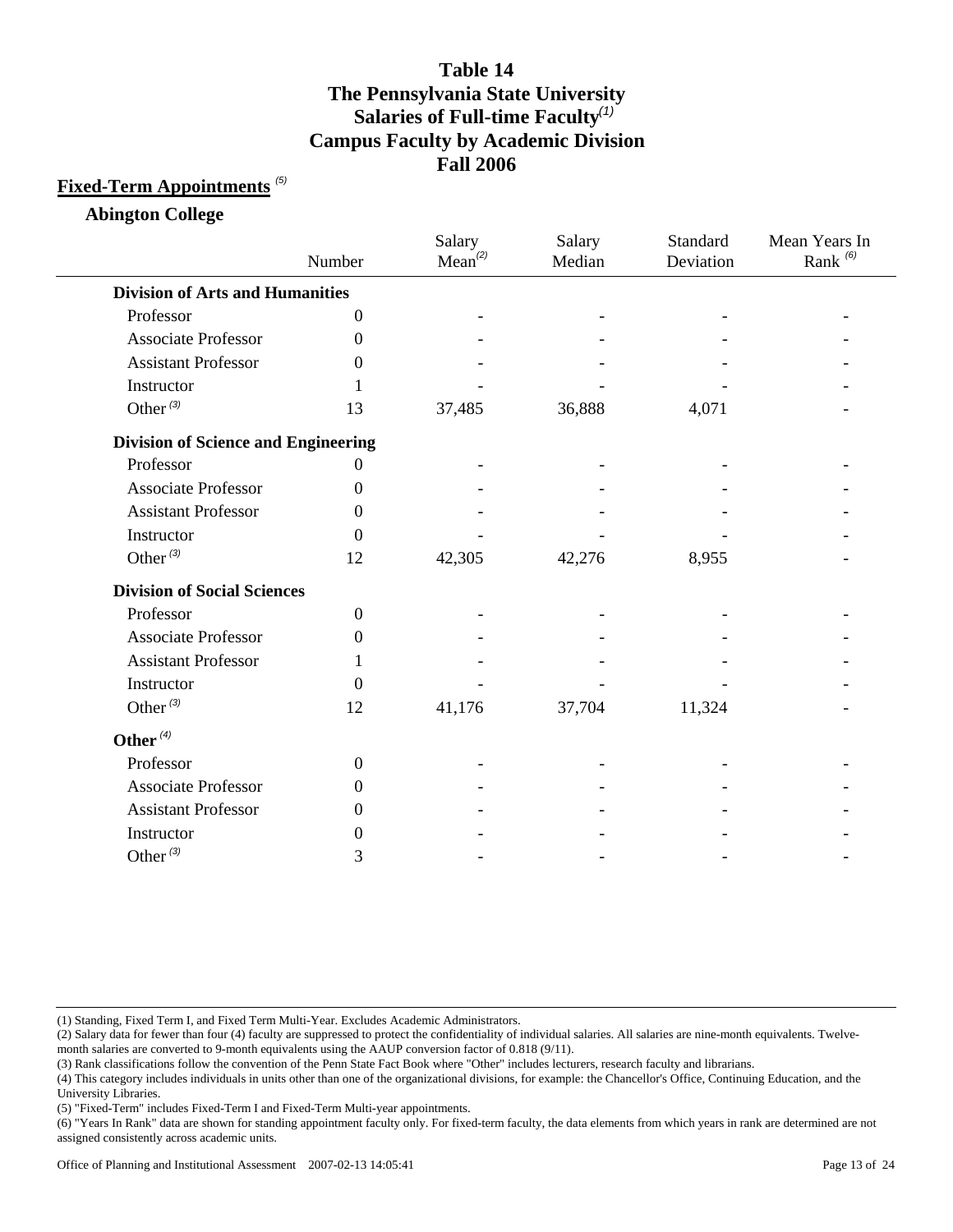### **Fixed-Term Appointments** *(5)*

**Altoona College**

|                                                             | Number   | Salary<br>Mean <sup>(2)</sup> | Salary<br>Median | Standard<br>Deviation | Mean Years In<br>Rank <sup>(6)</sup> |
|-------------------------------------------------------------|----------|-------------------------------|------------------|-----------------------|--------------------------------------|
| <b>Division of Arts and Humanities</b>                      |          |                               |                  |                       |                                      |
| Professor                                                   | 0        |                               |                  |                       |                                      |
| <b>Associate Professor</b>                                  | 0        |                               |                  |                       |                                      |
| <b>Assistant Professor</b>                                  | 2        |                               |                  |                       |                                      |
| Instructor                                                  | 8        | 39,642                        | 40,775           | 4,291                 |                                      |
| Other $(3)$                                                 | 0        |                               |                  |                       |                                      |
| <b>Division of Business and Engineering</b>                 |          |                               |                  |                       |                                      |
| Professor                                                   | 0        |                               |                  |                       |                                      |
| <b>Associate Professor</b>                                  | 0        |                               |                  |                       |                                      |
| <b>Assistant Professor</b>                                  |          |                               |                  |                       |                                      |
| Instructor                                                  | 9        | 50,459                        | 51,480           | 4,024                 |                                      |
| Other $(3)$                                                 | 0        |                               |                  |                       |                                      |
| Division of Education, Human Development, & Social Sciences |          |                               |                  |                       |                                      |
| Professor                                                   | $^{(1)}$ |                               |                  |                       |                                      |
| <b>Associate Professor</b>                                  | 0        |                               |                  |                       |                                      |
| <b>Assistant Professor</b>                                  | 2        |                               |                  |                       |                                      |
| Instructor                                                  | 12       | 46,362                        | 47,700           | 5,625                 |                                      |
| Other $(3)$                                                 | $\Omega$ |                               |                  |                       |                                      |
| <b>Division of Mathematics and Natural Sciences</b>         |          |                               |                  |                       |                                      |
| Professor                                                   | 0        |                               |                  |                       |                                      |
| <b>Associate Professor</b>                                  | 0        |                               |                  |                       |                                      |
| <b>Assistant Professor</b>                                  | 6        | 42,196                        | 42,147           | 3,692                 |                                      |
| Instructor                                                  | 6        | 39,156                        | 38,417           | 6,783                 |                                      |
| Other $^{(3)}$                                              | 0        |                               |                  |                       |                                      |

(1) Standing, Fixed Term I, and Fixed Term Multi-Year. Excludes Academic Administrators.

(2) Salary data for fewer than four (4) faculty are suppressed to protect the confidentiality of individual salaries. All salaries are nine-month equivalents. Twelve-

month salaries are converted to 9-month equivalents using the AAUP conversion factor of 0.818 (9/11).

(3) Rank classifications follow the convention of the Penn State Fact Book where "Other" includes lecturers, research faculty and librarians.

<sup>(6) &</sup>quot;Years In Rank" data are shown for standing appointment faculty only. For fixed-term faculty, the data elements from which years in rank are determined are not assigned consistently across academic units.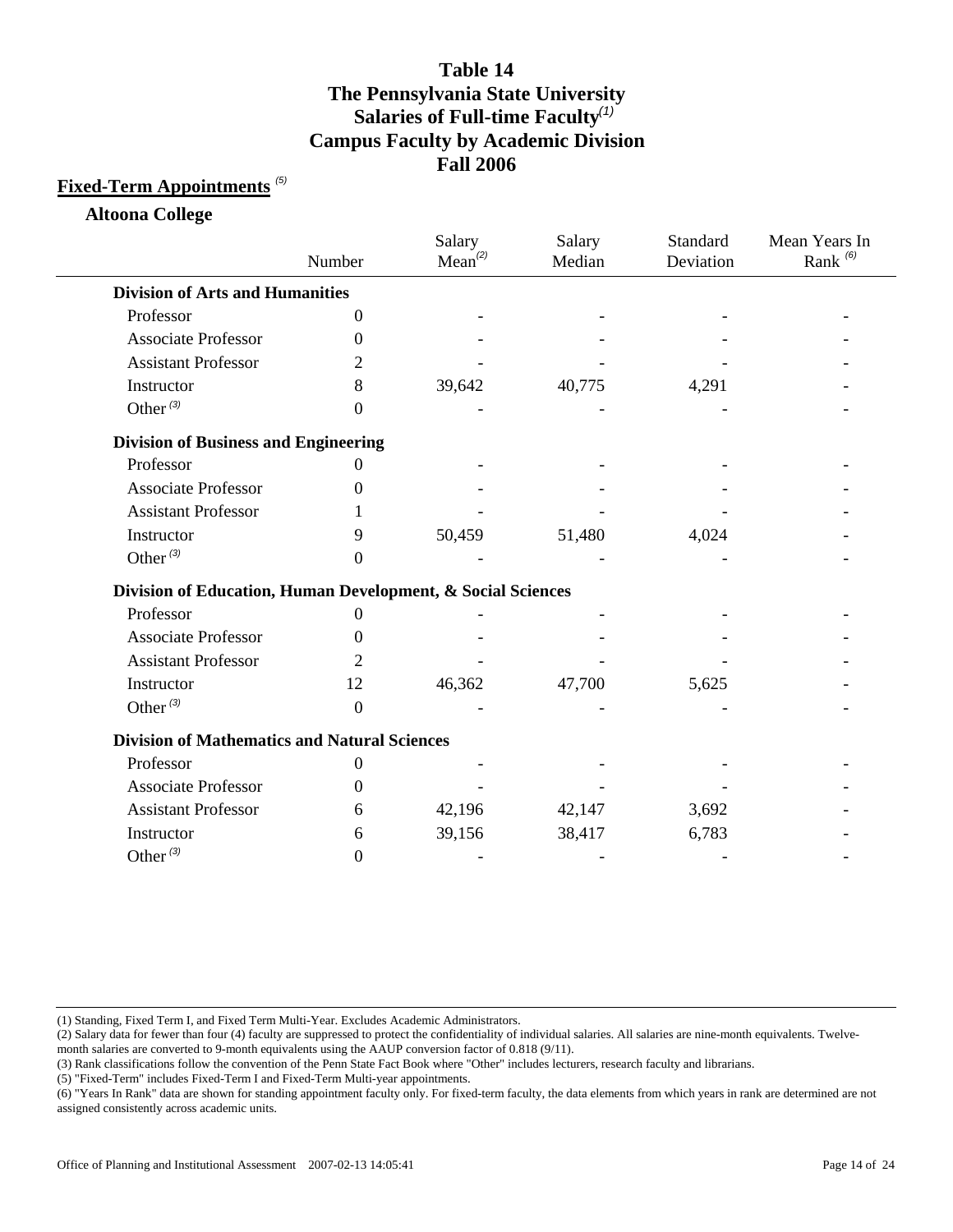### **Fixed-Term Appointments** *(5)*

#### **Altoona College (continued)**

|                            |        | Salary              | Salary                   | Standard  | Mean Years In |
|----------------------------|--------|---------------------|--------------------------|-----------|---------------|
|                            | Number | Mean <sup>(2)</sup> | Median                   | Deviation | Rank $(6)$    |
| Other $(4)$                |        |                     |                          |           |               |
| Professor                  |        | -                   | -                        |           |               |
| <b>Associate Professor</b> |        | -                   | $\overline{\phantom{0}}$ |           |               |
| <b>Assistant Professor</b> |        |                     |                          |           |               |
| Instructor                 |        |                     |                          |           |               |
| Other $^{(3)}$             |        |                     |                          |           |               |

(1) Standing, Fixed Term I, and Fixed Term Multi-Year. Excludes Academic Administrators.

(3) Rank classifications follow the convention of the Penn State Fact Book where "Other" includes lecturers, research faculty and librarians.

<sup>(2)</sup> Salary data for fewer than four (4) faculty are suppressed to protect the confidentiality of individual salaries. All salaries are nine-month equivalents. Twelvemonth salaries are converted to 9-month equivalents using the AAUP conversion factor of 0.818 (9/11).

<sup>(4)</sup> This category includes individuals in units other than one of the organizational divisions, for example: the Chancellor's Office, Continuing Education, and the University Libraries.

<sup>(5) &</sup>quot;Fixed-Term" includes Fixed-Term I and Fixed-Term Multi-year appointments.

<sup>(6) &</sup>quot;Years In Rank" data are shown for standing appointment faculty only. For fixed-term faculty, the data elements from which years in rank are determined are not assigned consistently across academic units.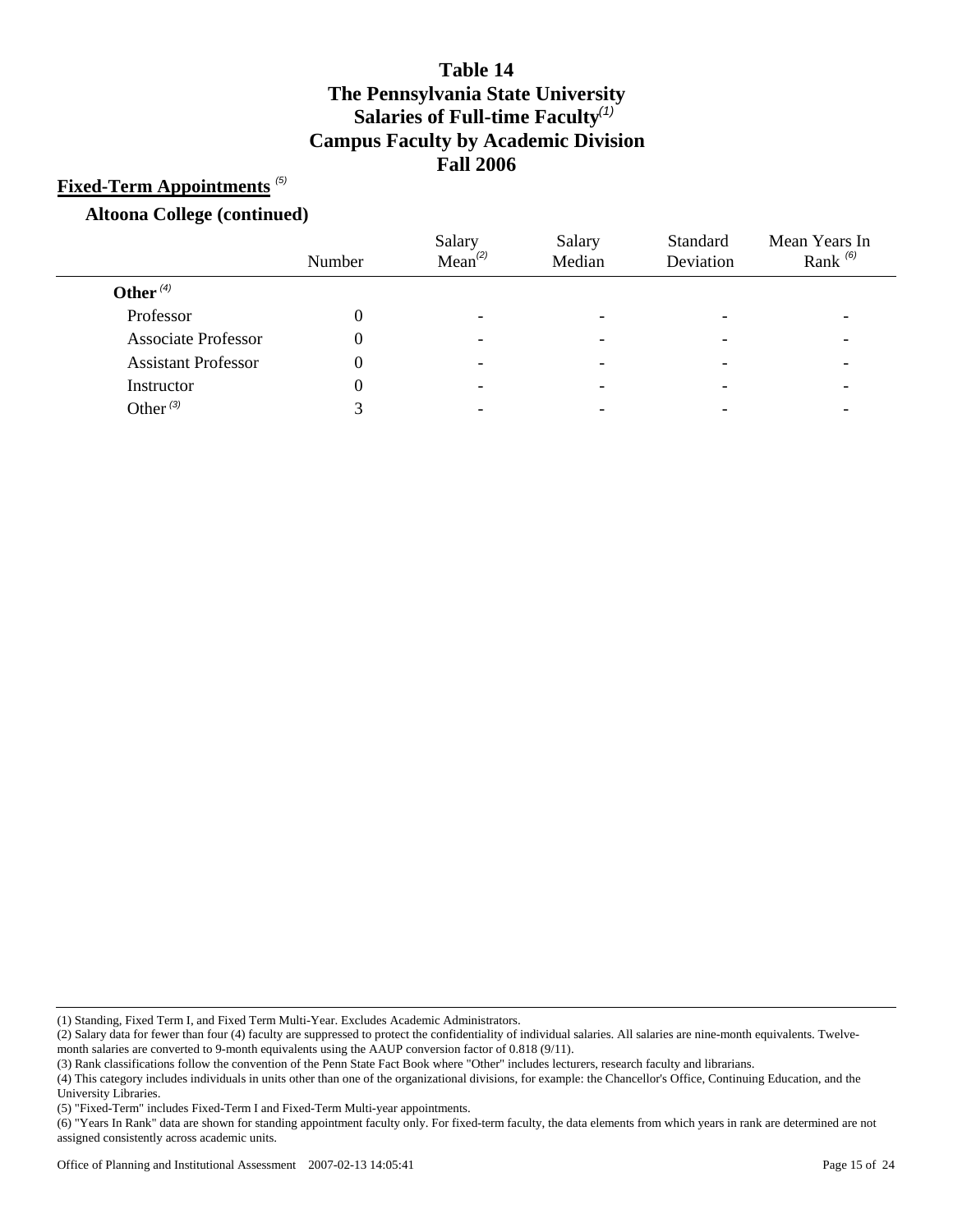### **Fixed-Term Appointments** *(5)*

**Berks College**

|                                              | Number         | Salary<br>Mean <sup>(2)</sup> | Salary<br>Median | Standard<br>Deviation | Mean Years In<br>Rank $^{(6)}$ |
|----------------------------------------------|----------------|-------------------------------|------------------|-----------------------|--------------------------------|
| <b>Engineering, Business, and Computing</b>  |                |                               |                  |                       |                                |
| Professor                                    | 0              |                               |                  |                       |                                |
| <b>Associate Professor</b>                   | $\theta$       |                               |                  |                       |                                |
| <b>Assistant Professor</b>                   | 3              |                               |                  |                       |                                |
| Instructor                                   | 5              | 44,221                        | 43,915           | 5,038                 |                                |
| Other $(3)$                                  | 5              | 64,953                        | 64,728           | 7,833                 |                                |
| <b>Humanities, Arts, and Social Sciences</b> |                |                               |                  |                       |                                |
| Professor                                    | $\theta$       |                               |                  |                       |                                |
| <b>Associate Professor</b>                   | 0              |                               |                  |                       |                                |
| <b>Assistant Professor</b>                   | 0              |                               |                  |                       |                                |
| Instructor                                   | $\overline{c}$ |                               |                  |                       |                                |
| Other $(3)$                                  | 10             | 50,121                        | 47,961           | 7,732                 |                                |
| <b>Science</b>                               |                |                               |                  |                       |                                |
| Professor                                    | $\overline{0}$ |                               |                  |                       |                                |
| <b>Associate Professor</b>                   | $\theta$       |                               |                  |                       |                                |
| <b>Assistant Professor</b>                   | $\theta$       |                               |                  |                       |                                |
| Instructor                                   | $\overline{c}$ |                               |                  |                       |                                |
| Other $(3)$                                  | 8              | 52,020                        | 48,654           | 8,731                 |                                |

(1) Standing, Fixed Term I, and Fixed Term Multi-Year. Excludes Academic Administrators.

(2) Salary data for fewer than four (4) faculty are suppressed to protect the confidentiality of individual salaries. All salaries are nine-month equivalents. Twelve-

month salaries are converted to 9-month equivalents using the AAUP conversion factor of 0.818 (9/11).

(3) Rank classifications follow the convention of the Penn State Fact Book where "Other" includes lecturers, research faculty and librarians.

<sup>(6) &</sup>quot;Years In Rank" data are shown for standing appointment faculty only. For fixed-term faculty, the data elements from which years in rank are determined are not assigned consistently across academic units.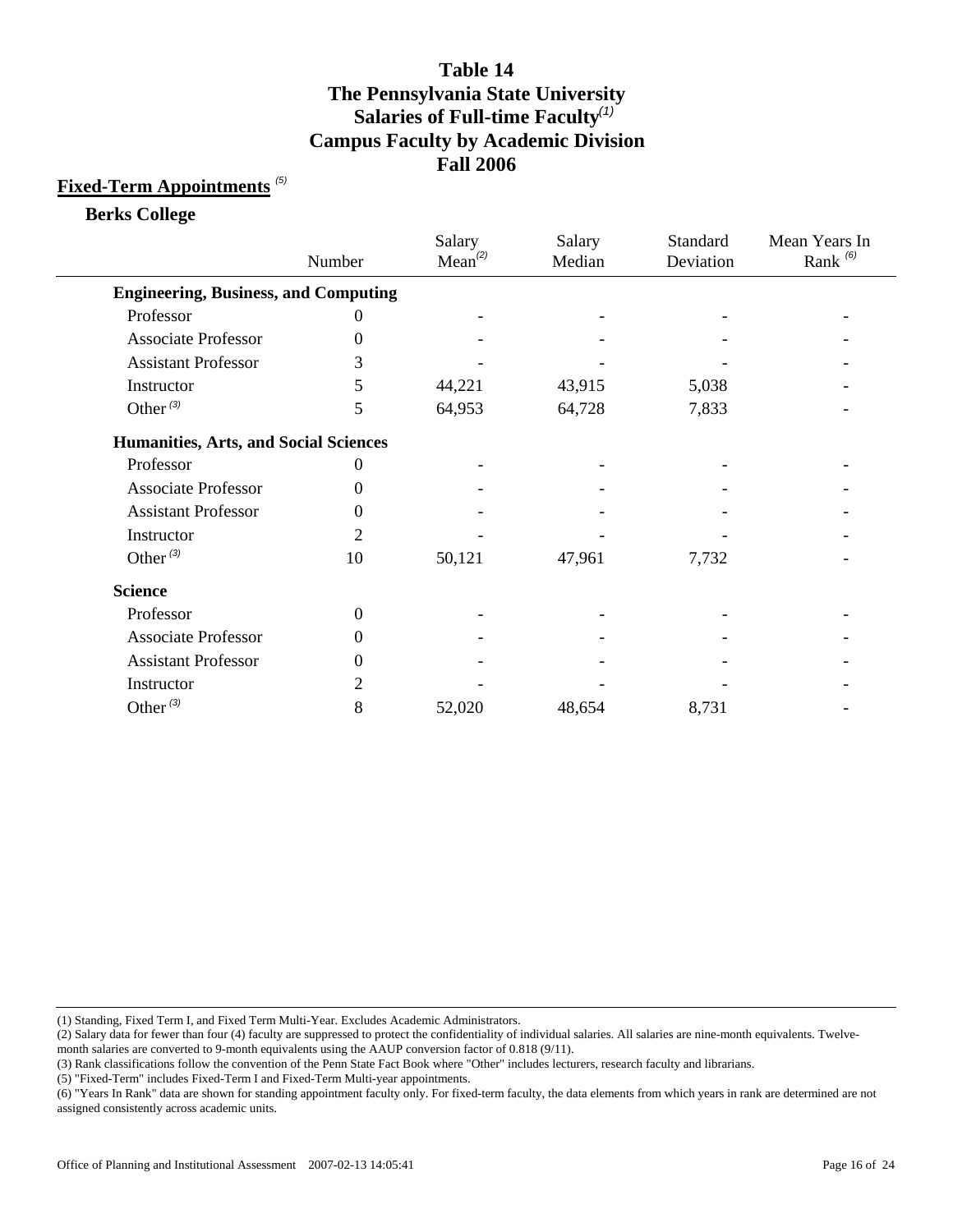### **Fixed-Term Appointments** *(5)*

**Capital College**

|                                                    | Number         | Salary<br>$Mean^{(2)}$ | Salary<br>Median | Standard<br>Deviation | Mean Years In<br>Rank <sup>(6)</sup> |
|----------------------------------------------------|----------------|------------------------|------------------|-----------------------|--------------------------------------|
| <b>School of Behavorial Sciences and Education</b> |                |                        |                  |                       |                                      |
| Professor                                          | $\overline{0}$ |                        |                  |                       |                                      |
| <b>Associate Professor</b>                         |                |                        |                  |                       |                                      |
| <b>Assistant Professor</b>                         | 13             | 55,621                 | 55,125           | 11,948                |                                      |
| Instructor                                         | 7              | 42,886                 | 45,000           | 5,303                 |                                      |
| Other $(3)$                                        | 1              |                        |                  |                       |                                      |
| <b>School of Business Administration</b>           |                |                        |                  |                       |                                      |
| Professor                                          | 0              |                        |                  |                       |                                      |
| <b>Associate Professor</b>                         | 0              |                        |                  |                       |                                      |
| <b>Assistant Professor</b>                         | 2              |                        |                  |                       |                                      |
| Instructor                                         | 7              | 56,397                 | 57,600           | 4,257                 |                                      |
| Other $(3)$                                        | $\Omega$       |                        |                  |                       |                                      |
| <b>School of Humanities</b>                        |                |                        |                  |                       |                                      |
| Professor                                          | $\mathbf{0}$   |                        |                  |                       |                                      |
| <b>Associate Professor</b>                         | $\Omega$       |                        |                  |                       |                                      |
| <b>Assistant Professor</b>                         |                |                        |                  |                       |                                      |
| Instructor                                         | 4              | 41,837                 | 41,814           | 4,164                 |                                      |
| Other $(3)$                                        | $\theta$       |                        |                  |                       |                                      |
| <b>School of Public Affairs</b>                    |                |                        |                  |                       |                                      |
| Professor                                          | $\Omega$       |                        |                  |                       |                                      |
| <b>Associate Professor</b>                         | $\Omega$       |                        |                  |                       |                                      |
| <b>Assistant Professor</b>                         | $_{0}$         |                        |                  |                       |                                      |
| Instructor                                         |                |                        |                  |                       |                                      |
| Other $(3)$                                        | $\theta$       |                        |                  |                       |                                      |

(1) Standing, Fixed Term I, and Fixed Term Multi-Year. Excludes Academic Administrators.

(2) Salary data for fewer than four (4) faculty are suppressed to protect the confidentiality of individual salaries. All salaries are nine-month equivalents. Twelve-

month salaries are converted to 9-month equivalents using the AAUP conversion factor of 0.818 (9/11).

(3) Rank classifications follow the convention of the Penn State Fact Book where "Other" includes lecturers, research faculty and librarians.

<sup>(6) &</sup>quot;Years In Rank" data are shown for standing appointment faculty only. For fixed-term faculty, the data elements from which years in rank are determined are not assigned consistently across academic units.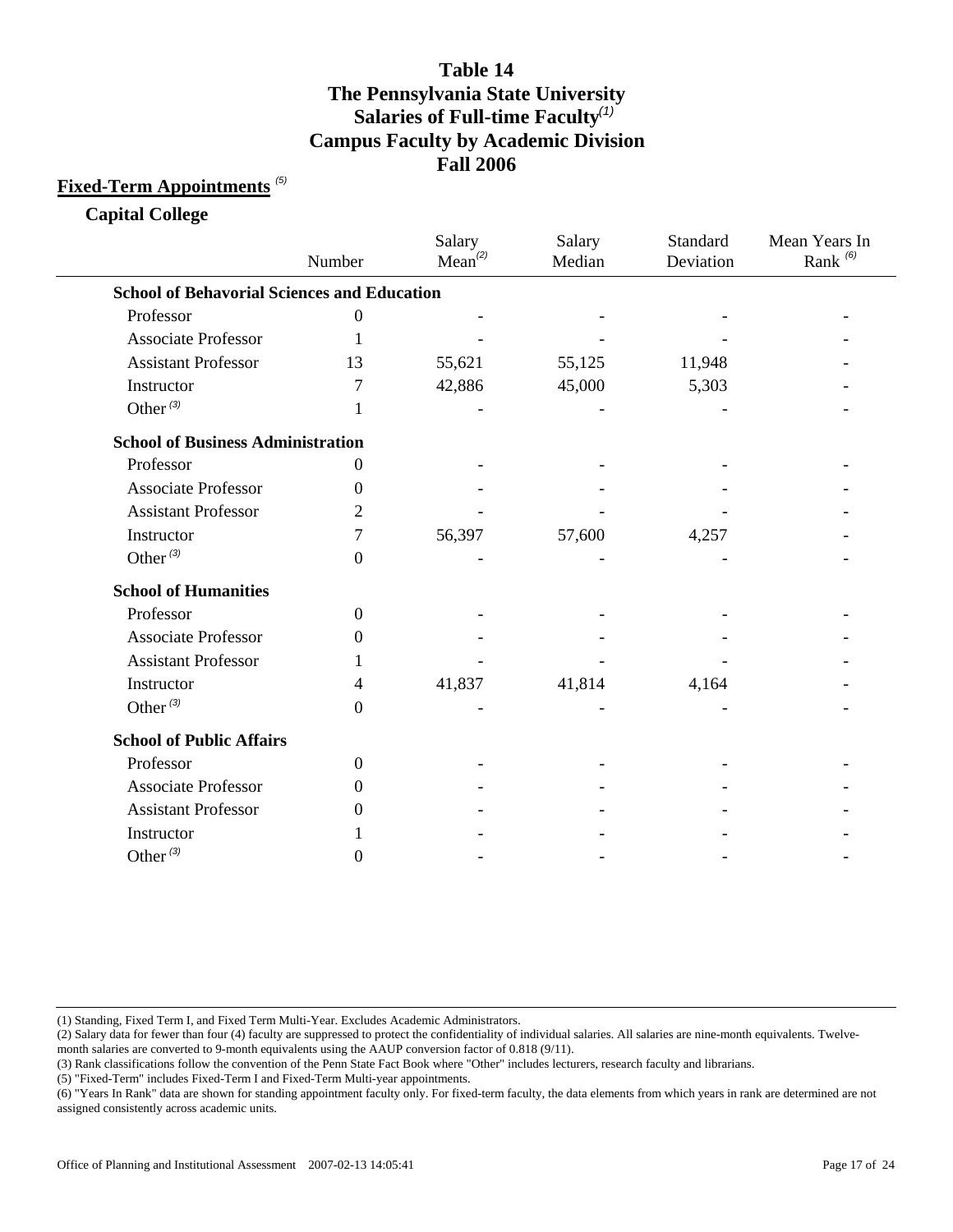### **Fixed-Term Appointments** *(5)*

**Capital College (continued)**

|                                                       | Number | Salary<br>$Mean^{(2)}$ | Salary<br>Median | Standard<br>Deviation | Mean Years In<br>Rank $(6)$ |
|-------------------------------------------------------|--------|------------------------|------------------|-----------------------|-----------------------------|
| <b>School of Science, Engineering, and Technology</b> |        |                        |                  |                       |                             |
| Professor                                             |        |                        |                  |                       |                             |
| <b>Associate Professor</b>                            |        | -                      |                  |                       |                             |
| <b>Assistant Professor</b>                            |        | 63,743                 | 62,181           | 6,775                 |                             |
| Instructor                                            | 4      | 56,774                 | 55,841           | 5,606                 |                             |
| Other $^{(3)}$                                        |        |                        |                  |                       |                             |

(1) Standing, Fixed Term I, and Fixed Term Multi-Year. Excludes Academic Administrators.

month salaries are converted to 9-month equivalents using the AAUP conversion factor of 0.818 (9/11).

(3) Rank classifications follow the convention of the Penn State Fact Book where "Other" includes lecturers, research faculty and librarians.

<sup>(2)</sup> Salary data for fewer than four (4) faculty are suppressed to protect the confidentiality of individual salaries. All salaries are nine-month equivalents. Twelve-

<sup>(6) &</sup>quot;Years In Rank" data are shown for standing appointment faculty only. For fixed-term faculty, the data elements from which years in rank are determined are not assigned consistently across academic units.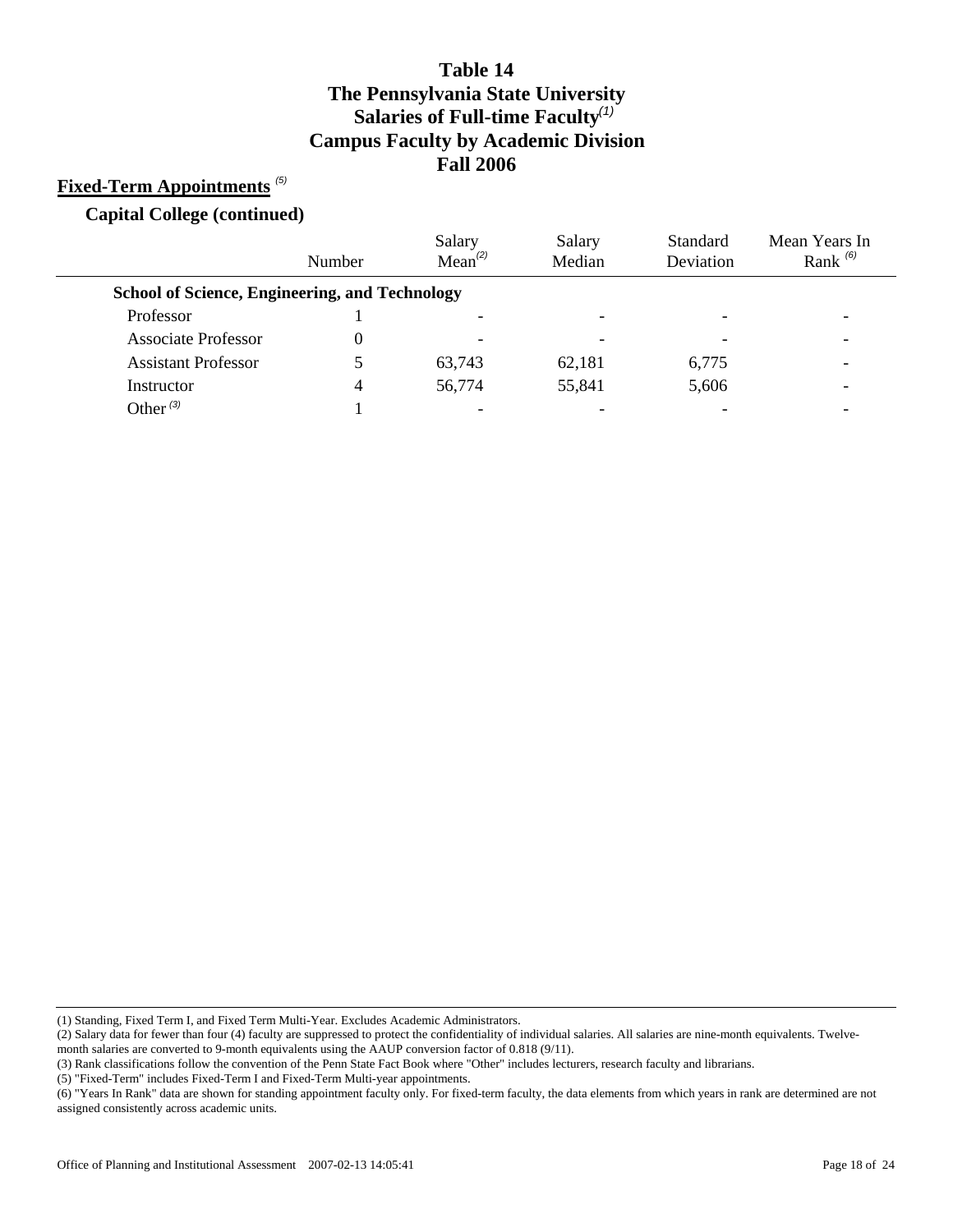### **Fixed-Term Appointments** *(5)*

#### **Erie, The Behrend College**

|                                                 | Number           | Salary<br>$Mean^{(2)}$ | Salary<br>Median | Standard<br>Deviation | Mean Years In<br>Rank <sup>(6)</sup> |
|-------------------------------------------------|------------------|------------------------|------------------|-----------------------|--------------------------------------|
| <b>School of Business</b>                       |                  |                        |                  |                       |                                      |
| Professor                                       | $\boldsymbol{0}$ |                        |                  |                       |                                      |
| <b>Associate Professor</b>                      | $\Omega$         |                        |                  |                       |                                      |
| <b>Assistant Professor</b>                      |                  |                        |                  |                       |                                      |
| Instructor                                      | $\Omega$         |                        |                  |                       |                                      |
| Other $(3)$                                     | 16               | 63,230                 | 60,912           | 11,641                |                                      |
| <b>School of Engineering</b>                    |                  |                        |                  |                       |                                      |
| Professor                                       | $\mathbf{0}$     |                        |                  |                       |                                      |
| <b>Associate Professor</b>                      | $\Omega$         |                        |                  |                       |                                      |
| <b>Assistant Professor</b>                      | $\Omega$         |                        |                  |                       |                                      |
| Instructor                                      | 0                |                        |                  |                       |                                      |
| Other $(3)$                                     | 9                | 61,575                 | 61,614           | 5,265                 |                                      |
| <b>School of Humanities and Social Sciences</b> |                  |                        |                  |                       |                                      |
| Professor                                       | $\overline{0}$   |                        |                  |                       |                                      |
| <b>Associate Professor</b>                      | $\Omega$         |                        |                  |                       |                                      |
| <b>Assistant Professor</b>                      |                  |                        |                  |                       |                                      |
| Instructor                                      | $\Omega$         |                        |                  |                       |                                      |
| Other $(3)$                                     | 28               | 46,163                 | 46,391           | 5,347                 |                                      |
| <b>School of Science</b>                        |                  |                        |                  |                       |                                      |
| Professor                                       | $\mathbf{0}$     |                        |                  |                       |                                      |
| <b>Associate Professor</b>                      | $\Omega$         |                        |                  |                       |                                      |
| <b>Assistant Professor</b>                      | $\Omega$         |                        |                  |                       |                                      |
| Instructor                                      | $\Omega$         |                        |                  |                       |                                      |
| Other $^{(3)}$                                  | 17               | 49,074                 | 47,862           | 4,829                 |                                      |

(1) Standing, Fixed Term I, and Fixed Term Multi-Year. Excludes Academic Administrators.

(2) Salary data for fewer than four (4) faculty are suppressed to protect the confidentiality of individual salaries. All salaries are nine-month equivalents. Twelve-

month salaries are converted to 9-month equivalents using the AAUP conversion factor of 0.818 (9/11).

(3) Rank classifications follow the convention of the Penn State Fact Book where "Other" includes lecturers, research faculty and librarians.

<sup>(6) &</sup>quot;Years In Rank" data are shown for standing appointment faculty only. For fixed-term faculty, the data elements from which years in rank are determined are not assigned consistently across academic units.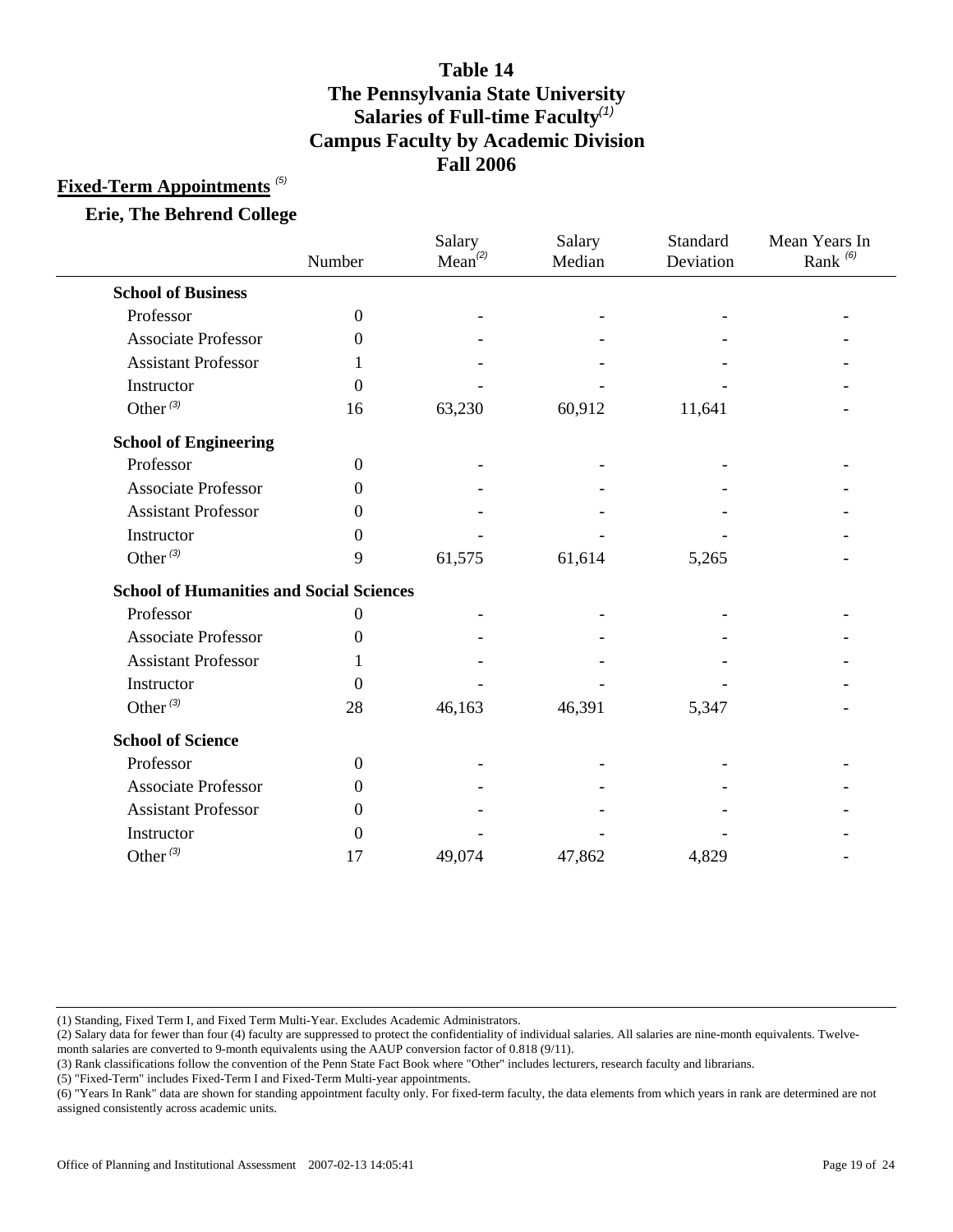### **Fixed-Term Appointments** *(5)*

#### **Erie, The Behrend College (continued)**

|                            | Number | Salary<br>Mean <sup>(2)</sup> | Salary<br>Median         | Standard<br>Deviation | Mean Years In<br>Rank $(6)$ |
|----------------------------|--------|-------------------------------|--------------------------|-----------------------|-----------------------------|
| Other $(4)$                |        |                               |                          |                       |                             |
| Professor                  |        | -                             |                          |                       |                             |
| <b>Associate Professor</b> |        | -                             | $\overline{\phantom{0}}$ |                       |                             |
| <b>Assistant Professor</b> |        | -                             |                          |                       |                             |
| Instructor                 |        | -                             |                          |                       |                             |
| Other $(3)$                |        |                               |                          |                       |                             |

(1) Standing, Fixed Term I, and Fixed Term Multi-Year. Excludes Academic Administrators.

(3) Rank classifications follow the convention of the Penn State Fact Book where "Other" includes lecturers, research faculty and librarians.

<sup>(2)</sup> Salary data for fewer than four (4) faculty are suppressed to protect the confidentiality of individual salaries. All salaries are nine-month equivalents. Twelvemonth salaries are converted to 9-month equivalents using the AAUP conversion factor of 0.818 (9/11).

<sup>(4)</sup> This category includes individuals in units other than one of the organizational divisions, for example: the Chancellor's Office, Continuing Education, and the University Libraries.

<sup>(5) &</sup>quot;Fixed-Term" includes Fixed-Term I and Fixed-Term Multi-year appointments.

<sup>(6) &</sup>quot;Years In Rank" data are shown for standing appointment faculty only. For fixed-term faculty, the data elements from which years in rank are determined are not assigned consistently across academic units.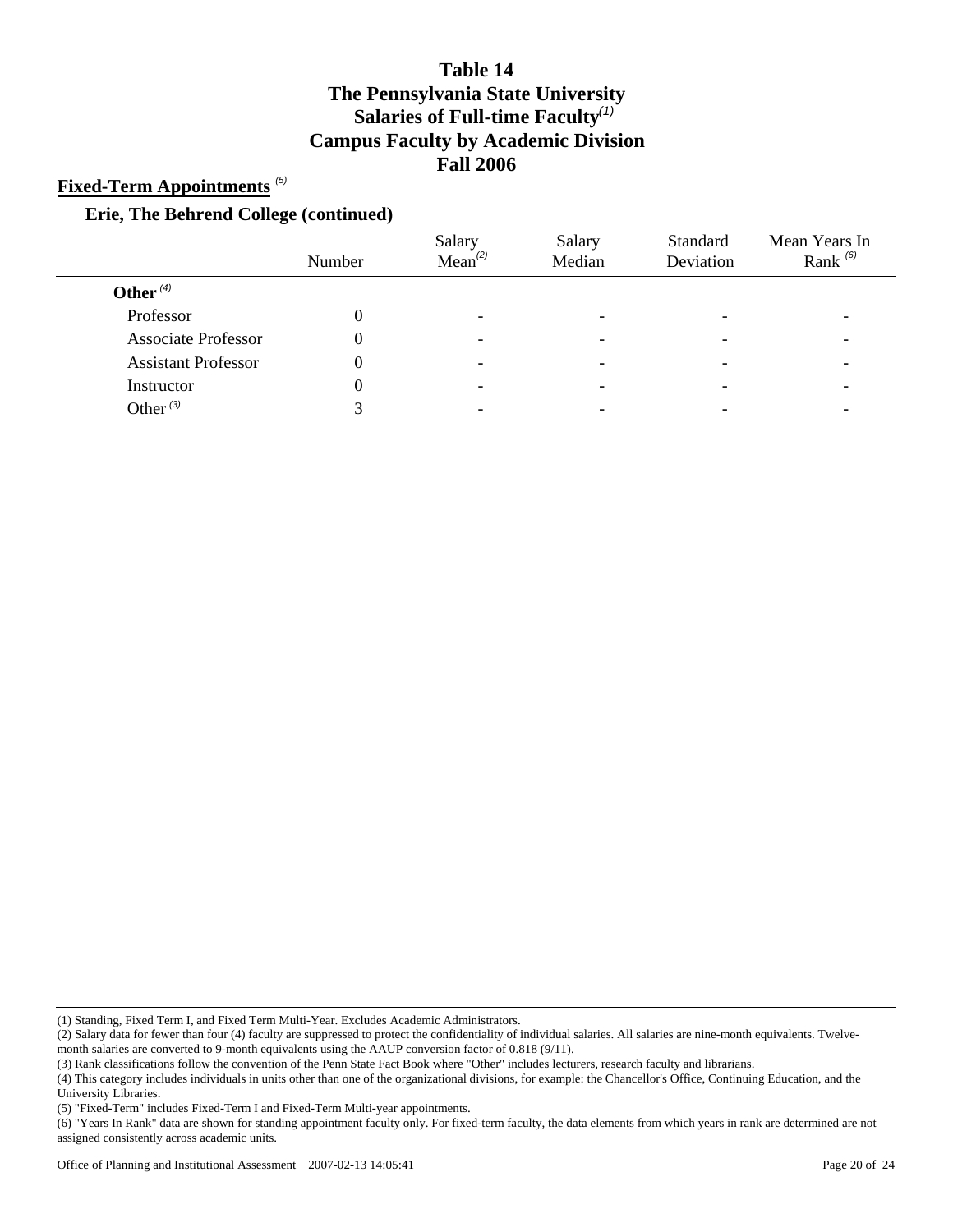### **Fixed-Term Appointments** *(5)*

#### **School of Graduate Professional Studies**

|                             | Number         | Salary<br>$Mean^{(2)}$ | Salary<br>Median | Standard<br>Deviation | Mean Years In<br>Rank $(6)$ |
|-----------------------------|----------------|------------------------|------------------|-----------------------|-----------------------------|
| <b>Education Division</b>   |                |                        |                  |                       |                             |
| Professor                   | $\overline{0}$ |                        |                  |                       |                             |
| <b>Associate Professor</b>  | $\Omega$       |                        |                  |                       |                             |
| <b>Assistant Professor</b>  | 0              |                        |                  |                       |                             |
| Instructor                  | 0              |                        |                  |                       |                             |
| Other $(3)$                 |                |                        |                  |                       |                             |
| <b>Engineering Division</b> |                |                        |                  |                       |                             |
| Professor                   | $\overline{0}$ |                        |                  |                       |                             |
| Associate Professor         | 0              |                        |                  |                       |                             |
| <b>Assistant Professor</b>  | $\Omega$       |                        |                  |                       |                             |
| Instructor                  | $\Omega$       |                        |                  |                       |                             |
| Other $^{(3)}$              | $\overline{2}$ |                        |                  |                       |                             |
| <b>Management Division</b>  |                |                        |                  |                       |                             |
| Professor                   | $\theta$       |                        |                  |                       |                             |
| <b>Associate Professor</b>  |                |                        |                  |                       |                             |
| <b>Assistant Professor</b>  | 0              |                        |                  |                       |                             |
| Instructor                  | 0              |                        |                  |                       |                             |
| Other $(3)$                 | 3              |                        |                  |                       |                             |

(1) Standing, Fixed Term I, and Fixed Term Multi-Year. Excludes Academic Administrators.

(2) Salary data for fewer than four (4) faculty are suppressed to protect the confidentiality of individual salaries. All salaries are nine-month equivalents. Twelve-

month salaries are converted to 9-month equivalents using the AAUP conversion factor of 0.818 (9/11).

(3) Rank classifications follow the convention of the Penn State Fact Book where "Other" includes lecturers, research faculty and librarians.

(5) "Fixed-Term" includes Fixed-Term I and Fixed-Term Multi-year appointments.

(6) "Years In Rank" data are shown for standing appointment faculty only. For fixed-term faculty, the data elements from which years in rank are determined are not assigned consistently across academic units.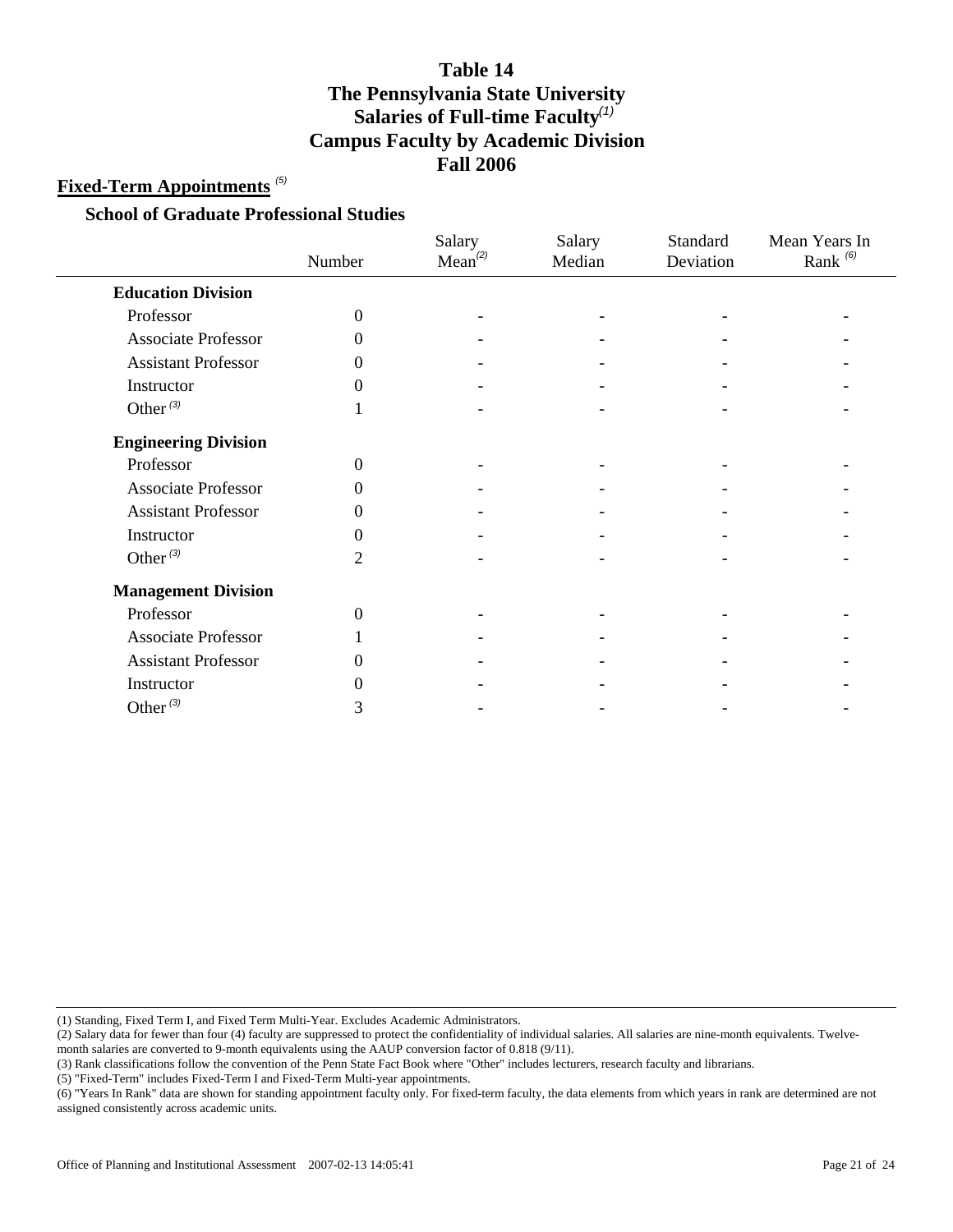### **Fixed-Term Appointments** *(5)*

**University College**

|                                     | Number           | Salary<br>Mean <sup>(2)</sup> | Salary<br>Median | Standard<br>Deviation | Mean Years In<br>Rank <sup>(6)</sup> |
|-------------------------------------|------------------|-------------------------------|------------------|-----------------------|--------------------------------------|
| <b>Arts and Humanities Division</b> |                  |                               |                  |                       |                                      |
| Professor                           | $\boldsymbol{0}$ |                               |                  |                       |                                      |
| <b>Associate Professor</b>          | $\Omega$         |                               |                  |                       |                                      |
| <b>Assistant Professor</b>          | 4                | 50,513                        | 49,928           | 2,829                 |                                      |
| Instructor                          | 15               | 40,853                        | 39,924           | 5,319                 |                                      |
| Other $(3)$                         | 6                | 43,579                        | 44,657           | 6,995                 |                                      |
| <b>Business and Economics</b>       |                  |                               |                  |                       |                                      |
| Professor                           | $\boldsymbol{0}$ |                               |                  |                       |                                      |
| <b>Associate Professor</b>          | 1                |                               |                  |                       |                                      |
| <b>Assistant Professor</b>          | $\overline{2}$   |                               |                  |                       |                                      |
| Instructor                          | 21               | 50,567                        | 51,228           | 9,550                 |                                      |
| Other $(3)$                         | 3                |                               |                  |                       |                                      |
| <b>Engineering</b>                  |                  |                               |                  |                       |                                      |
| Professor                           | $\overline{0}$   |                               |                  |                       |                                      |
| <b>Associate Professor</b>          | $\Omega$         |                               |                  |                       |                                      |
| <b>Assistant Professor</b>          | 1                |                               |                  |                       |                                      |
| Instructor                          | 15               | 50,521                        | 52,506           | 11,545                |                                      |
| Other $(3)$                         | 5                | 58,227                        | 54,144           | 7,989                 |                                      |
| <b>English</b>                      |                  |                               |                  |                       |                                      |
| Professor                           | $\mathbf{0}$     |                               |                  |                       |                                      |
| <b>Associate Professor</b>          | $\Omega$         |                               |                  |                       |                                      |
| <b>Assistant Professor</b>          | $\Omega$         |                               |                  |                       |                                      |
| Instructor                          | 22               | 41,217                        | 41,381           | 6,630                 |                                      |
| Other $^{(3)}$                      | 5                | 44,590                        | 46,422           | 7,936                 |                                      |
|                                     |                  |                               |                  |                       |                                      |

(1) Standing, Fixed Term I, and Fixed Term Multi-Year. Excludes Academic Administrators.

(2) Salary data for fewer than four (4) faculty are suppressed to protect the confidentiality of individual salaries. All salaries are nine-month equivalents. Twelve-

month salaries are converted to 9-month equivalents using the AAUP conversion factor of 0.818 (9/11).

(3) Rank classifications follow the convention of the Penn State Fact Book where "Other" includes lecturers, research faculty and librarians.

<sup>(6) &</sup>quot;Years In Rank" data are shown for standing appointment faculty only. For fixed-term faculty, the data elements from which years in rank are determined are not assigned consistently across academic units.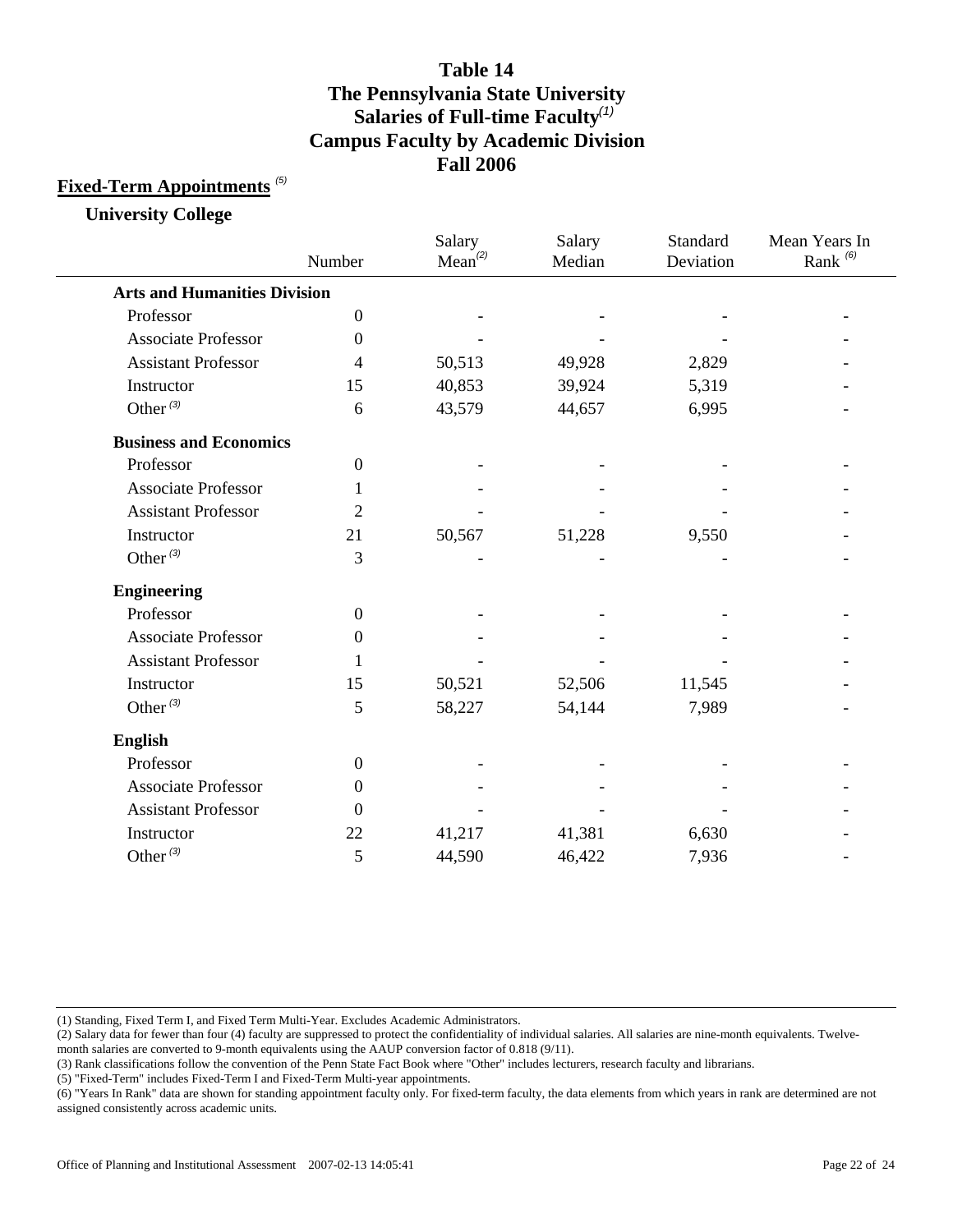### **Fixed-Term Appointments** *(5)*

**University College (continued)**

|                                            | Number           | Salary<br>Mean <sup>(2)</sup> | Salary<br>Median | Standard<br>Deviation | Mean Years In<br>Rank <sup>(6)</sup> |
|--------------------------------------------|------------------|-------------------------------|------------------|-----------------------|--------------------------------------|
| <b>Health and Human Development</b>        |                  |                               |                  |                       |                                      |
| Professor                                  | $\boldsymbol{0}$ |                               |                  |                       |                                      |
| <b>Associate Professor</b>                 |                  |                               |                  |                       |                                      |
| <b>Assistant Professor</b>                 | 3                |                               |                  |                       |                                      |
| Instructor                                 | 40               | 48,126                        | 48,839           | 6,770                 |                                      |
| Other $(3)$                                | 3                |                               |                  |                       |                                      |
| <b>Information Sciences and Technology</b> |                  |                               |                  |                       |                                      |
| Professor                                  | 0                |                               |                  |                       |                                      |
| <b>Associate Professor</b>                 | 0                |                               |                  |                       |                                      |
| <b>Assistant Professor</b>                 | 2                |                               |                  |                       |                                      |
| Instructor                                 | 19               | 67,866                        | 67,599           | 11,061                |                                      |
| Other $^{(3)}$                             | $\overline{2}$   |                               |                  |                       |                                      |
| <b>Mathematics</b>                         |                  |                               |                  |                       |                                      |
| Professor                                  | $\boldsymbol{0}$ |                               |                  |                       |                                      |
| <b>Associate Professor</b>                 | 0                |                               |                  |                       |                                      |
| <b>Assistant Professor</b>                 | $\Omega$         |                               |                  |                       |                                      |
| Instructor                                 | 18               | 40,547                        | 40,057           | 4,411                 |                                      |
| Other $(3)$                                | $\overline{4}$   | 46,400                        | 44,177           | 8,743                 |                                      |
| <b>Science</b>                             |                  |                               |                  |                       |                                      |
| Professor                                  | $\overline{0}$   |                               |                  |                       |                                      |
| <b>Associate Professor</b>                 | 0                |                               |                  |                       |                                      |
| <b>Assistant Professor</b>                 | $\Omega$         |                               |                  |                       |                                      |
| Instructor                                 | 18               | 44,361                        | 42,072           | 7,785                 |                                      |
| Other $^{(3)}$                             | 3                |                               |                  |                       |                                      |

(1) Standing, Fixed Term I, and Fixed Term Multi-Year. Excludes Academic Administrators.

(2) Salary data for fewer than four (4) faculty are suppressed to protect the confidentiality of individual salaries. All salaries are nine-month equivalents. Twelve-

month salaries are converted to 9-month equivalents using the AAUP conversion factor of 0.818 (9/11).

(3) Rank classifications follow the convention of the Penn State Fact Book where "Other" includes lecturers, research faculty and librarians.

<sup>(6) &</sup>quot;Years In Rank" data are shown for standing appointment faculty only. For fixed-term faculty, the data elements from which years in rank are determined are not assigned consistently across academic units.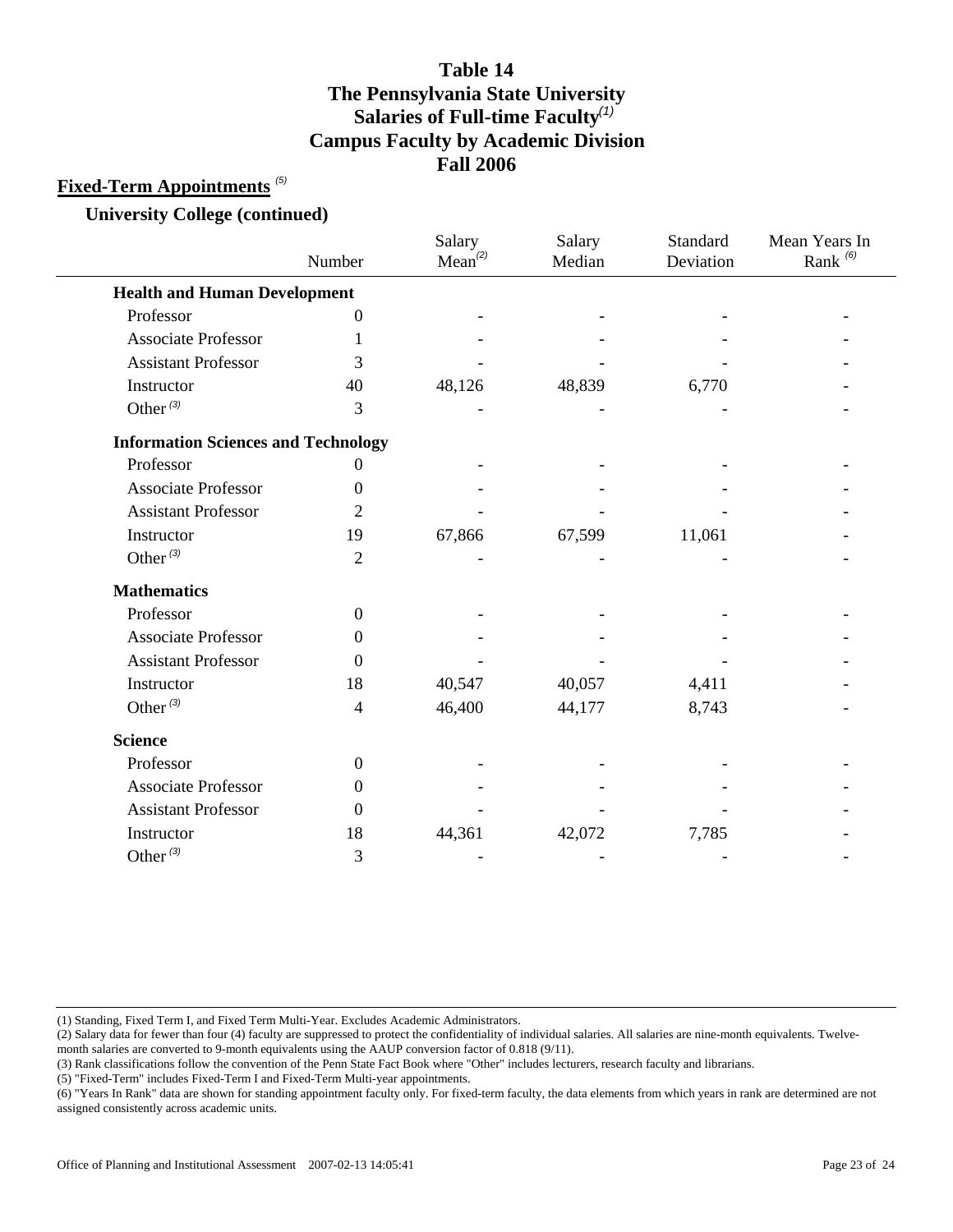### **Fixed-Term Appointments** *(5)*

**University College (continued)**

|                                     | Number         | Salary<br>Mean <sup>(2)</sup> | Salary<br>Median | Standard<br>Deviation | Mean Years In<br>Rank $^{(6)}$ |
|-------------------------------------|----------------|-------------------------------|------------------|-----------------------|--------------------------------|
| <b>Social Science and Education</b> |                |                               |                  |                       |                                |
| Professor                           | 0              |                               |                  |                       |                                |
| <b>Associate Professor</b>          | $\theta$       |                               |                  |                       |                                |
| <b>Assistant Professor</b>          | $\overline{c}$ |                               |                  |                       |                                |
| Instructor                          | 21             | 44,816                        | 43,227           | 6,992                 |                                |
| Other $(3)$                         | 5              | 54,119                        | 51,552           | 6,584                 |                                |
| Other $(4)$                         |                |                               |                  |                       |                                |
| Professor                           | $\theta$       |                               |                  |                       |                                |
| <b>Associate Professor</b>          | $\theta$       |                               |                  |                       |                                |
| <b>Assistant Professor</b>          | $\theta$       |                               |                  |                       |                                |
| Instructor                          | 3              |                               |                  |                       |                                |
| Other $^{(3)}$                      | 11             | 35,632                        | 33,541           | 5,640                 |                                |
|                                     |                |                               |                  |                       |                                |

(1) Standing, Fixed Term I, and Fixed Term Multi-Year. Excludes Academic Administrators.

(2) Salary data for fewer than four (4) faculty are suppressed to protect the confidentiality of individual salaries. All salaries are nine-month equivalents. Twelvemonth salaries are converted to 9-month equivalents using the AAUP conversion factor of 0.818 (9/11).

(3) Rank classifications follow the convention of the Penn State Fact Book where "Other" includes lecturers, research faculty and librarians.

(4) This category includes individuals in units other than one of the organizational divisions, for example: the Chancellor's Office, Continuing Education, and the University Libraries.

(5) "Fixed-Term" includes Fixed-Term I and Fixed-Term Multi-year appointments.

(6) "Years In Rank" data are shown for standing appointment faculty only. For fixed-term faculty, the data elements from which years in rank are determined are not assigned consistently across academic units.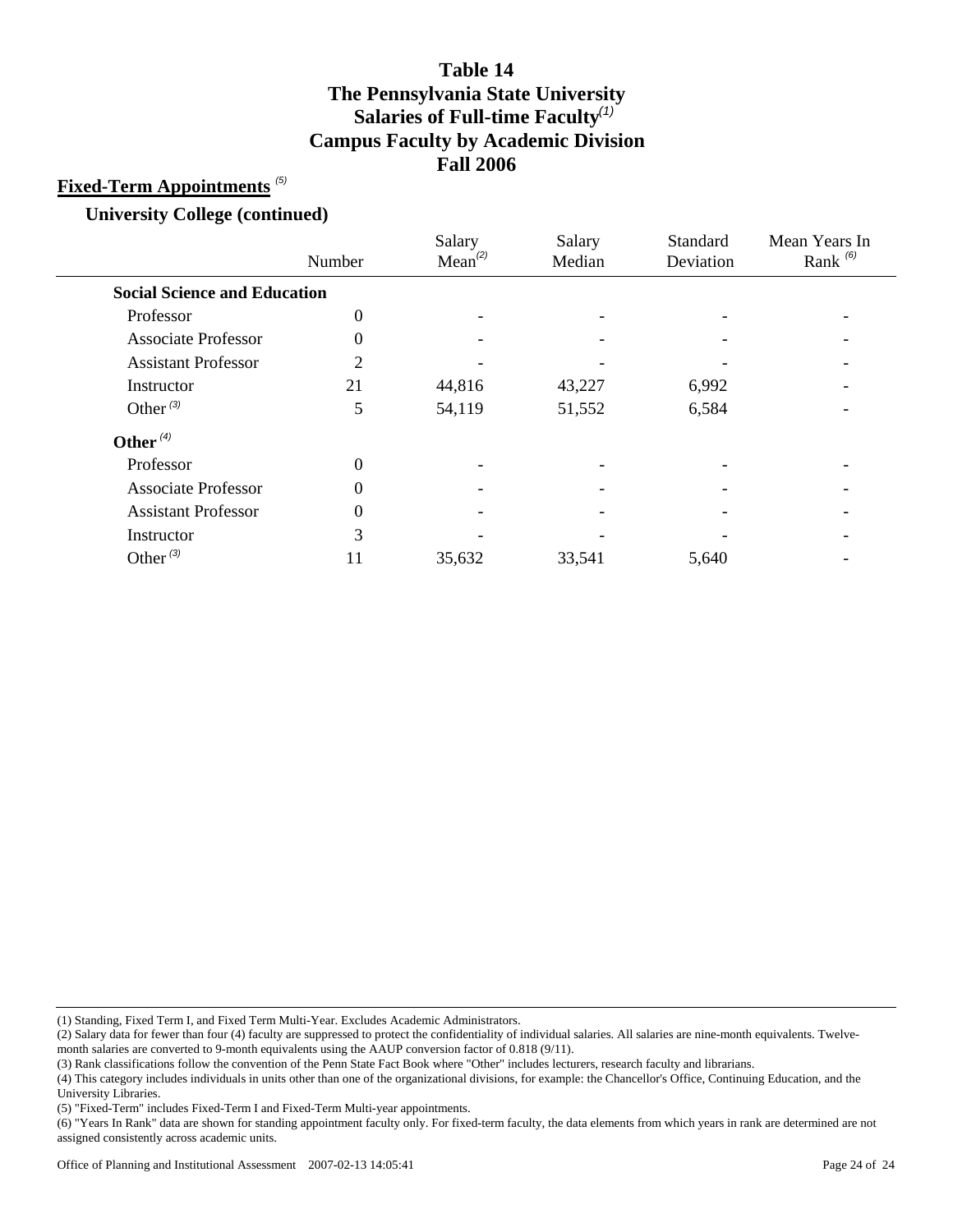# **Table 15AFACULTY SALARY INFORMATIONTOTAL SALARY (48 week appointment) 2005/2006Penn State College of Medicine**

|                                               |                | Average                   | AAMC AVERAGE SALARY TABLES |         |         |  |
|-----------------------------------------------|----------------|---------------------------|----------------------------|---------|---------|--|
| <b>BASIC SCIENCE DEPARTMENTS</b> <sup>1</sup> | N              | <b>Total Compensation</b> | 75%                        | 50%     | 25%     |  |
| Professor                                     |                |                           |                            |         |         |  |
| Female                                        | 14             | 143,000                   | 167,000                    | 137,000 | 114,000 |  |
| Male                                          | 33             | 143,000                   | 167,000                    | 137,000 | 114,000 |  |
| Associate Professor                           |                |                           |                            |         |         |  |
| Female                                        | $\overline{7}$ | 88,000                    | 109,000                    | 95,000  | 83,000  |  |
| Male                                          | 27             | 89,000                    | 109,000                    | 95,000  | 83,000  |  |
| <b>Assistant Professor</b>                    |                |                           |                            |         |         |  |
| Female                                        | 16             | 66,000                    | 86,000                     | 76,000  | 64,000  |  |
| Male                                          | 31             | 62,000                    | 86,000                     | 76,000  | 64,000  |  |
| Senior Instructor                             |                |                           |                            |         |         |  |
| Female                                        | 1              | (2)                       | <b>NO AAMC DATA</b>        |         |         |  |
| Male                                          | $\mathbf 0$    |                           |                            |         |         |  |
| Instructor                                    |                |                           |                            |         |         |  |
| Female                                        | $\mathbf 0$    |                           | 59,000                     | 50,000  | 45,000  |  |
| Male                                          | 1              | (2)                       | 59,000                     | 50,000  | 45,000  |  |

## **Total Basic Science Faculty 130**

<sup>1</sup> Excludes Administrators, Physicians and current/former Department Chairs

 $2$  Data for any rank/gender combination with fewer than 6 faculty are not presented.

*Source: Office of the Associate Vice President for Finance and Business, Controller, College of Medicine January 2007*